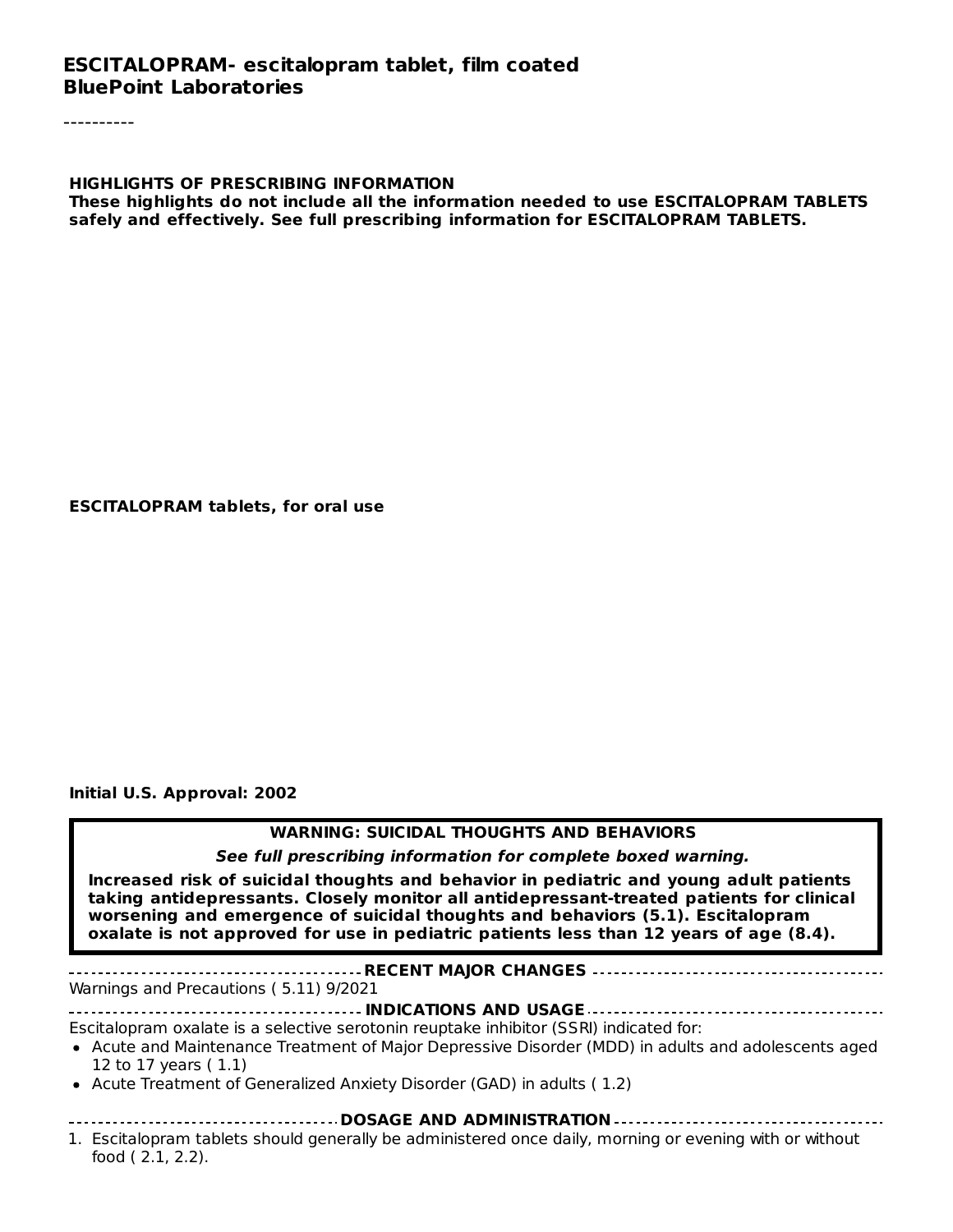| Indication                   | <b>Recommended Dose</b>                                                                    |
|------------------------------|--------------------------------------------------------------------------------------------|
| MDD in Adolescents (<br>2.1) | Initial: 10 mg once daily<br>Recommended: 10 mg once<br>daily<br>Maximum: 20 mg once daily |
| MDD in Adults (2.1)          | Initial: 10 mg once daily<br>Recommended: 10 mg once<br>daily<br>Maximum: 20 mg once daily |
| GAD in Adults (2.2)          | Initial: 10 mg once daily<br>Recommended: 10 mg once<br>dailv                              |

- No additional benefits seen at 20 mg/day dose ( 2.1).
- 10 mg/day is the recommended dose for most elderly patients and patients with hepatic impairment ( 2.3).
- No dosage adjustment for patients with mild or moderate renal impairment. Use caution in patients with severe renal impairment ( 2.3).
- Discontinuing escitalopram tablets: A gradual dose reduction is recommended ( 2.4).
	- **DOSAGE FORMS AND STRENGTHS**
- Tablets: 5 mg, 10 mg (scored) and 20 mg (scored)
- **CONTRAINDICATIONS**
- Serotonin Syndrome and MAOIs: Do not use MAOIs intended to treat psychiatric disorders with escitalopram tablets or within 14 days of stopping treatment with escitalopram tablets. Do not use escitalopram tablets within 14 days of stopping an MAOI intended to treat psychiatric disorders. In addition, do not start escitalopram tablets in a patient who is being treated with linezolid or intravenous methylene blue ( 4.1).
- Pimozide: Do not use concomitantly (4.2).
- Known hypersensitivity to escitalopram or citalopram or any of the inactive ingredients  $(4.3)$ .

#### **WARNINGS AND PRECAUTIONS**

- ●Serotonin Syndrome: Serotonin syndrome has been reported with SSRIs and SNRIs, including
- escitalopram oxalate, both when taken alone, but especially when co-administered with other serotonergic
- agents (including triptans, tricyclic antidepressants, fentanyl, lithium, tramadol, tryptophan, buspirone,
- amphetamines, and St. John's Wort). If such symptoms occur, discontinue escitalopram oxalate and  $\bullet$
- initiate supportive treatment. If concomitant use of escitalopram oxalate with other serotonergic drugs  $\bullet$ is
- clinically warranted, patients should be made aware of a potential increased risk for serotonin syndrome,
- particularly during treatment initiation and dose increases ( $4,5.2$ ).
- Discontinuation of Treatment with escitalopram oxalate: A gradual reduction in dose rather than abrupt
- $\bullet$  cessation is recommended whenever possible (5.3).
- $\bullet$  Seizures: Prescribe with care in patients with a history of seizure (5.4).
- $\bullet$  Activation of Mania/Hypomania: Screen in patients for bipolar disorder (5.5).
- $\bullet$   $\bullet$  Hyponatremia: Can occur in association with SIADH (5.6).
- Abnormal Bleeding: Use caution in concomitant use with NSAIDs, aspirin, warfarin or other drugs that affect
- coagulation  $(5.7)$ .
- $\bullet$  **e** Interference with Cognitive and Motor Performance: Use caution when operating machinery (5.8).
- Angle Closure Glaucoma: Angle closure glaucoma has occurred in patients with untreated
- anatomically narrow  $\bullet$  angles treated with antidepressants. (5.9)
- 
- Use in Patients with Concomitant Illness: Use caution in patients with diseases or conditions that produce
- altered metabolism or hemodynamic responses (5.10).
- Sexual Dysfunction: Escitalopram oxalate may cause symptoms of sexual dysfunction ( $5.11$ ).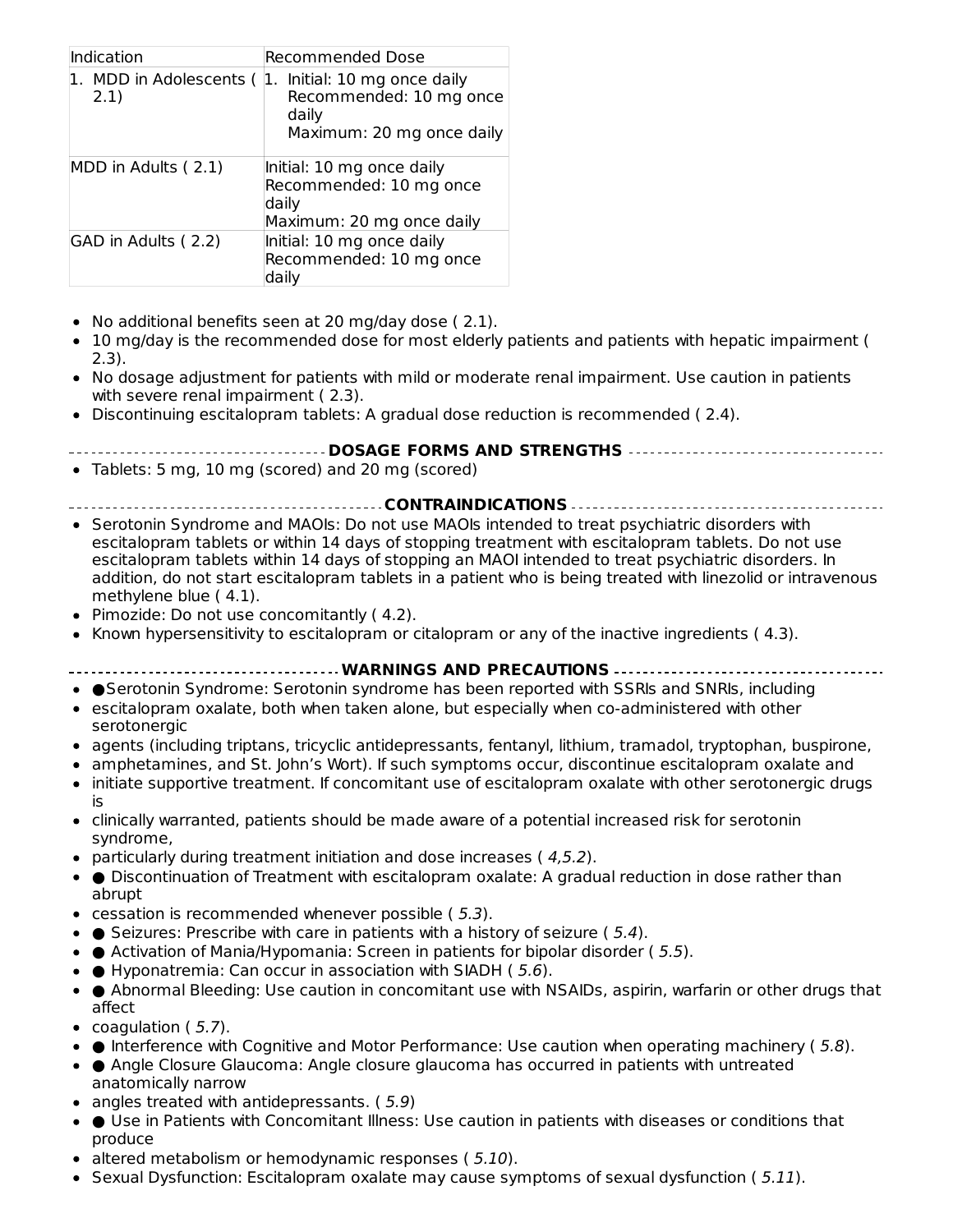**ADVERSE REACTIONS** Most commonly observed adverse reactions (incidence  $\geq$  5% and at least twice the incidence of placebo patients) are: insomnia, ejaculation disorder (primarily ejaculatory delay), nausea, sweating increased, fatigue and somnolence, decreased libido, and anorgasmia ( 6.1). **To report SUSPECTED ADVERSE REACTIONS, contact Accord Healthcare Inc. at 1-866-941- 7875 or www.accordhealthcare.us or FDA at 1-800-FDA-1088 or www.fda.gov/medwatch. DRUG INTERACTIONS** Concomitant use with SSRIs, SNRIs or Tryptophan is not recommended ( 7.2). Use caution when concomitant use with drugs that affect Hemostasis (NSAIDs, Aspirin, Warfarin) ( 7.6). **USE IN SPECIFIC POPULATIONS** Pregnancy: SSRI use, particularly later in pregnancy, may increase the risk for persistent pulmonary hypertension and symptoms of poor adaptation (respiratory distress, temperature instability, feeding difficulties, hypotonia,

tremor, irritability) in the neonate. ( 8.1).

#### **See 17 for PATIENT COUNSELING INFORMATION and Medication Guide.**

**Revised: 1/2021**

#### **FULL PRESCRIBING INFORMATION: CONTENTS\* WARNINGS: SUICIDAL THOUGHTS AND BEHAVIORS 1 INDICATIONS AND USAGE**

- 1.1 Major Depressive Disorder
- 1.2 Generalized Anxiety Disorder

### **2 DOSAGE AND ADMINISTRATION**

- 2.1 Major Depressive Disorder
- 2.2 Generalized Anxiety Disorder
- 2.3 Screen for Bipolar Disorder Prior to Starting Escitalopram Tablets
- 2.4 Special Populations
- 2.5 Discontinuation of Treatment with Escitalopram Tablets

2.6 Switching a Patient to or from a Monoamine Oxidase Inhibitor (MAOI) Intended to Treat Psychiatric Disorders

2.7 Use of Escitalopram Tablets with Other MAOIs such as Linezolid or Methylene Blue

### **3 DOSAGE FORMS AND STRENGTHS**

### **4 CONTRAINDICATIONS**

- 4.1 Monoamine Oxidase Inhibitors (MAOIs)
- 4.2 Pimozide
- 4.3 Hypersensitivity to escitalopram or citalopram

### **5 WARNINGS AND PRECAUTIONS**

- 5.1 Suicidal Thoughts and Behaviors in Adolescents and Young Adults
- 5.2 Serotonin Syndrome
- 5.3 Discontinuation of Treatment with Escitalopram Oxalate
- 5.4 Seizures
- 5.5 Activation of Mania or Hypomania
- 5.6 Hyponatremia
- 5.7 Abnormal Bleeding
- 5.8 Interference with Cognitive and Motor Performance
- 5.9 Angle Closure Glaucoma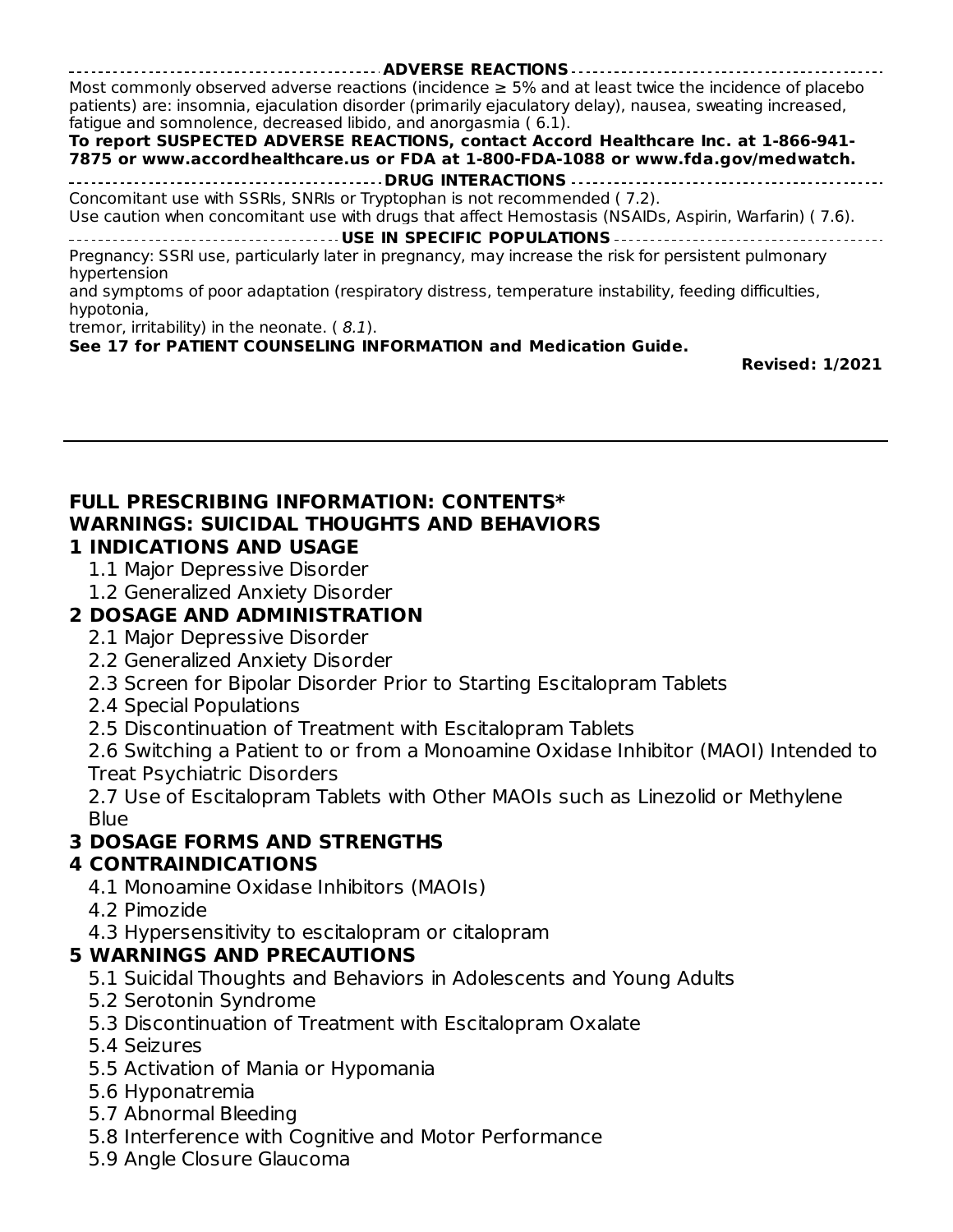5.10 Use in Patients with Concomitant Illness

5.11 Sexual Dysfunction

### **6 ADVERSE REACTIONS**

- 6.1 Clinical Trials Experience
- 6.2 Post-Marketing Experience

### **7 DRUG INTERACTIONS**

- 7.1 Monoamine Oxidase Inhibitors (MAOIs)
- 7.2 Serotonergic Drugs
- 7.3 Triptans
- 7.4 CNS Drugs
- 7.5 Alcohol
- 7.6 Drugs That Interfere With Hemostasis (NSAIDs, Aspirin, Warfarin, etc.)
- 7.7 Cimetidine
- 7.8 Digoxin
- 7.9 Lithium
- 7.10 Pimozide and Celexa
- 7.11 Sumatriptan
- 7.12 Theophylline
- 7.13 Warfarin
- 7.14 Carbamazepine
- 7.15 Triazolam
- 7.16 Ketoconazole
- 7.17 Ritonavir
- 7.18 CYP3A4 and -2C19 Inhibitors
- 7.19 Drugs Metabolized by Cytochrome P4502D6
- 7.20 Metoprolol
- 7.21 Electroconvulsive Therapy (ECT)

### **8 USE IN SPECIFIC POPULATIONS**

- 8.1 Pregnancy
- 8.2 Lactation
- 8.4 Pediatric Use
- 8.5 Geriatric Use

### **9 DRUG ABUSE AND DEPENDENCE**

9.2 Abuse and Dependence

### **10 OVERDOSAGE**

#### **11 DESCRIPTION**

#### **12 CLINICAL PHARMACOLOGY**

- 12.1 Mechanism of Action
- 12.2 Pharmacodynamics
- 12.3 Pharmacokinetics

#### **13 NONCLINICAL TOXICOLOGY**

- 13.1 Carcinogenesis, Mutagenesis, Impairment of Fertility
- 13.2 Animal Toxicology and/or Pharmacology

### **14 CLINICAL STUDIES**

- 14.1 Major Depressive Disorder
- 14.2 Generalized Anxiety Disorder

### **16 HOW SUPPLIED/STORAGE AND HANDLING**

#### **17 PATIENT COUNSELING INFORMATION**

\* Sections or subsections omitted from the full prescribing information are not listed.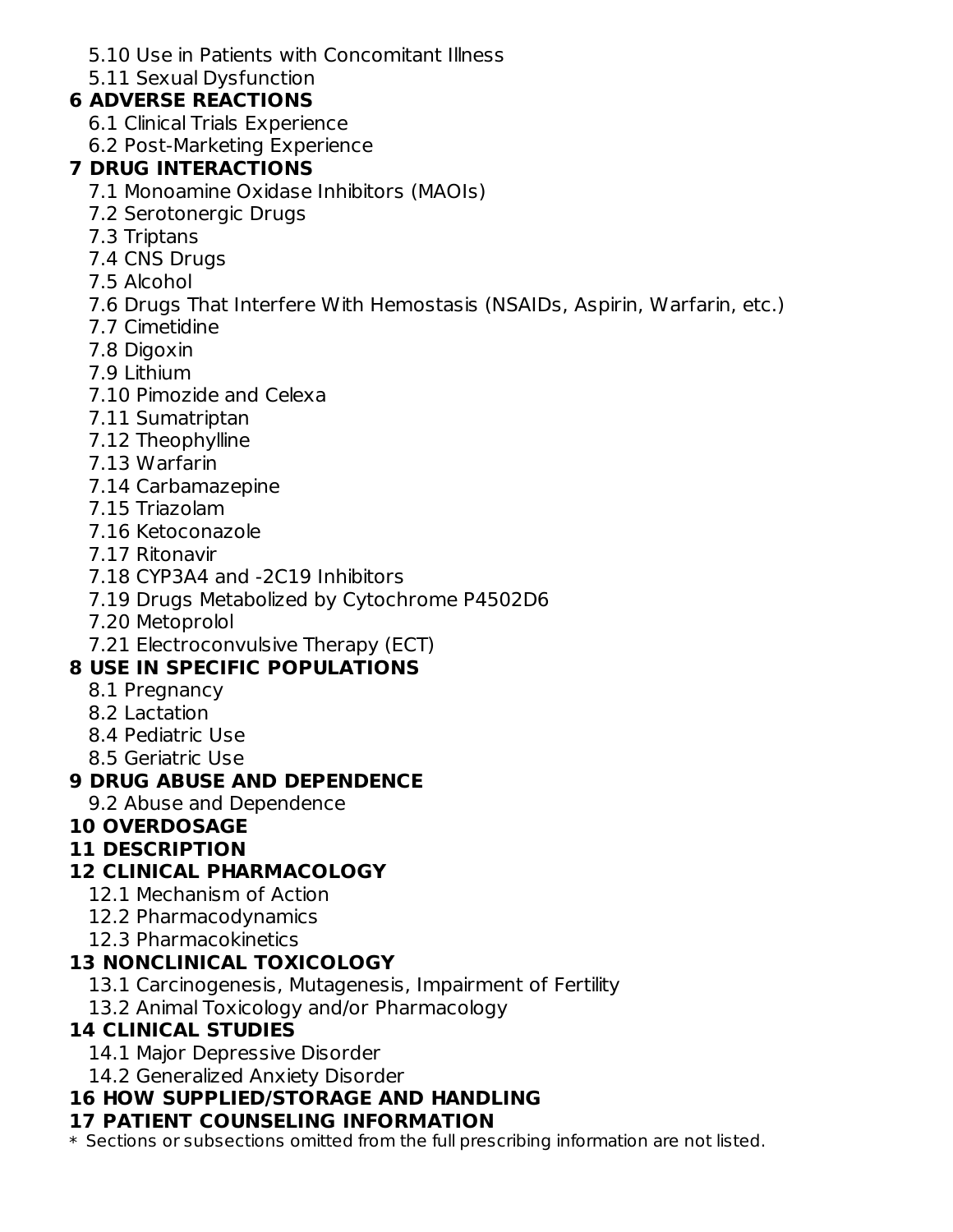#### **FULL PRESCRIBING INFORMATION**

#### **WARNINGS: SUICIDAL THOUGHTS AND BEHAVIORS**

Antidepressants increased the risk of suicidal thoughts and behaviors in pediatric and young adult patients in short-term studies. Closely monitor all antidepressanttreated patients for clinical worsening, and for emergence of suicidal thoughts and behaviors [see Warnings and Precautions (5.1)]. Escitalopram oxalate is not approved for use in pediatric patients less than 12 years of age [see Use in Specific Populations (8.4)].

#### **1 INDICATIONS AND USAGE**

#### **1.1 Major Depressive Disorder**

Escitalopram tablet, is indicated for the acute and maintenance treatment of major depressive disorder in adults and in adolescents 12 to 17 years of age [ see Clinical Studies ( 14.1) ].

A major depressive episode (DSM-IV) implies a prominent and relatively persistent (nearly every day for at least 2 weeks) depressed or dysphoric mood that usually interferes with daily functioning, and includes at least five of the following nine symptoms: depressed mood, loss of interest in usual activities, significant change in weight and/or appetite, insomnia or hypersomnia, psychomotor agitation or retardation, increased fatigue, feelings of guilt or worthlessness, slowed thinking or impaired concentration, a suicide attempt or suicidal ideation.

#### **1.2 Generalized Anxiety Disorder**

Escitalopram tablet, is indicated for the acute treatment of Generalized Anxiety Disorder (GAD) in adults [ see Clinical Studies ( 14.2) ].

Generalized Anxiety Disorder (DSM-IV) is characterized by excessive anxiety and worry (apprehensive expectation) that is persistent for at least 6 months and which the person finds difficult to control. It must be associated with at least 3 of the following symptoms: restlessness or feeling keyed up or on edge, being easily fatigued, difficulty concentrating or mind going blank, irritability, muscle tension, and sleep disturbance.

#### **2 DOSAGE AND ADMINISTRATION**

Escitalopram tablets should be administered once daily, in the morning or evening, with or without food.

#### **2.1 Major Depressive Disorder**

**Initial Treatment**

**Adolescents**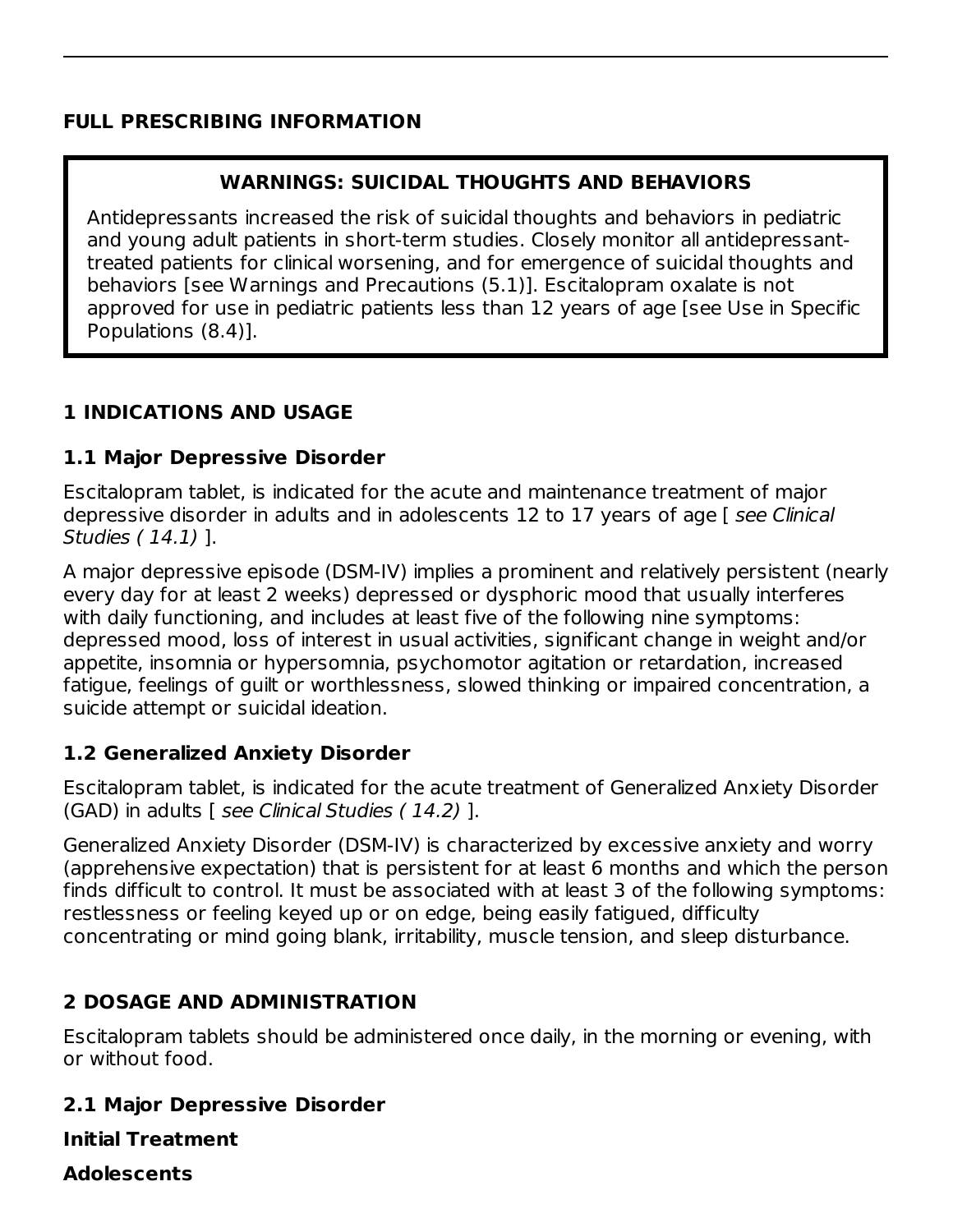The recommended dose of escitalopram tablet is 10 mg once daily. A flexible-dose trial of escitalopram tablets (10 to 20 mg/day) demonstrated the effectiveness of escitalopram oxalate  $\lceil$  see Clinical Studies (14.1) ]. If the dose is increased to 20 mg, this should occur after a minimum of three weeks.

### **Adults**

The recommended dose of escitalopram tablet is 10 mg once daily. A fixed-dose trial of escitalopram tablets demonstrated the effectiveness of both 10 mg and 20 mg of escitalopram tablets, but failed to demonstrate a greater benefit of 20 mg over 10 mg [ see Clinical Studies ( 14.1) ]. If the dose is increased to 20 mg, this should occur after a minimum of one week.

### **Maintenance Treatment**

It is generally agreed that acute episodes of major depressive disorder require several months or longer of sustained pharmacological therapy beyond response to the acute episode. Systematic evaluation of continuing escitalopram tablets 10 or 20 mg/day in adults patients with major depressive disorder who responded while taking escitalopram tablets during an 8-week, acute-treatment phase demonstrated a benefit of such maintenance treatment [see Clinical Studies ( 14.114.1)]. Nevertheless, the physician who elects to use escitalopram tablets for extended periods should periodically reevaluate the long-term usefulness of the drug for the individual patient. Patients should be periodically reassessed to determine the need for maintenance treatment.

### **2.2 Generalized Anxiety Disorder**

### **Initial Treatment**

### **Adults**

The recommended starting dose of escitalopram tablet is 10 mg once daily. If the dose is increased to 20 mg, this should occur after a minimum of one week.

### **Maintenance Treatment**

Generalized anxiety disorder is recognized as a chronic condition. The efficacy of escitalopram tablets in the treatment of GAD beyond 8 weeks has not been systematically studied. The physician who elects to use escitalopram tablets for extended periods should periodically re-evaluate the long-term usefulness of the drug for the individual patient.

### **2.3 Screen for Bipolar Disorder Prior to Starting Escitalopram Tablets**

Prior to initiating treatment with escitalopram tablets or another antidepressant, screen patients for a

personal family history of bipolar disorder, mania, or hypomania [see Warnings and Precautions ( 5.5)].

### **2.4 Special Populations**

10 mg/day is the recommended dose for most elderly patients and patients with hepatic impairment.

No dosage adjustment is necessary for patients with mild or moderate renal impairment.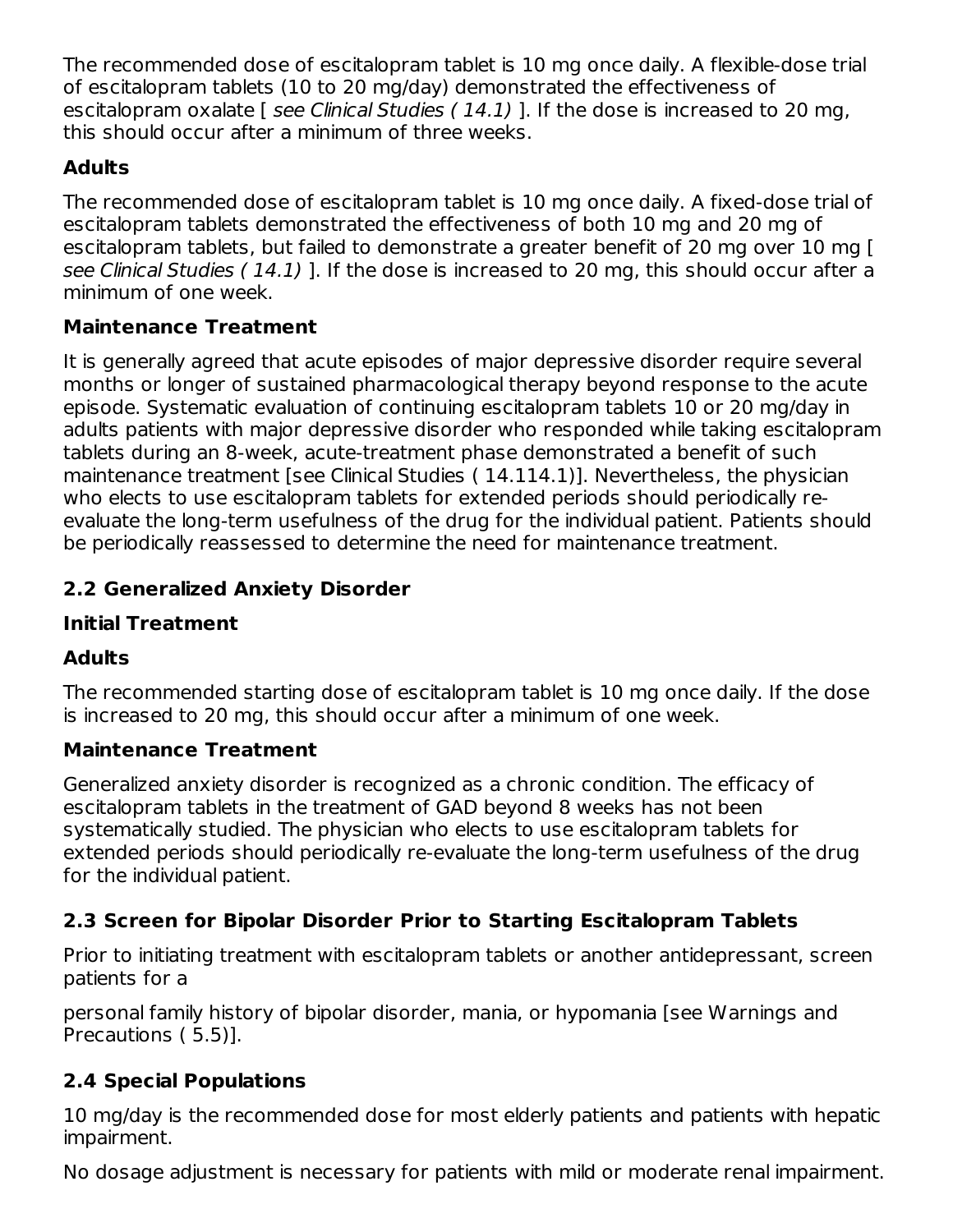#### Escitalopram

tablets should be used with caution in patients with severe renal impairment.

#### **2.5 Discontinuation of Treatment with Escitalopram Tablets**

Symptoms associated with discontinuation of escitalopram tablets and other SSRIs and SNRIs have been

reported [see Warnings and Precautions ( 5.3)]. Patients should be monitored for these symptoms when

discontinuing treatment. A gradual reduction in the dose rather than abrupt cessation is recommended

whenever possible. If intolerable symptoms occur following a decrease in the dose or upon

discontinuation of treatment, then resuming the previously prescribed dose may be considered.

Subsequently, the physician may continue decreasing the dose but at a more gradual rate.

#### **2.6 Switching a Patient to or from a Monoamine Oxidase Inhibitor (MAOI) Intended to Treat Psychiatric Disorders**

At least 14 days should elapse between discontinuation of an MAOI intended to treat psychiatric disorders and initiation of therapy with escitalopram tablets. Conversely, at least 14 days should be allowed after stopping escitalopram tablets before starting an MAOI intended to treat psychiatric disorders [see Contraindications ( 4.1)].

#### **2.7 Use of Escitalopram Tablets with Other MAOIs such as Linezolid or Methylene Blue**

Do not start escitalopram tablets in a patient who is being treated with linezolid or intravenous

methylene blue because there is an increased risk of serotonin syndrome. In a patient who requires

more urgent treatment of a psychiatric condition, other interventions, including hospitalization, should

be considered [see Contraindications ( 4.1)].

In some cases, a patient already receiving escitalopram tablets therapy may require urgent treatment

with linezolid or intravenous methylene blue. If acceptable alternatives to linezolid or intravenous

methylene blue treatment are not available and the potential benefits of linezolid or intravenous

methylene blue treatment are judged to outweigh the risks of serotonin syndrome in a particular patient,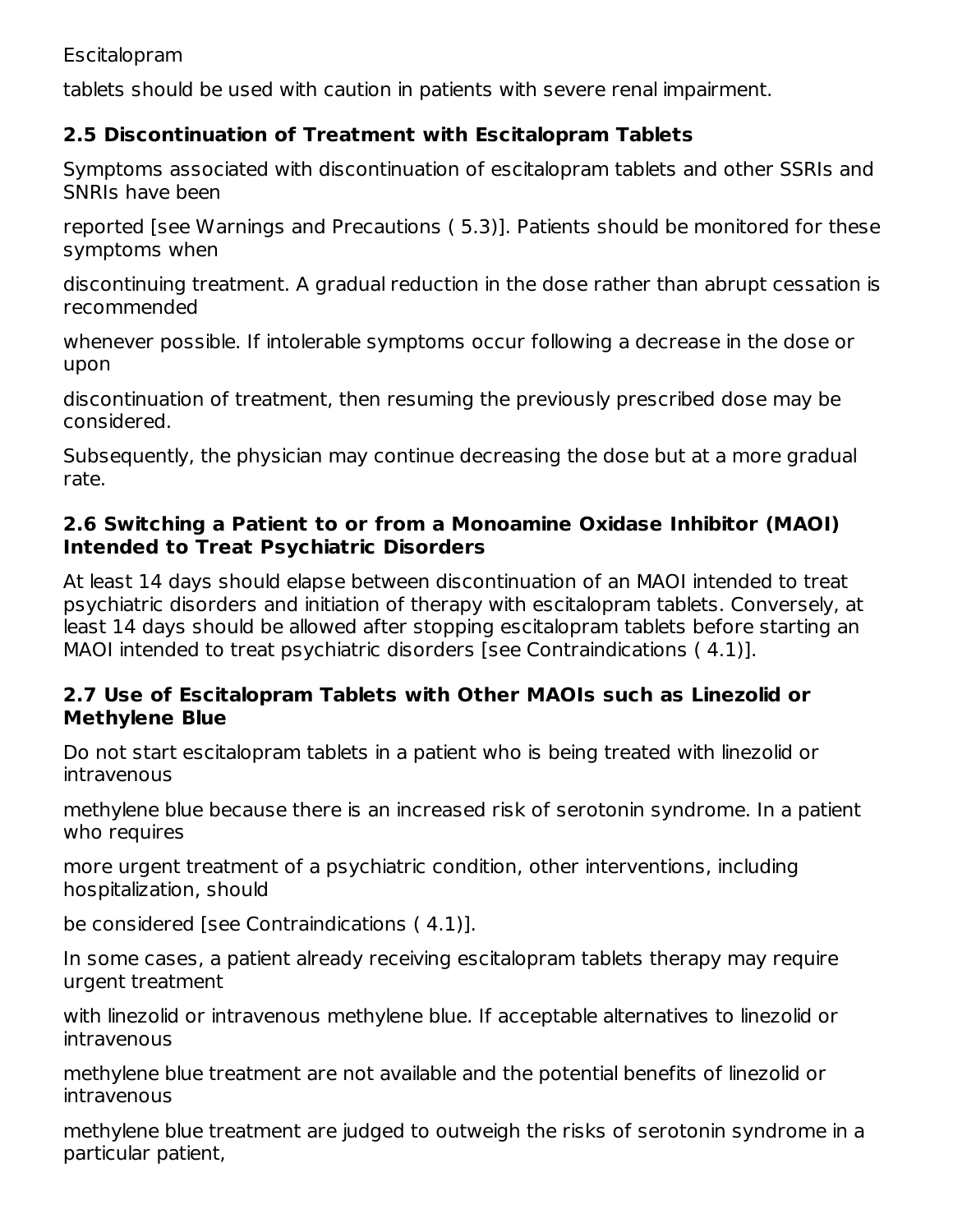escitalopram tablets should be stopped promptly, and linezolid or intravenous methylene blue can be

administered. The patient should be monitored for symptoms of serotonin syndrome for 2 weeks or

until 24 hours after the last dose of linezolid or intravenous methylene blue, whichever comes first. Therapy with escitalopram tablets may be resumed 24 hours after the last dose of linezolid or

intravenous methylene blue [see Warnings and Precautions ( 5.2)].

The risk of administering methylene blue by non-intravenous routes (such as oral tablets or by local

injection) or in intravenous doses much lower than 1 mg/kg with escitalopram tablet is unclear. The

clinician should, nevertheless, be aware of the possibility of emergent symptoms of serotonin

syndrome with such use [see Warnings and Precautions ( 5.2)].

### **3 DOSAGE FORMS AND STRENGTHS**

Tablets Escitalopram tablets, are film-coated, round tablets containing escitalopram oxalate in strengths

equivalent to 5 mg, 10 mg and 20 mg escitalopram base. The 10 and 20 mg tablets are scored.

Debossed with either "5", "10", or "20" on the one side according to their respective strengths and plain

on other side.

### **4 CONTRAINDICATIONS**

### **4.1 Monoamine Oxidase Inhibitors (MAOIs)**

The use of MAOIs intended to treat psychiatric disorders with escitalopram tablets or within 14 days of stopping treatment with escitalopram tablet is contraindicated because of an increased risk of serotonin syndrome. The use of escitalopram tablets within 14 days of stopping an MAOI intended to treat psychiatric disorders is also contraindicated [ see Dosage and Administration ( 2.5), and Warnings and Precautions ( 5.2) ].

Starting escitalopram tablets in a patient who is being treated with MAOIs such as linezolid or intravenous methylene blue is also contraindicated because of an increased risk of serotonin syndrome [ see Dosage and Administration ( 2.6), and Warnings and Precautions ( 5.2) ].

### **4.2 Pimozide**

Concomitant use in patients taking pimozide is contraindicated [ see Drug Interactions ( 7.10) ].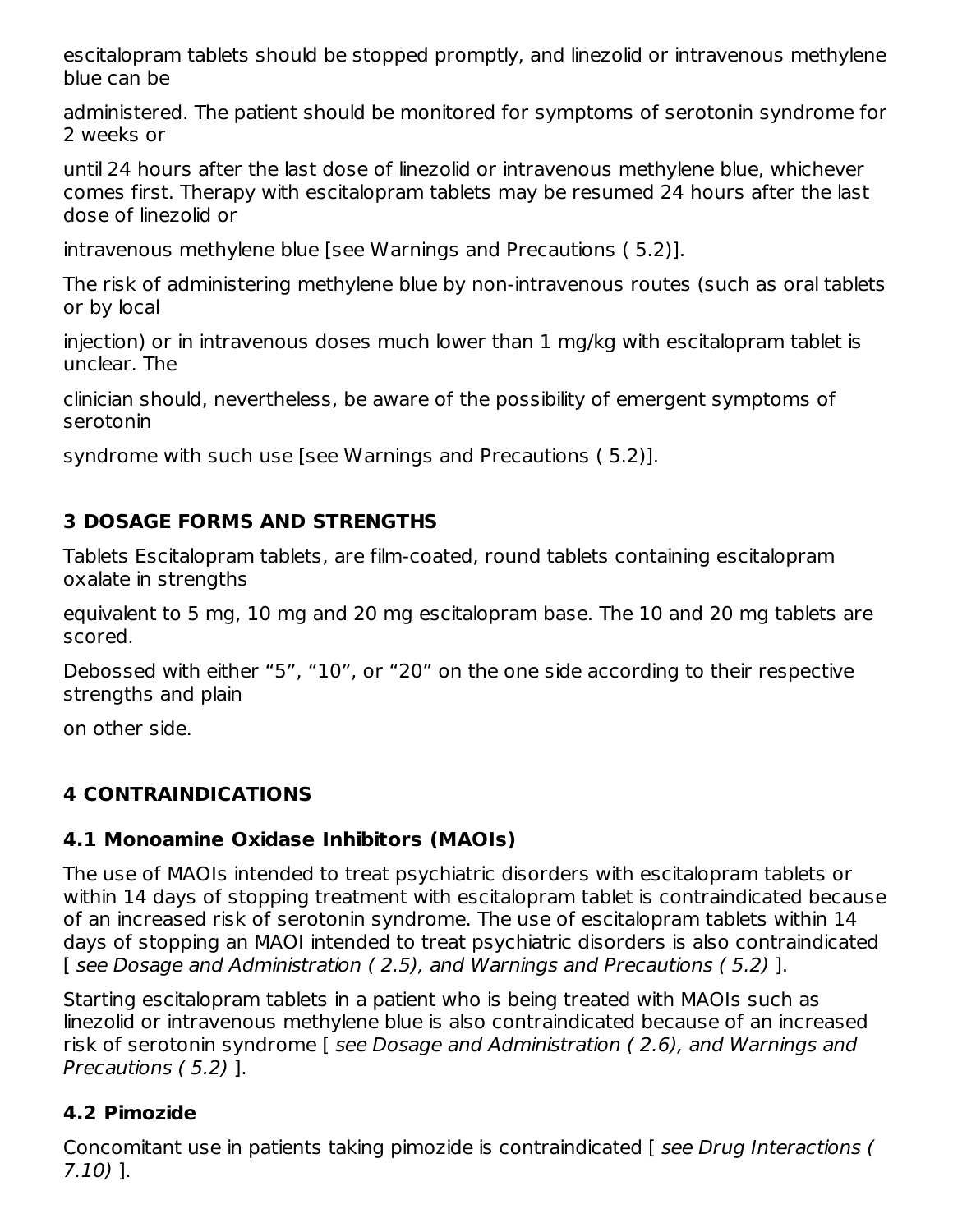#### **4.3 Hypersensitivity to escitalopram or citalopram**

Escitalopram oxalate is contraindicated in patients with a hypersensitivity to escitalopram or citalopram or any of the inactive ingredients in escitalopram tablets.

### **5 WARNINGS AND PRECAUTIONS**

### **5.1 Suicidal Thoughts and Behaviors in Adolescents and Young Adults**

In pooled analyses of placebo-controlled trials of antidepressant drugs (SSRIs and other antidepressant

classes) that included approximately 77,000 adult patients and 4,500 pediatric patients, the incidence of

suicidal thoughts and behaviors in the antidepressant-treated patients age 24 years and younger was

greater than in placebo-treated patients. There was considerable variation in risk of suicidal thoughts and

behaviors among drugs, but there was an increased risk identified in young patients for most drugs

studied. There were differences in absolute risk of suicidal thoughts and behaviors across the different

indications, with the highest incidence in patients with MDD. The drug-placebo differences in the number

of cases of suicidal thoughts and behaviors per 1000 patients treated are provided in **Table 1.**

|           | Behaviors in the Pooled Placebo-Controlled Trials of Antidepressants in<br><b>Pediatric and Adult Patients</b> |  |
|-----------|----------------------------------------------------------------------------------------------------------------|--|
| Age Range | <b>Drug-Placebo Difference in Number of Cases of</b>                                                           |  |

**TABLE 1 Risk Differences of the Number of Patients of Suicidal Thoughts and**

| <b>Age Range</b> | <b>Drug-Placebo Difference in Number of Cases of</b><br><b>Suicidality per 1000 Patients Treated</b> |
|------------------|------------------------------------------------------------------------------------------------------|
|                  | Increases Compared to Placebo                                                                        |
| < 18             | 14 additional cases                                                                                  |
| 18 to 24         | 5 additional cases                                                                                   |
|                  | Decreases Compared to Placebo                                                                        |
| 25 to 64         | 1 fewer case                                                                                         |
| $\geq 65$        | 6 fewer cases                                                                                        |

It is unknown whether the risk of suicidal thoughts and behaviors in children, adolescents, and young

adults extends to longer-term use, i.e., beyond four months. However, there is substantial evidence from

placebo-controlled maintenance trials in adults with MDD that antidepressants delay the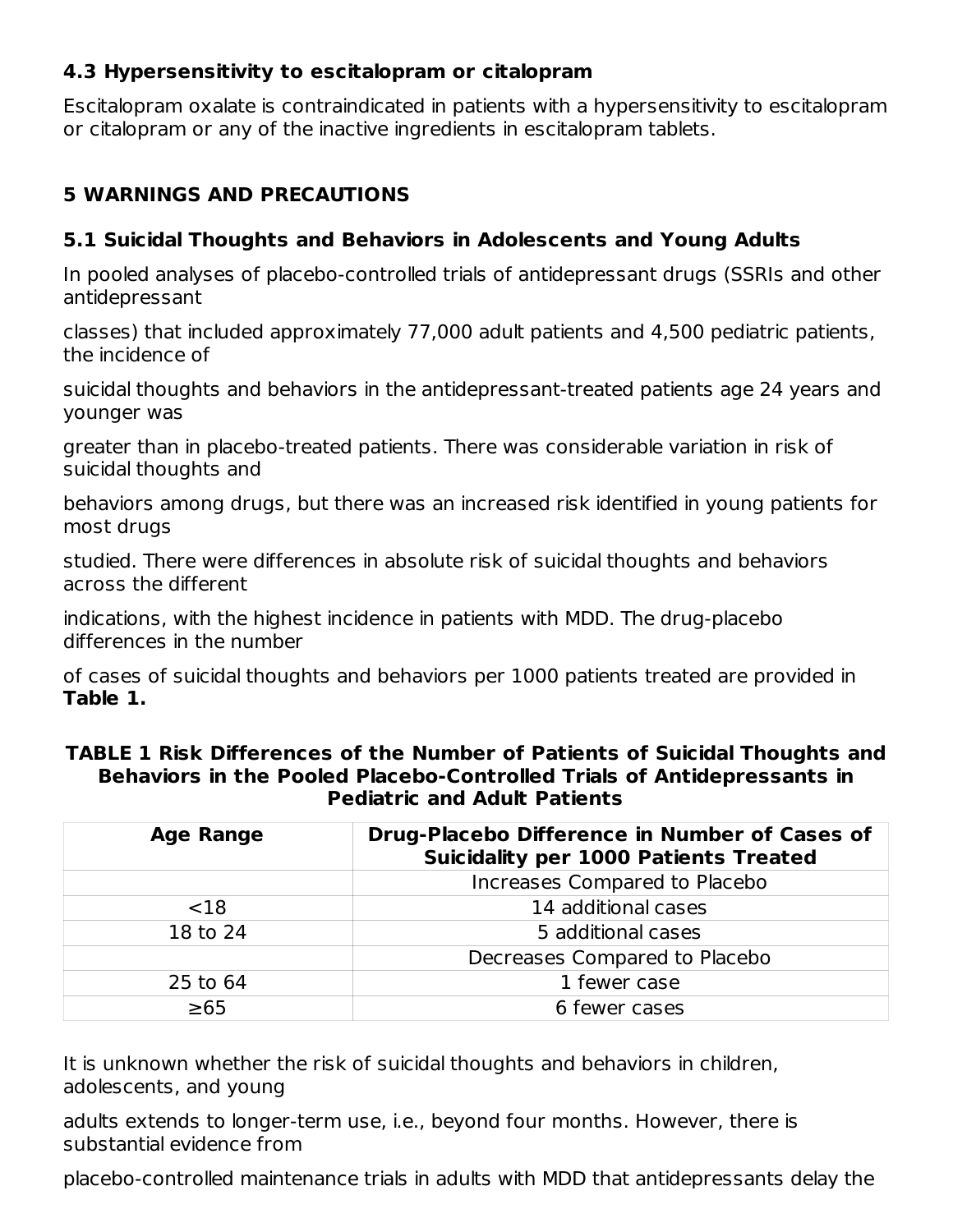placebo-controlled maintenance trials in adults with MDD that antidepressants delay the recurrence of

depression and that depression itself is a risk factor for suicidal thoughts and behaviors.

Monitor all antidepressant-treated patients for any indication for clinical worsening and emergence of

suicidal thoughts and behaviors, especially during the initial few months of drug therapy, and at times of

dosage changes. Counsel family members or caregivers of patients to monitor for changes in behavior and

to alert the healthcare provider. Consider changing the therapeutic regimen, including possibly

discontinuing escitalopram oxalate, in patients whose depression is persistently worse, or who are

experiencing emergent suicidal thoughts or behaviors.

### **5.2 Serotonin Syndrome**

The development of a potentially life-threatening serotonin syndrome has been reported with SNRIs and SSRIs, including escitalopram oxalate, alone but particularly with concomitant use of other serotonergic drugs (including triptans, tricyclic antidepressants, fentanyl, lithium, tramadol, tryptophan, buspirone, amphetamines, and St. John's Wort) and with drugs that impair metabolism of serotonin (in particular, MAOIs, both those intended to treat psychiatric disorders and also others, such as linezolid and intravenous methylene blue).

Serotonin syndrome symptoms may include mental status changes (e.g., agitation, hallucinations, delirium, and coma), autonomic instability (e.g., tachycardia, labile blood pressure, dizziness, diaphoresis, flushing, hyperthermia), neuromuscular symptoms (e.g., tremor, rigidity, myoclonus, hyperreflexia, incoordination) seizures, and/or gastrointestinal symptoms (e.g., nausea, vomiting, diarrhea). Patients should be monitored for the emergence of serotonin syndrome.

The concomitant use of escitalopram oxalate with MAOIs intended to treat psychiatric disorders is contraindicated. Escitalopram oxalate should also not be started in a patient who is being treated with MAOIs such as linezolid or intravenous methylene blue. All reports with methylene blue that provided information on the route of administration involved intravenous administration in the dose range of 1 mg/kg to 8 mg/kg. No reports involved the administration of methylene blue by other routes (such as oral tablets or local tissue injection) or at lower doses. There may be circumstances when it is necessary to initiate treatment with an MAOI such as linezolid or intravenous methylene blue in a patient taking escitalopram oxalate. Escitalopram oxalate should be discontinued before initiating treatment with the MAOI [ see Contraindications (4.1) and Dosage and Administration (2.5 and 2.6)4.1) and Dosage and Administration ( 2.5 and 2.6) ].

If concomitant use of escitalopram oxalate with other serotonergic drugs including, triptans, tricyclic antidepressants, fentanyl, lithium, tramadol, buspirone, tryptophan, amphetamine, and St. John's Wort is clinically warranted, patients should be made aware of a potential increased risk for serotonin syndrome, particularly during treatment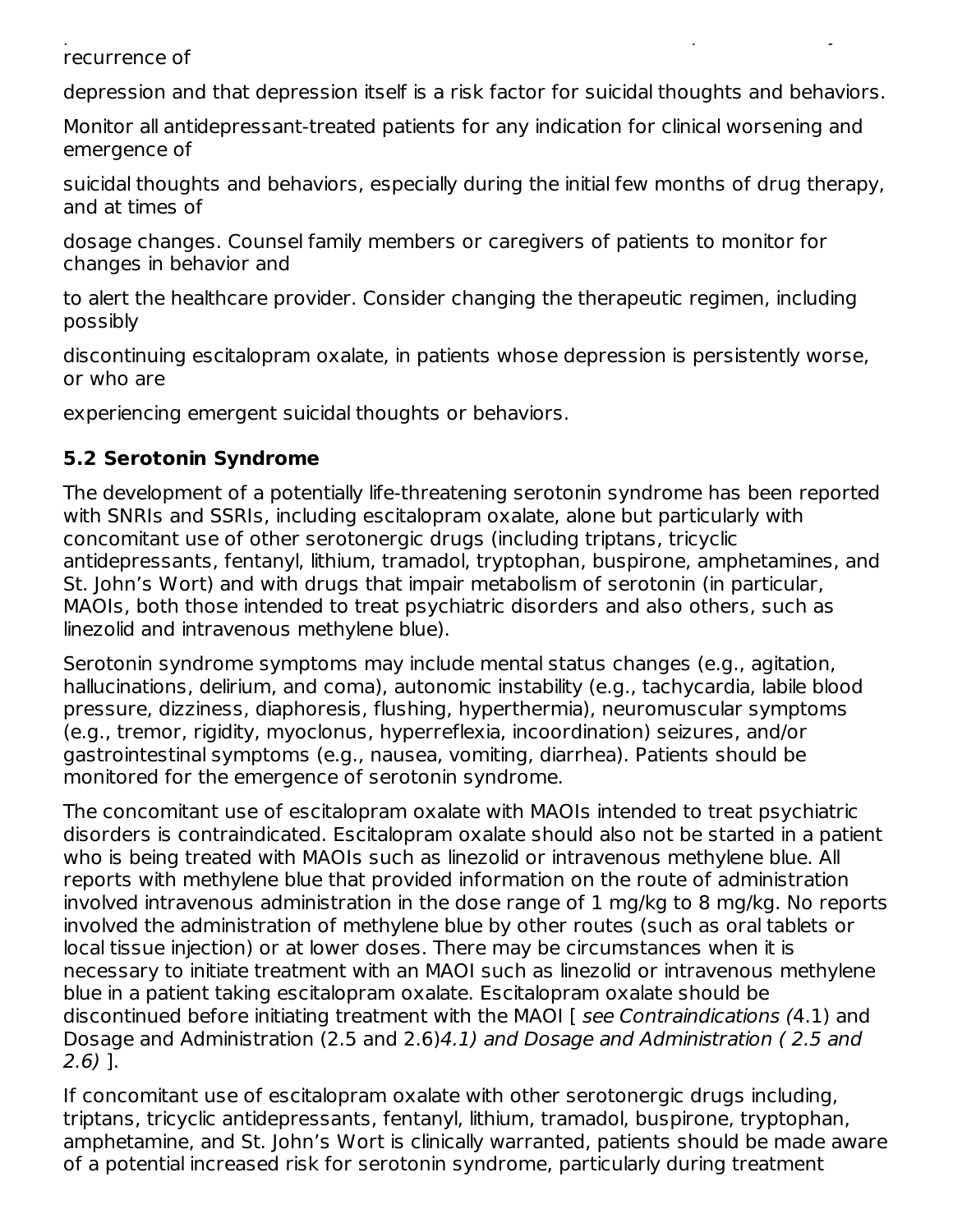initiation and dose increases.

Treatment with escitalopram oxalate and any concomitant serotonergic agents, should be discontinued immediately if the above events occur and supportive symptomatic treatment should be initiated.

### **5.3 Discontinuation of Treatment with Escitalopram Oxalate**

During marketing of escitalopram oxalate and other SSRIs and SNRIs (serotonin and norepinephrine reuptake inhibitors), there have been spontaneous reports of adverse events occurring upon discontinuation of these drugs, particularly when abrupt, including the following: dysphoric mood, irritability, agitation, dizziness, sensory disturbances (e.g., paresthesias such as electric shock sensations), anxiety, confusion, headache, lethargy, emotional lability, insomnia, and hypomania. While these events are generally self-limiting, there have been reports of serious discontinuation symptoms.

Patients should be monitored for these symptoms when discontinuing treatment with escitalopram oxalate. A gradual reduction in the dose rather than abrupt cessation is recommended whenever possible. If intolerable symptoms occur following a decrease in the dose or upon discontinuation of treatment, then resuming the previously prescribed dose may be considered. Subsequently, the physician may continue decreasing the dose but at a more gradual rate [ see Dosage and Administration ( 2.4) ].

### **5.4 Seizures**

Although anticonvulsant effects of racemic citalopram have been observed in animal studies, escitalopram oxalate has not been systematically evaluated in patients with a seizure disorder. These patients were excluded from clinical studies during the product's premarketing testing. In clinical trials of escitalopram oxalate, cases of convulsion have been reported in association with escitalopram oxalate treatment. Like other drugs effective in the treatment of major depressive disorder, escitalopram oxalate should be introduced with care in patients with a history of seizure disorder.

#### **5.5 Activation of Mania or Hypomania**

In patients with bipolar disorder, treating a depressive episode with escitalopram oxalate or another antidepressant may precipitate a mixed/manic episode. In placebo-controlled trials of escitalopram oxalate in major depressive disorder, activation of mania/hypomania was reported in one (0.1%) of 715 patients treated with escitalopram oxalate and in none of the 592 patients treated with placebo. One additional case of hypomania has been reported in association with escitalopram oxalate treatment. Activation of mania/hypomania has also been reported in a small proportion of patients with major affective disorders treated with racemic citalopram and other marketed drugs effective in the treatment of major depressive disorder. Prior to initiating treatment with escitalopram oxalate, screen patients for any personal or family history of bipolar disorder, mania, or hypomania [see Dosage and Administration ( 2.3)].

#### **5.6 Hyponatremia**

1. Hyponatremia may occur as a result of treatment with SSRIs and SNRIs, including escitalopram oxalate. In many cases, this hyponatremia appears to be the result of the syndrome of inappropriate antidiuretic hormone secretion (SIADH), and was reversible when escitalopram oxalate was discontinued. Cases with serum sodium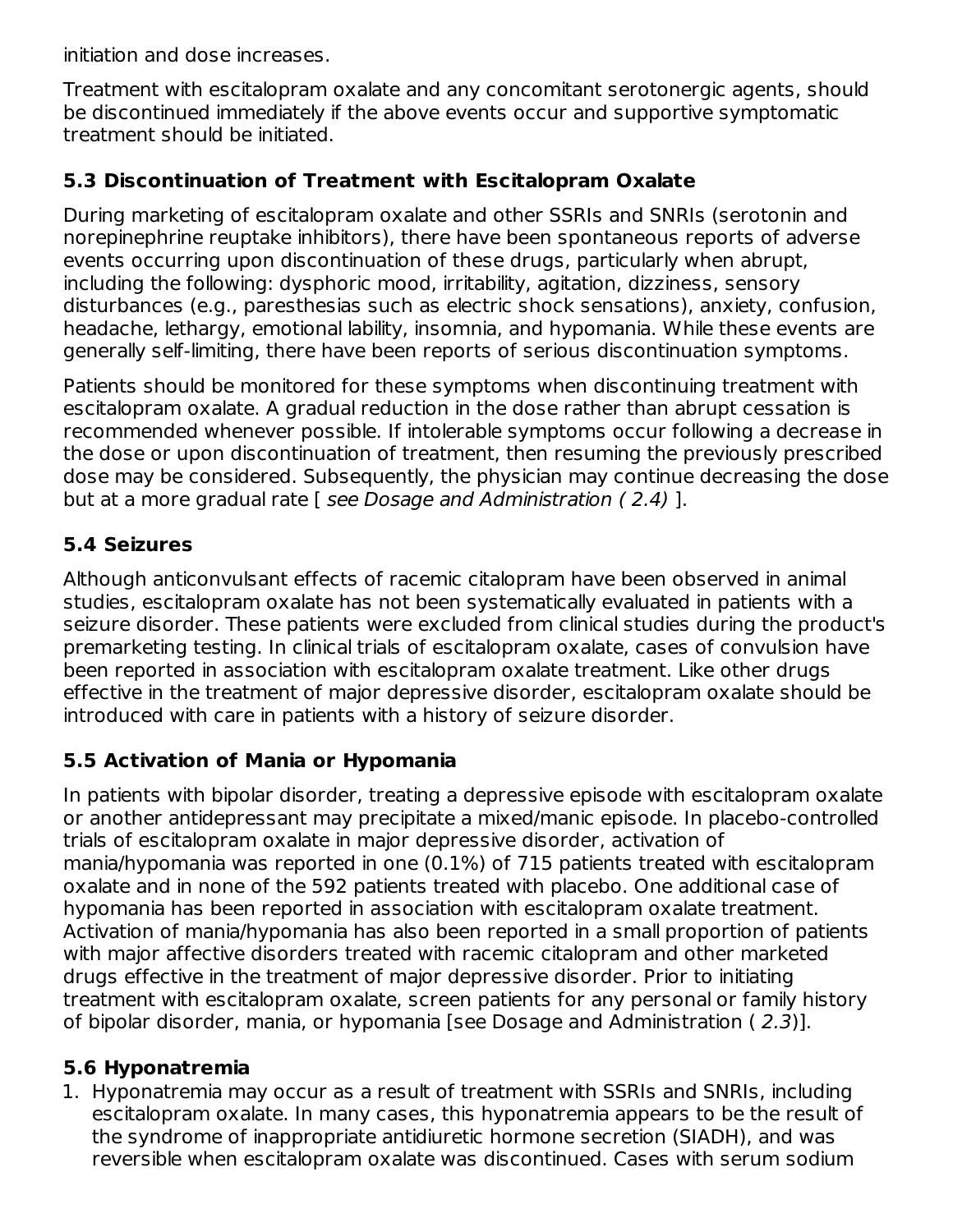lower than 110 mmol/L have been reported. Elderly patients may be at greater risk of developing hyponatremia with SSRIs and SNRIs. Also, patients taking diuretics or who are otherwise volume depleted may be at greater risk [ see Geriatric Use (8.5)]. Discontinuation of escitalopram oxalate should be considered in patients with symptomatic hyponatremia and appropriate medical intervention should be instituted.

Signs and symptoms of hyponatremia include headache, difficulty concentrating, memory impairment, confusion, weakness, and unsteadiness, which may lead to falls. Signs and symptoms associated with more severe and/or acute cases have included hallucination, syncope, seizure, coma, respiratory arrest, and death.

### **5.7 Abnormal Bleeding**

1. SSRIs and SNRIs, including escitalopram oxalate, may increase the risk of bleeding events. Concomitant use of aspirin, nonsteroidal anti-inflammatory drugs, warfarin, and other anticoagulants may add to the risk. Case reports and epidemiological studies (case-control and cohort design) have demonstrated an association between use of drugs that interfere with serotonin reuptake and the occurrence of gastrointestinal bleeding. Bleeding events related to SSRIs and SNRIs use have ranged from ecchymoses, hematomas, epistaxis, and petechiae to life-threatening hemorrhages.

Patients should be cautioned about the risk of bleeding associated with the concomitant use of escitalopram oxalate and NSAIDs, aspirin, or other drugs that affect coagulation.

### **5.8 Interference with Cognitive and Motor Performance**

In a study in normal volunteers, escitalopram oxalate 10 mg/day did not produce impairment of intellectual function or psychomotor performance. Because any psychoactive drug may impair judgment, thinking, or motor skills, however, patients should be cautioned about operating hazardous machinery, including automobiles, until they are reasonably certain that escitalopram oxalate therapy does not affect their ability to engage in such activities.

### **5.9 Angle Closure Glaucoma**

Angle Closure Glaucoma: The pupillary dilation that occurs following use of many antidepressant drugs including escitalopram oxalate may trigger an angle closure attack in a patient with anatomically narrow angles who does not have a patent iridectomy.

### **5.10 Use in Patients with Concomitant Illness**

Clinical experience with escitalopram oxalate in patients with certain concomitant systemic illnesses is limited. Caution is advisable in using escitalopram oxalate in patients with diseases or conditions that produce altered metabolism or hemodynamic responses.

Escitalopram oxalate has not been systematically evaluated in patients with a recent history of myocardial infarction or unstable heart disease. Patients with these diagnoses were generally excluded from clinical studies during the product's premarketing testing.

• In subjects with hepatic impairment, clearance of racemic citalopram was decreased and plasma concentrations were increased. The recommended dose of escitalopram oxalate in hepatically impaired patients is 10 mg/day [ see Dosage and Administration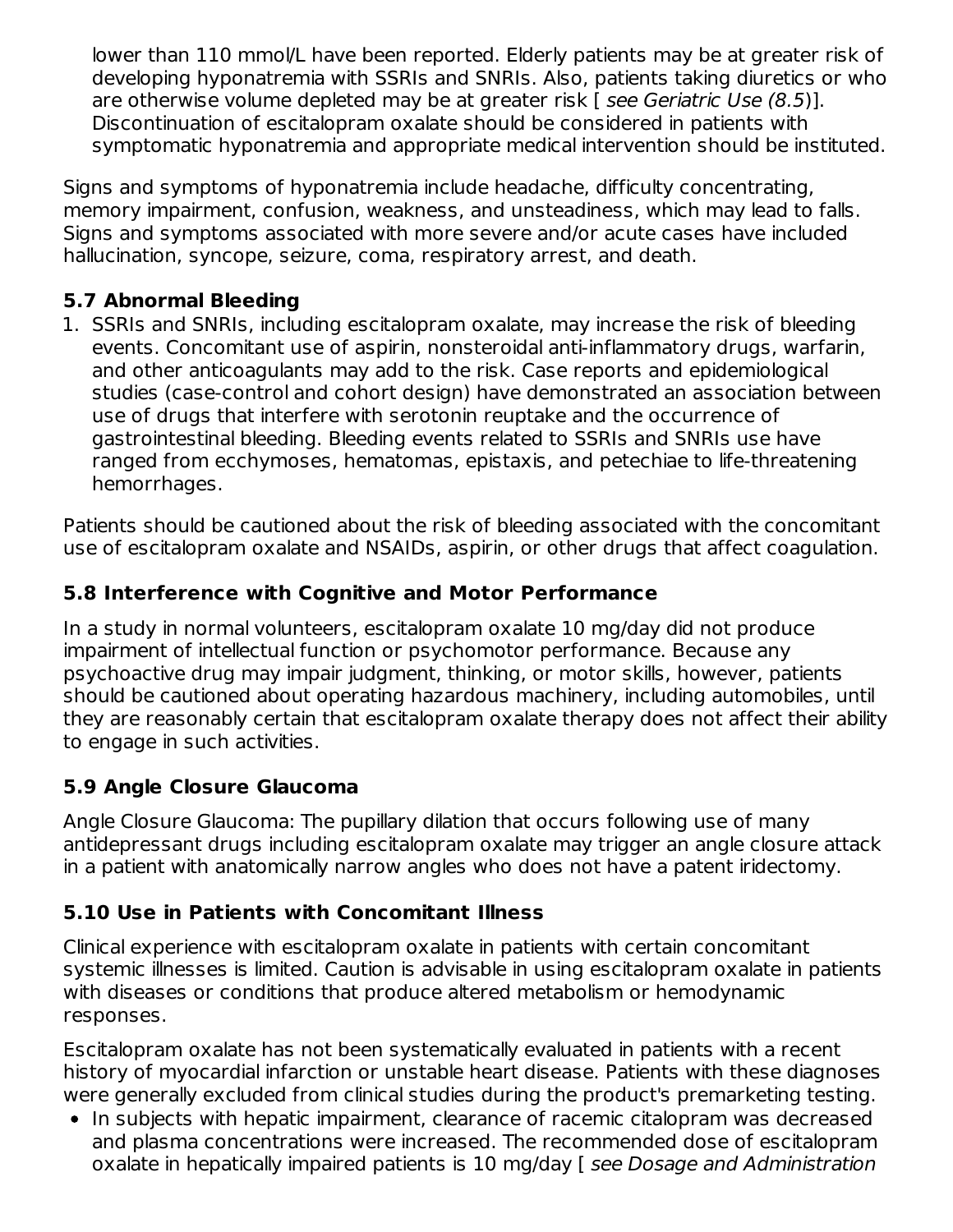$(2.3)$  ].

- Because escitalopram is extensively metabolized, excretion of unchanged drug in urine is a minor route of elimination. Until adequate numbers of patients with severe renal impairment have been evaluated during chronic treatment with escitalopram oxalate, however, it should be used with caution in such patients [ see Dosage and Administration ( 2.3 ) ].
- Because escitalopram is extensively metabolized, excretion of unchanged drug in urine is a minor route of elimination. Until adequate numbers of patients with severe renal impairment have been evaluated during chronic treatment with escitalopram oxalate, however, it should be used with caution in such patients [see Dosage and Administration ( 2.3 ) ].

### **5.11 Sexual Dysfunction**

Use of SSRIs, including escitalopram oxalate, may cause symptoms of sexual dysfunction [see Adverse Reactions (6.1)]. In male patients, SSRI use may result in ejaculatory delay or failure, decreased libido, and erectile dysfunction. In female patients, SSRI use may result in decreased libido and delayed or absent orgasm.

It is important for prescribers to inquire about sexual function prior to initiation of escitalopram oxalate and to inquire specifically about changes in sexual function during treatment, because sexual function may not be spontaneously reported. When evaluating changes in sexual function, obtaining a detailed history (including timing of symptom onset) is important because sexual symptoms may have other causes, including the underlying psychiatric disorder. Discuss potential management strategies to support patients in making informed decisions about treatment.

### **6 ADVERSE REACTIONS**

### **6.1 Clinical Trials Experience**

Because clinical studies are conducted under widely varying conditions, adverse reaction rates observed in the clinical studies of a drug cannot be directly compared to rates in the clinical studies of another drug and may not reflect the rates observed in practice.

### **Clinical Trial Data Sources**

### **Pediatrics (6 to 17 years)**

Adverse events were collected in 576 pediatric patients (286 escitalopram oxalate, 290 placebo) with major depressive disorder in double-blind placebo-controlled studies. Safety and effectiveness of escitalopram oxalate in pediatric patients less than 12 years of age has not been established.

### **Adults**

Adverse events information for escitalopram oxalate was collected from 715 patients with major depressive disorder who were exposed to escitalopram and from 592 patients who were exposed to placebo in double-blind, placebo-controlled trials. An additional 284 patients with major depressive disorder were newly exposed to escitalopram in open-label trials. The adverse event information for escitalopram oxalate in patients with GAD was collected from 429 patients exposed to escitalopram and from 427 patients exposed to placebo in double-blind, placebo-controlled trials.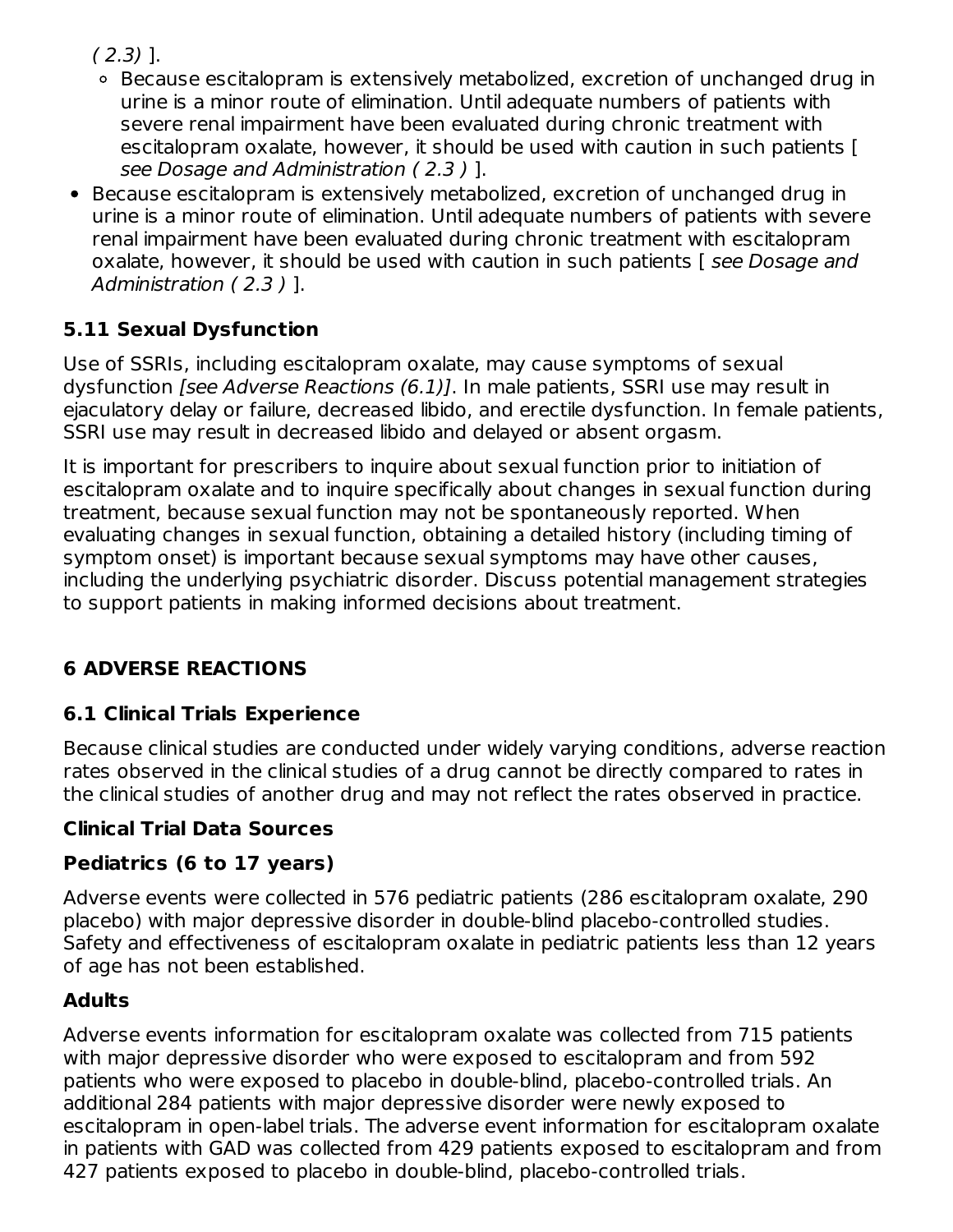Adverse events during exposure were obtained primarily by general inquiry and recorded by clinical investigators using terminology of their own choosing. Consequently, it is not possible to provide a meaningful estimate of the proportion of individuals experiencing adverse events without first grouping similar types of events into a smaller number of standardized event categories. In the tables and tabulations that follow, standard World Health Organization (WHO) terminology has been used to classify reported adverse events.

The stated frequencies of adverse reactions represent the proportion of individuals who experienced, at least once, a treatment-emergent adverse event of the type listed. An event was considered treatment-emergent if it occurred for the first time or worsened while receiving therapy following baseline evaluation.

### **Adverse Events Associated with Discontinuation of Treatment**

### **Major Depressive Disorder**

### **Pediatrics (6 to 17 years)**

Adverse events were associated with discontinuation of 3.5% of 286 patients receiving escitalopram oxalate and 1% of 290 patients receiving placebo. The most common adverse event (incidence at least 1% for escitalopram oxalate and greater than placebo) associated with discontinuation was insomnia (1% escitalopram oxalate, 0% placebo).

### **Adults**

Among the 715 depressed patients who received escitalopram oxalate in placebocontrolled trials, 6% discontinued treatment due to an adverse event, as compared to 2% of 592 patients receiving placebo. In two fixed-dose studies, the rate of discontinuation for adverse events in patients receiving 10 mg/day escitalopram oxalate was not significantly different from the rate of discontinuation for adverse events in patients receiving placebo. The rate of discontinuation for adverse events in patients assigned to a fixed dose of 20 mg/day escitalopram oxalate was 10%, which was significantly different from the rate of discontinuation for adverse events in patients receiving 10 mg/day escitalopram oxalate (4%) and placebo (3%). Adverse events that were associated with the discontinuation of at least 1% of patients treated with escitalopram oxalate, and for which the rate was at least twice that of placebo, were nausea (2%) and ejaculation disorder (2% of male patients).

#### **Generalized Anxiety Disorder**

### **Adults**

Among the 429 GAD patients who received escitalopram oxalate 10 to 20 mg/day in placebo-controlled trials, 8% discontinued treatment due to an adverse event, as compared to 4% of 427 patients receiving placebo. Adverse events that were associated with the discontinuation of at least 1% of patients treated with escitalopram oxalate, and for which the rate was at least twice the placebo rate, were nausea (2%), insomnia (1%), and fatigue (1%).

### **Incidence of Adverse Reactions in Placebo-Controlled Clinical Trials**

**Major Depressive Disorder**

**Pediatrics (6 to 17 years)**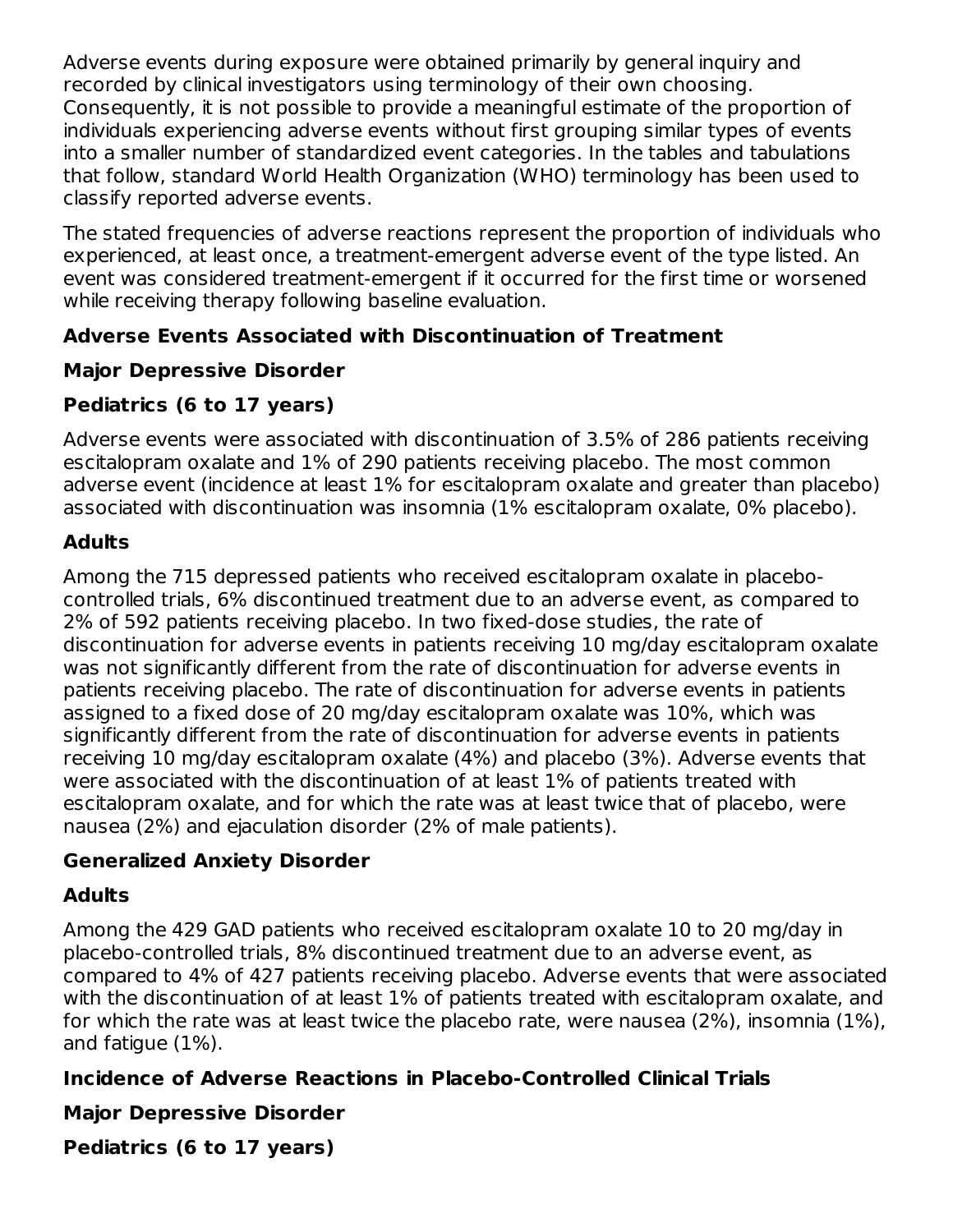The overall profile of adverse reactions in pediatric patients was generally similar to that seen in adult studies, as shown in **Table 2**. However, the following adverse reactions (excluding those which appear in **Table 2** and those for which the coded terms were uninformative or misleading) were reported at an incidence of at least 2% for escitalopram oxalate and greater than placebo: back pain, urinary tract infection, vomiting, and nasal congestion.

### **Adults**

The most commonly observed adverse reactions in escitalopram oxalate patients (incidence of approximately 5% or greater and approximately twice the incidence in placebo patients) were insomnia, ejaculation disorder (primarily ejaculatory delay), nausea, sweating increased, fatigue, and somnolence.

**Table 2** enumerates the incidence, rounded to the nearest percent, of treatmentemergent adverse events that occurred among 715 depressed patients who received escitalopram oxalate at doses ranging from 10 to 20 mg/day in placebo-controlled trials. Events included are those occurring in 2% or more of patients treated with escitalopram oxalate and for which the incidence in patients treated with escitalopram oxalate was greater than the incidence in placebo-treated patients.

| <b>Adverse Reaction</b>                                            | <b>Escitalopram Oxalate</b> | <b>Placebo</b> |
|--------------------------------------------------------------------|-----------------------------|----------------|
|                                                                    | $(N=715)$                   | (N=592)        |
|                                                                    | %                           | %              |
| <b>Autonomic Nervous System</b>                                    |                             |                |
| <b>Disorders</b>                                                   |                             |                |
| Dry Mouth                                                          | 6%                          | 5%             |
| Sweating Increased                                                 | 5%                          | 2%             |
| <b>Central &amp; Peripheral Nervous</b><br><b>System Disorders</b> |                             |                |
| <b>Dizziness</b>                                                   | 5%                          | 3%             |
| <b>Gastrointestinal Disorders</b>                                  |                             |                |
| <b>Nausea</b>                                                      | 15%                         | 7%             |
| Diarrhea                                                           | 8%                          | 5%             |
| Constipation                                                       | 3%                          | 1%             |
| Indigestion                                                        | 3%                          | 1%             |
| <b>Abdominal Pain</b>                                              | 2%                          | 1%             |
| <b>General</b>                                                     |                             |                |
| Influenza-like Symptoms                                            | 5%                          | 4%             |
| Fatigue                                                            | 5%                          | 2%             |
| <b>Psychiatric Disorders</b>                                       |                             |                |
| Insomnia                                                           | 9%                          | 4%             |
| Somnolence                                                         | 6%                          | 2%             |
| <b>Appetite Decreased</b>                                          | 3%                          | $1\%$          |
| Libido Decreased                                                   | 3%                          | 1%             |
| <b>Respiratory System Disorders</b>                                |                             |                |

#### **TABLE 2 Treatment-Emergent Adverse Reactions observed with a frequency of ≥ 2% and greater than placebo for Major Depressive Disorder**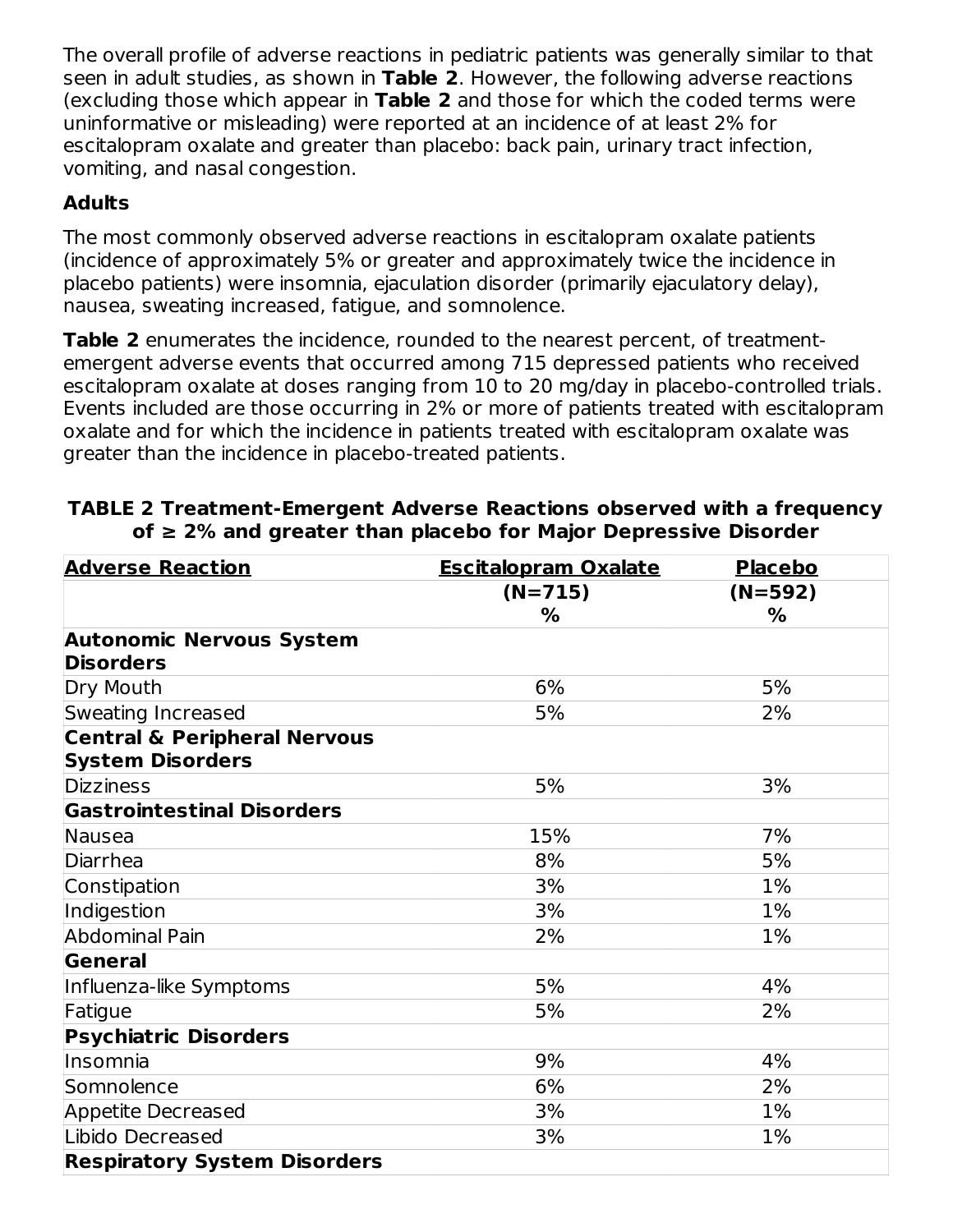| Rhinitis                                                                                                                 | 5% | 4%       |
|--------------------------------------------------------------------------------------------------------------------------|----|----------|
| Sinusitis                                                                                                                | 3% | 2%       |
| Urogenital                                                                                                               |    |          |
| Ejaculation Disorder $1,2$                                                                                               | 9% | ${<}1\%$ |
| Impotence $2$                                                                                                            | 3% | ${<}1\%$ |
| Anorgasmia $\overline{3}$                                                                                                | 2% | ${<}1\%$ |
| <b>Transport of the state of the state of the state of the state of the state of the state of the state of the state</b> |    |          |

<sup>1</sup>Primarily ejaculatory delay.

<sup>2</sup> Denominator used was for males only (N=225 escitalopram oxalate; N=188 placebo). <sup>3</sup>Denominator used was for females only (N=490 escitalopram oxalate; N=404 placebo).

#### **Generalized Anxiety Disorder**

#### **Adults**

The most commonly observed adverse reactions in escitalopram oxalate patients (incidence of approximately 5% or greater and approximately twice the incidence in placebo patients) were nausea, ejaculation disorder (primarily ejaculatory delay), insomnia, fatigue, decreased libido, and anorgasmia.

**Table 3** enumerates the incidence, rounded to the nearest percent of treatmentemergent adverse events that occurred among 429 GAD patients who received escitalopram oxalate 10 to 20 mg/day in placebo-controlled trials. Events included are those occurring in 2% or more of patients treated with escitalopram oxalate and for which the incidence in patients treated with escitalopram oxalate was greater than the incidence in placebo-treated patients.

#### **TABLE 3 Treatment-Emergent Adverse Reactions observed with a frequency of ≥ 2% and greater than placebo for Generalized Anxiety Disorder**

| <b>Adverse Reactions</b>                | <b>Escitalopram</b>         | <b>Placebo</b> |
|-----------------------------------------|-----------------------------|----------------|
|                                         | <b>Oxalate</b><br>$(N=429)$ | $(N=427)$      |
| <b>Autonomic Nervous System</b>         | %                           | %              |
| <b>Disorders</b>                        |                             |                |
| Dry Mouth                               | 9%                          | 5%             |
| Sweating Increased                      | 4%                          | $1\%$          |
| <b>Central &amp; Peripheral Nervous</b> |                             |                |
| <b>System Disorders</b>                 |                             |                |
| Headache                                | 24%                         | 17%            |
| Paresthesia                             | 2%                          | $1\%$          |
| <b>Gastrointestinal Disorders</b>       |                             |                |
| Nausea                                  | 18%                         | 8%             |
| Diarrhea                                | 8%                          | 6%             |
| Constipation                            | 5%                          | 4%             |
| Indigestion                             | 3%                          | 2%             |
| Vomiting                                | 3%                          | $1\%$          |
| <b>Abdominal Pain</b>                   | 2%                          | $1\%$          |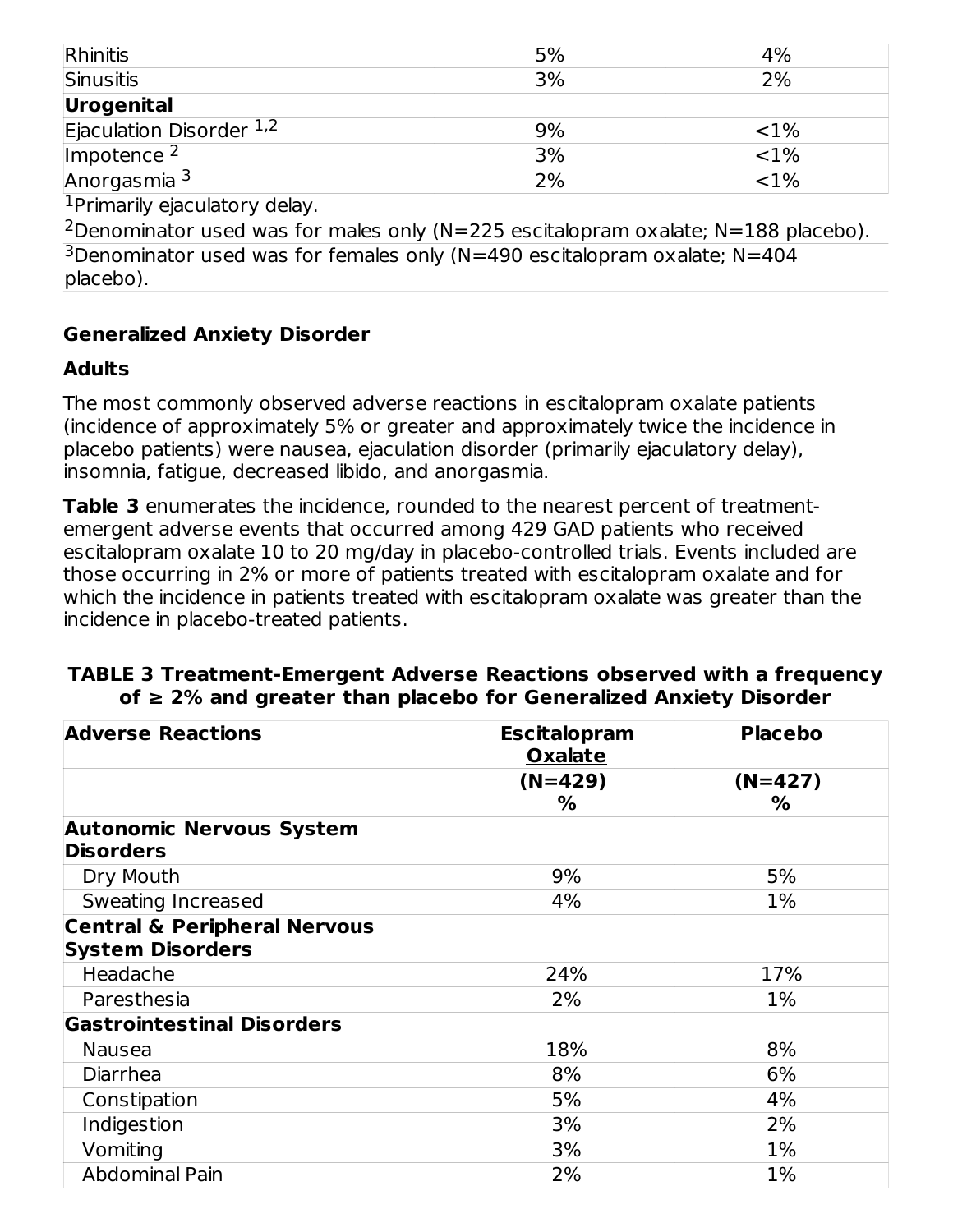| Flatulence                                                                                    | 2%  | 1%    |
|-----------------------------------------------------------------------------------------------|-----|-------|
| Toothache                                                                                     | 2%  | $0\%$ |
| General                                                                                       |     |       |
| Fatigue                                                                                       | 8%  | 2%    |
| Influenza-like Symptoms                                                                       | 5%  | 4%    |
| Musculoskeletal System Disorder                                                               |     |       |
| Neck/Shoulder Pain                                                                            | 3%  | 1%    |
| <b>Psychiatric Disorders</b>                                                                  |     |       |
| Somnolence                                                                                    | 13% | 7%    |
| Insomnia                                                                                      | 12% | 6%    |
| Libido Decreased                                                                              | 7%  | 2%    |
| Dreaming Abnormal                                                                             | 3%  | 2%    |
| <b>Appetite Decreased</b>                                                                     | 3%  | $1\%$ |
| Lethargy                                                                                      | 3%  | 1%    |
| <b>Respiratory System Disorders</b>                                                           |     |       |
| Yawning                                                                                       | 2%  | 1%    |
| Urogenital                                                                                    |     |       |
| Ejaculation Disorder 1,2                                                                      | 14% | 2%    |
| Anorgasmia <sup>3</sup>                                                                       | 6%  | <1%   |
| <b>Menstrual Disorder</b>                                                                     | 2%  | $1\%$ |
| <sup>1</sup> Primarily ejaculatory delay.                                                     |     |       |
| <sup>2</sup> Denominator used was for males only (N=182 escitalopram oxalate; N=195 placebo). |     |       |
| <sup>3</sup> Denominator used was for females only (N=247 escitalopram oxalate; N=232         |     |       |
| placebo).                                                                                     |     |       |

#### **Dose Dependency of Adverse Reactions**

1. The potential dose dependency of common adverse reactions (defined as an incidence rate of ≥5% in either the 10 mg or 20 mg escitalopram oxalate groups) was examined on the basis of the combined incidence of adverse reactions in two fixed-dose trials.

The overall incidence rates of adverse events in 10 mg escitalopram oxalate-treated patients (66%) was similar to that of the placebo-treated patients (61%), while the incidence rate in 20 mg/day escitalopram oxalate-treated patients was greater (86%). **Table 4** shows common adverse reactions that occurred in the 20 mg/day escitalopram oxalate group with an incidence that was approximately twice that of the 10 mg/day escitalopram oxalate group and approximately twice that of the placebo group.

| <b>TABLE 4 Incidence of Common Adverse Reactions in Patients with Major</b> |  |                            |  |  |
|-----------------------------------------------------------------------------|--|----------------------------|--|--|
|                                                                             |  | <b>Depressive Disorder</b> |  |  |

| <b>Adverse Reaction</b> | <b>Placebo</b> | 10 mg/day                             | 20 mg/day                             |
|-------------------------|----------------|---------------------------------------|---------------------------------------|
|                         | $(N=311)$      | <b>Escitalopram</b><br><b>Oxalate</b> | <b>Escitalopram</b><br><b>Oxalate</b> |
|                         |                | $(N=310)$                             | $(N=125)$                             |
| <b>Insomnia</b>         | 4%             | 7%                                    | 14%                                   |
| <b>Diarrhea</b>         | 5%             | 6%                                    | 14%                                   |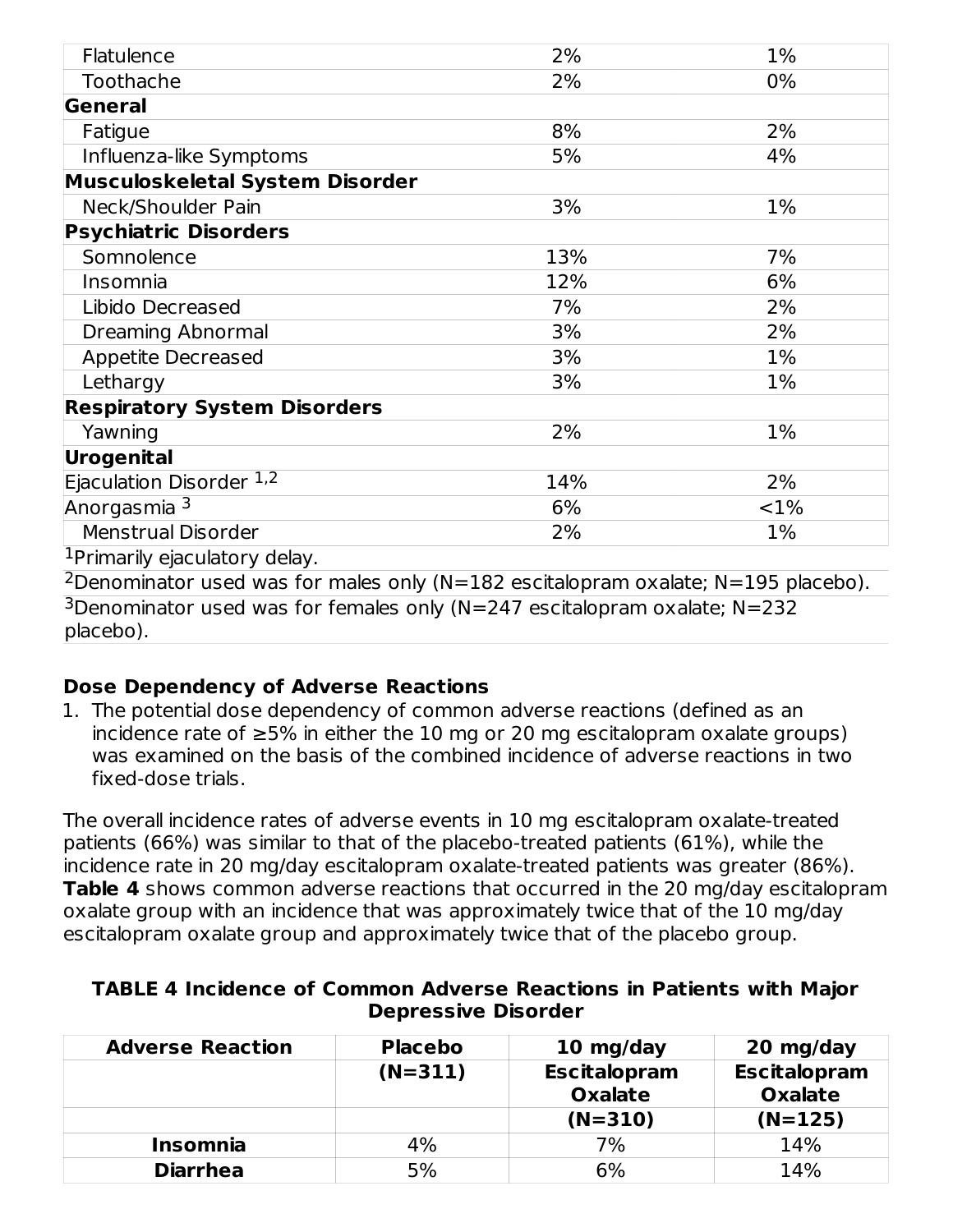| <b>Dry Mouth</b>          | 3%    | 4% | 9% |
|---------------------------|-------|----|----|
| <b>Somnolence</b>         | 1%    | 4% | 9% |
| <b>Dizziness</b>          | 2%    | 4% | 7% |
| <b>Sweating Increased</b> | <1%   | 3% | 8% |
| <b>Constipation</b>       | 1%    | 3% | 6% |
| <b>Fatigue</b>            | 2%    | 2% | 6% |
| <b>Indigestion</b>        | $1\%$ | 2% | 6% |

#### **Male and Female Sexual Dysfunction with SSRIs**

Although changes in sexual desire, sexual performance, and sexual satisfaction often occur as manifestations of a psychiatric disorder, they may also be a consequence of pharmacologic treatment. In particular, some evidence suggests that SSRIs can cause such untoward sexual experiences.

Reliable estimates of the incidence and severity of untoward experiences involving sexual desire, performance, and satisfaction are difficult to obtain, however, in part because patients and physicians may be reluctant to discuss them. Accordingly, estimates of the incidence of untoward sexual experience and performance cited in product labeling are likely to underestimate their actual incidence.

| <b>Adverse Event</b>          | <b>Escitalopram Oxalate</b> | <b>Placebo</b> |  |
|-------------------------------|-----------------------------|----------------|--|
|                               | In Males Only               |                |  |
|                               | $(N=407)$                   | $(N=383)$      |  |
| Ejaculation Disorder          |                             |                |  |
| (primarily ejaculatory delay) | 12%                         | $1\%$          |  |
| Libido Decreased              | 6%                          | 2%             |  |
| Impotence                     | 2%                          | <1%            |  |
|                               | In Females Only             |                |  |
|                               | $(N=737)$                   | $(N=636)$      |  |
| Libido Decreased              | 3%                          | $1\%$          |  |
| Anorgasmia                    | 3%                          | ${<}1\%$       |  |

#### **TABLE 5 Incidence of Sexual Side Effects in Placebo-Controlled Clinical Trials**

There are no adequately designed studies examining sexual dysfunction with escitalopram treatment.

Priapism has been reported with all SSRIs.

While it is difficult to know the precise risk of sexual dysfunction associated with the use of SSRIs, physicians should routinely inquire about such possible side effects.

#### **Vital Sign Changes**

Escitalopram oxalate and placebo groups were compared with respect to (1) mean change from baseline in vital signs (pulse, systolic blood pressure, and diastolic blood pressure) and (2) the incidence of patients meeting criteria for potentially clinically significant changes from baseline in these variables. These analyses did not reveal any clinically important changes in vital signs associated with escitalopram oxalate treatment.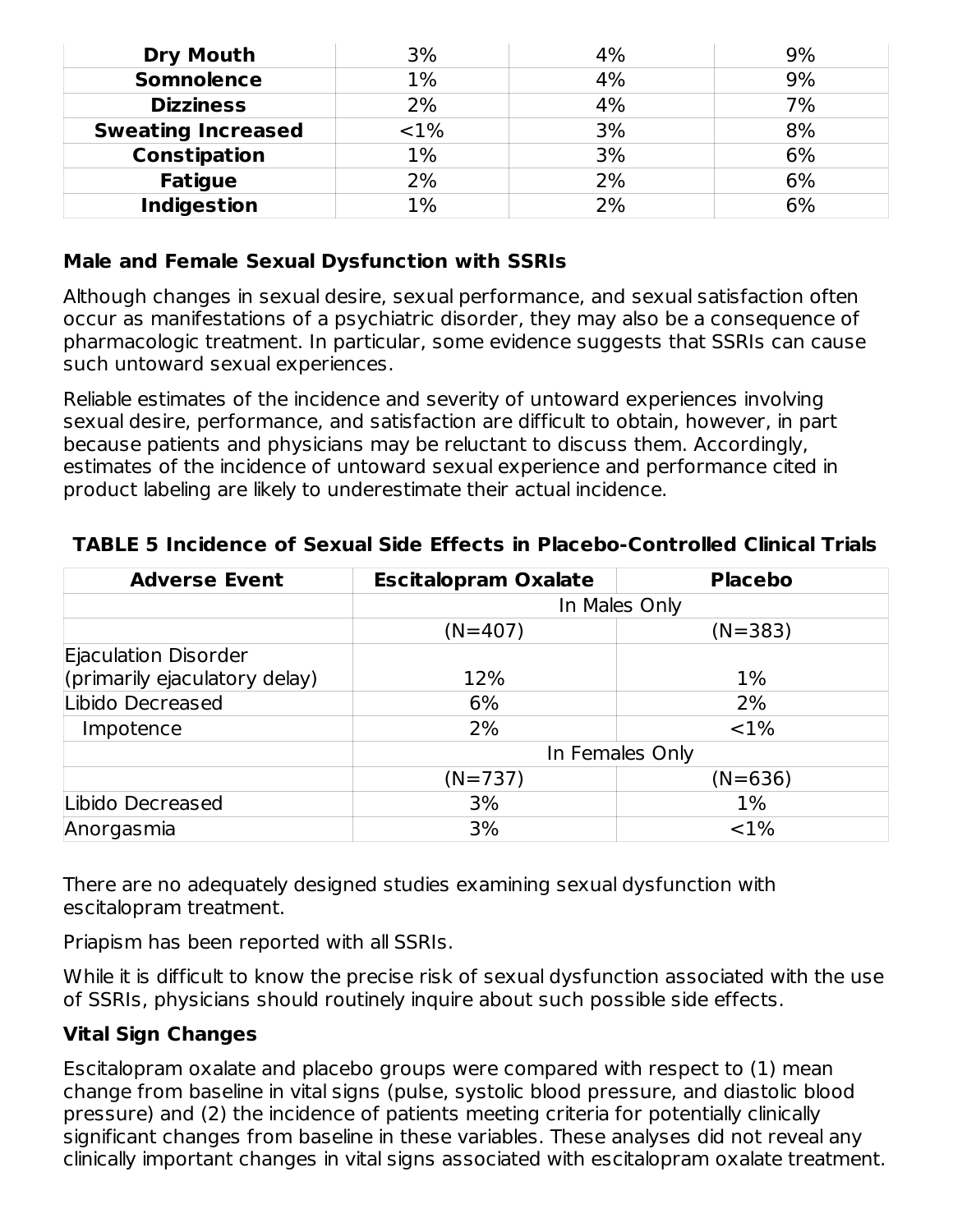In addition, a comparison of supine and standing vital sign measures in subjects receiving escitalopram oxalate indicated that escitalopram oxalate treatment is not associated with orthostatic changes.

### **Weight Changes**

Patients treated with escitalopram oxalate in controlled trials did not differ from placebotreated patients with regard to clinically important change in body weight.

### **Laboratory Changes**

Escitalopram oxalate and placebo groups were compared with respect to (1) mean change from baseline in various serum chemistry, hematology, and urinalysis variables, and (2) the incidence of patients meeting criteria for potentially clinically significant changes from baseline in these variables. These analyses revealed no clinically important changes in laboratory test parameters associated with escitalopram oxalate treatment.

#### **ECG Changes**

Electrocardiograms from escitalopram oxalate (N=625) and placebo (N=527) groups were compared with respect to outliers defined as subjects with QTc changes over 60 msec from baseline or absolute values over 500 msec post-dose, and subjects with heart rate increases to over 100 bpm or decreases to less than 50 bpm with a 25% change from baseline (tachycardic or bradycardic outliers, respectively). None of the patients in the escitalopram oxalate group had a QTcF interval >500 msec or a prolongation >60 msec compared to 0.2% of patients in the placebo group. The incidence of tachycardic outliers was 0.2% in the escitalopram oxalate and the placebo group. The incidence of bradycardic outliers was 0.5% in the escitalopram oxalate group and 0.2% in the placebo group.

QTcF interval was evaluated in a randomized, placebo and active (moxifloxacin 400 mg) controlled cross-over, escalating multipledose study in 113 healthy subjects. The maximum mean (95% upper confidence bound) difference from placebo arm were 4.5 (6.4) and 10.7 (12.7) msec for 10 mg and supratherapeutic 30 mg escitalopram given once daily, respectively. Based on the established exposure-response relationship, the predicted QTcF change from placebo arm (95% confidence interval) under the Cmax for the dose of 20 mg is 6.6 (7.9) msec. Escitalopram 30 mg given once daily resulted in mean Cmax of 1.7-fold higher than the mean Cmax for the maximum recommended therapeutic dose at steady state (20 mg). The exposure under supratherapeutic 30 mg dose is similar to the steady state concentrations expected in CYP2C19 poor metabolizers following a therapeutic dose of 20 mg.

#### **Other Reactions Observed During the Premarketing Evaluation of Escitalopram Oxalate**

Following is a list of treatment-emergent adverse events, as defined in the introduction to the **ADVERSE REACTIONS** section, reported by the 1428 patients treated with escitalopram oxalate for periods of up to one year in double-blind or open-label clinical trials during its premarketing evaluation. The listing does not include those events already listed in **Tables 2 & 3**, those events for which a drug cause was remote and at a rate less than 1% or lower than placebo, those events which were so general as to be uninformative, and those events reported only once which did not have a substantial probability of being acutely life threatening. Events are categorized by body system. Events of major clinical importance are described in the Warnings and Precautions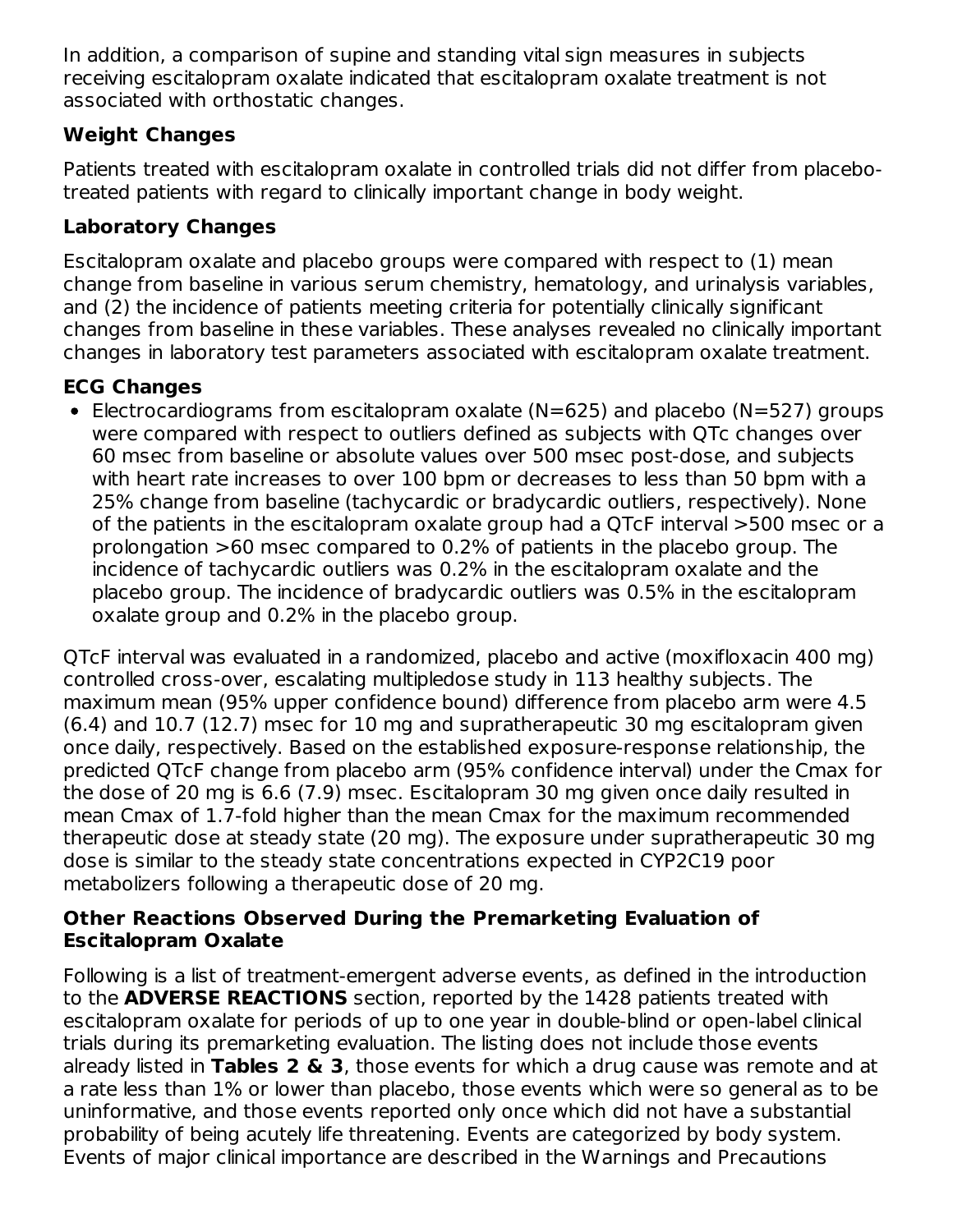section ( 5).

Cardiovascular - hypertension, palpitation.

Central and Peripheral Nervous System Disorders - light-headed feeling, migraine.

Gastrointestinal Disorders - abdominal cramp, heartburn, gastroenteritis.

General - allergy, chest pain, fever, hot flushes, pain in limb.

Metabolic and Nutritional Disorders - increased weight.

Musculoskeletal System Disorders - arthralgia, myalgia jaw stiffness.

Psychiatric Disorders - appetite increased, concentration impaired, irritability.

Reproductive Disorders/Female - menstrual cramps, menstrual disorder.

Respiratory System Disorders - bronchitis, coughing, nasal congestion, sinus congestion, sinus headache.

Skin and Appendages Disorders - rash.

Special Senses - vision blurred, tinnitus.

Urinary System Disorders - urinary frequency, urinary tract infection.

### **6.2 Post-Marketing Experience**

### **Adverse Reactions Reported Subsequent to the Marketing of Escitalopram**

The following adverse reactions have been identified during post-approval use of escitalopram oxalate.

Because these reactions are reported voluntarily from a population of uncertain size, it is not always

possible to reliably estimate their frequency or establish a causal relationship to drug exposure.

Blood and Lymphatic System Disorders: anemia, agranulocytis, aplastic anemia, hemolytic anemia,

idiopathic thrombocytopenia purpura, leukopenia, thrombocytopenia.

Cardiac Disorders: atrial fibrillation, bradycardia, cardiac failure, myocardial infarction, tachycardia,

torsade de pointes, ventricular arrhythmia, ventricular tachycardia.

Ear and labyrinth disorders: vertigo

Endocrine Disorders: diabetes mellitus, hyperprolactinemia, SIADH.

Eye Disorders: angle closure glaucoma, diplopia, mydriasis, visual disturbance.

Gastrointestinal Disorder: dysphagia, gastrointestinal hemorrhage, gastroesophageal reflux, pancreatitis,

rectal hemorrhage.

General Disorders and Administration Site Conditions: abnormal gait, asthenia, edema,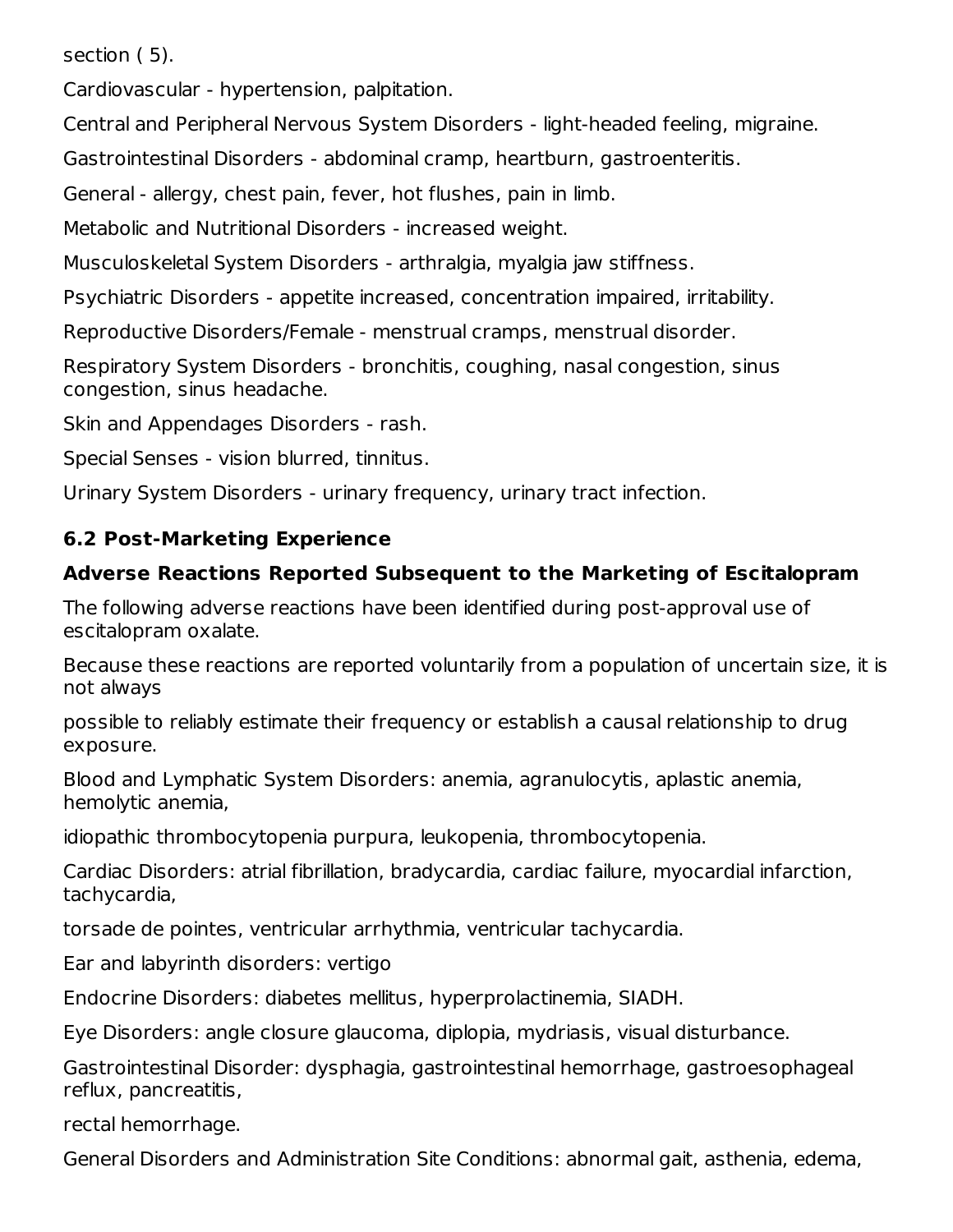fall, feeling

abnormal, malaise.

Hepatobiliary Disorders: fulminant hepatitis, hepatic failure, hepatic necrosis, hepatitis.

Immune System Disorders: allergic reaction, anaphylaxis.

Investigations: bilirubin increased, decreased weight, electrocardiogram QT prolongation, hepatic

enzymes increased, hypercholesterolemia, INR increased, prothrombin decreased.

Metabolism and Nutrition Disorders: hyperglycemia, hypoglycemia, hypokalemia, hyponatremia.

Musculoskeletal and Connective Tissue Disorders: muscle cramp, muscle stiffness, muscle weakness,

rhabdomyolysis.

Nervous System Disorders: akathisia, amnesia, ataxia, choreoathetosis, cerebrovascular accident,

dysarthria, dyskinesia, dystonia, extrapyramidal disorders, grand mal seizures (or convulsions),

hypoaesthesia, myoclonus, nystagmus, Parkinsonism, restless legs, seizures, syncope, tardive

dyskinesia, tremor.

Pregnancy, Puerperium and Perinatal Conditions: spontaneous abortion.

Psychiatric Disorders: acute psychosis, aggression, agitation, anger, anxiety, apathy, completed suicide,

confusion, depersonalization, depression aggravated, delirium, delusion, disorientation, feeling unreal,

hallucinations (visual and auditory), mood swings, nervousness, nightmare, panic reaction, paranoia,

restlessness, self-harm or thoughts of self-harm, suicide attempt, suicidal ideation, suicidal tendency.

Renal and Urinary Disorders: acute renal failure, dysuria, urinary retention.

Reproductive System and Breast Disorders: menorrhagia, priapism.

Respiratory, Thoracic and Mediastinal Disorders: dyspnea, epistaxis, pulmonary embolism, pulmonary

hypertension of the newborn.

Skin and Subcutaneous Tissue Disorders: alopecia, angioedema, dermatitis, ecchymosis, erythema

multiforme, photosensitivity reaction, Stevens Johnson Syndrome, toxic epidermal necrolysis, urticaria.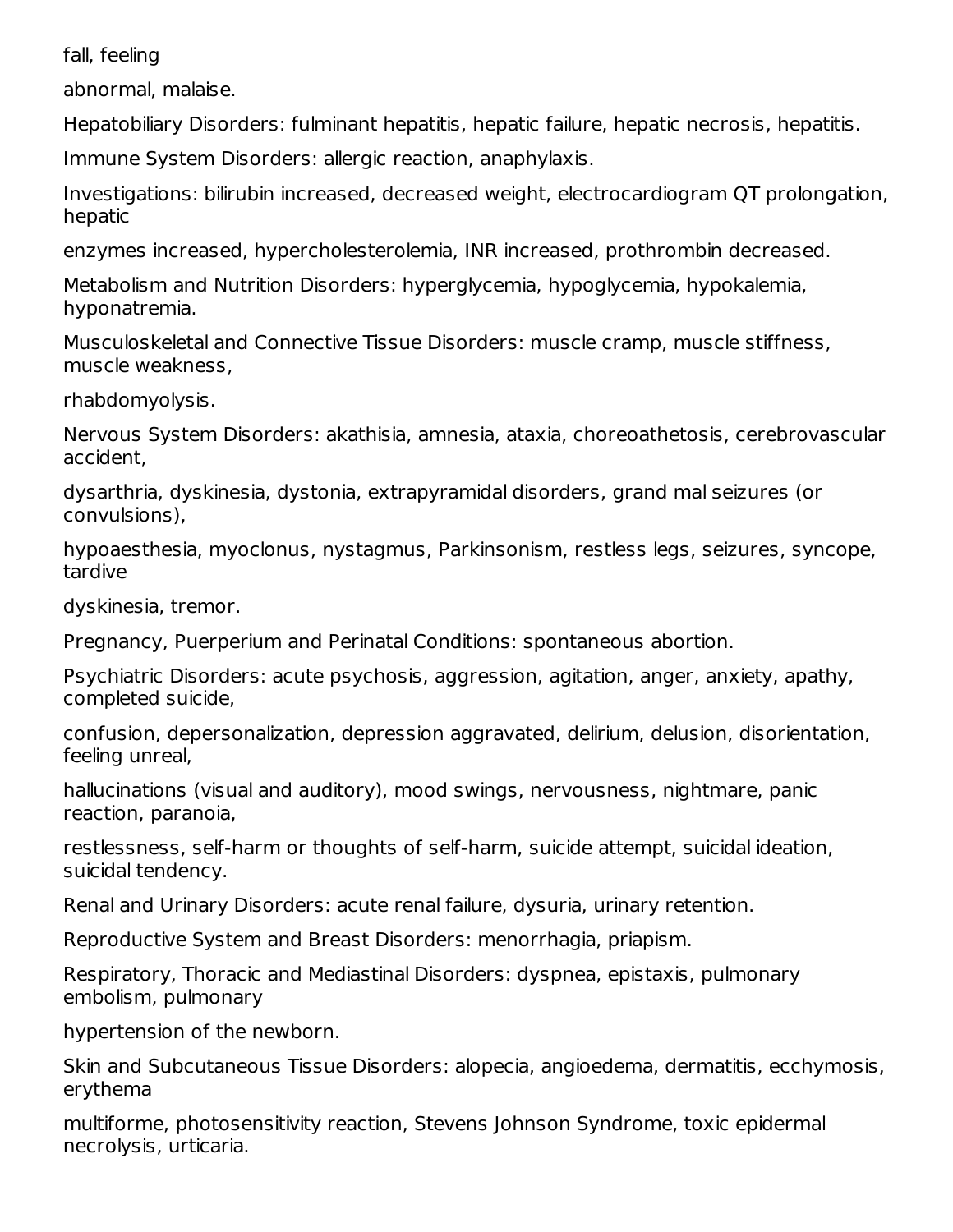Vascular Disorders: deep vein thrombosis, flushing, hypertensive crisis, hypotension, orthostatic

hypotension, phlebitis, thrombosis.

### **7 DRUG INTERACTIONS**

### **7.1 Monoamine Oxidase Inhibitors (MAOIs)**

[ see Dosage and Administration (2.5 and 2.6), Contraindications (4.1) and Warnings and Precautions ( 5.2) ].

### **7.2 Serotonergic Drugs**

[ see Dosage and Administration (2.5 and 2.6), Contraindications (4.1) and Warnings and Precautions ( 5.2) ].

### **7.3 Triptans**

There have been rare postmarketing reports of serotonin syndrome with use of an SSRI and a triptan. If concomitant treatment of escitalopram oxalate with a triptan is clinically warranted, careful observation of the patient is advised, particularly during treatment initiation and dose increases see Warnings and Precautions ( 5.2) ].

### **7.4 CNS Drugs**

Given the primary CNS effects of escitalopram, caution should be used when it is taken in combination with other centrally acting drugs.

### **7.5 Alcohol**

Although escitalopram oxalate did not potentiate the cognitive and motor effects of alcohol in a clinical trial, as with other psychotropic medications, the use of alcohol by patients taking escitalopram oxalate is not recommended.

### **7.6 Drugs That Interfere With Hemostasis (NSAIDs, Aspirin, Warfarin, etc.)**

Serotonin release by platelets plays an important role in hemostasis. Epidemiological studies of the case-control and cohort design that have demonstrated an association between use of psychotropic drugs that interfere with serotonin reuptake and the occurrence of upper gastrointestinal bleeding have also shown that concurrent use of an NSAID or aspirin may potentiate the risk of bleeding. Altered anticoagulant effects, including increased bleeding, have been reported when SSRIs and SNRIs are coadministered with warfarin. Patients receiving warfarin therapy should be carefully monitored when escitalopram oxalate is initiated or discontinued.

### **7.7 Cimetidine**

In subjects who had received 21 days of 40 mg/day racemic citalopram, combined administration of 400 mg twice a day cimetidine for 8 days resulted in an increase in citalopram AUC and C <sub>max</sub> of 43% and 39%, respectively. The clinical significance of these findings is unknown.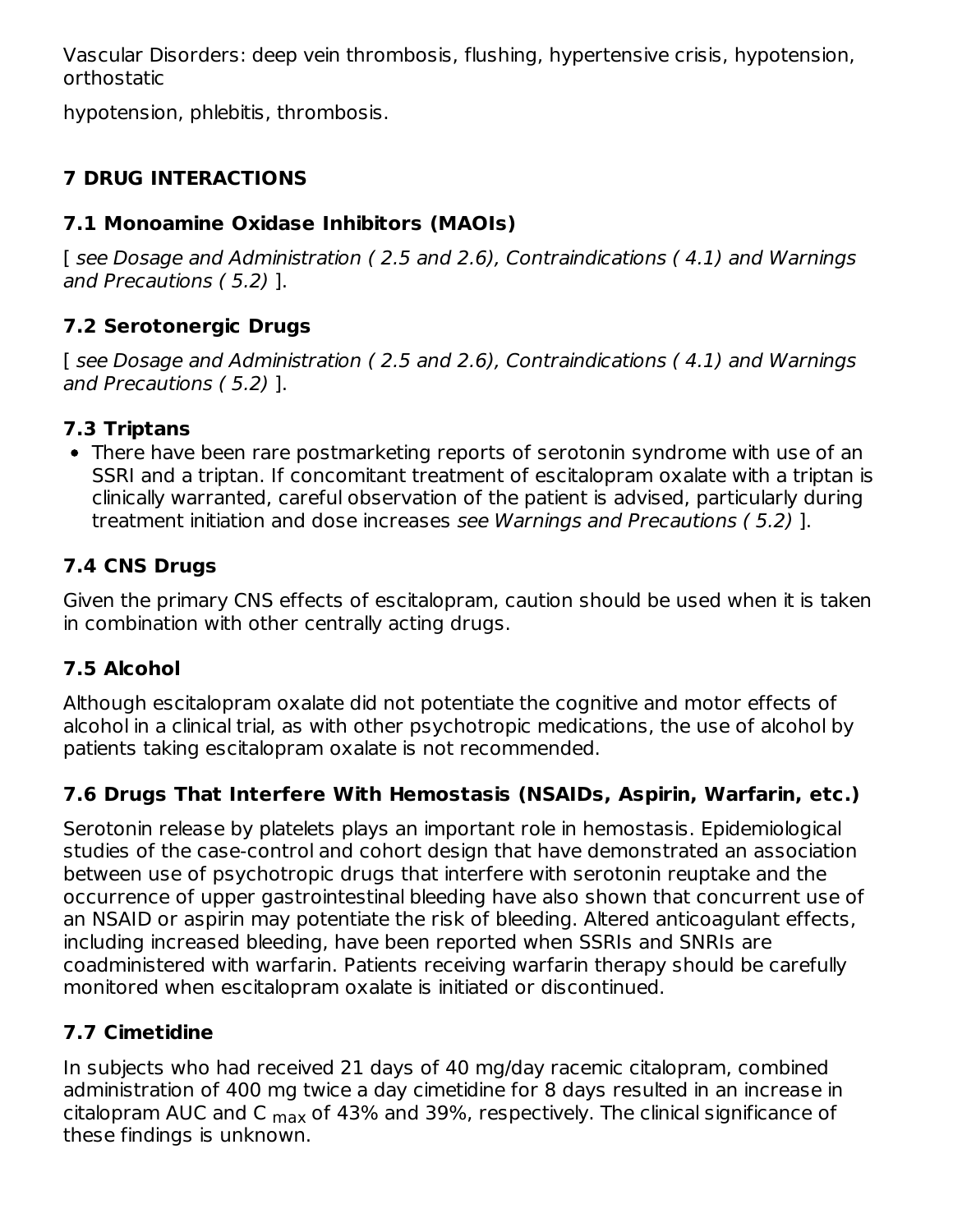### **7.8 Digoxin**

In subjects who had received 21 days of 40 mg/day racemic citalopram, combined administration of citalopram and digoxin (single dose of 1 mg) did not significantly affect the pharmacokinetics of either citalopram or digoxin.

### **7.9 Lithium**

Coadministration of racemic citalopram (40 mg/day for 10 days) and lithium (30 mmol/day for 5 days) had no significant effect on the pharmacokinetics of citalopram or lithium. Nevertheless, plasma lithium levels should be monitored with appropriate adjustment to the lithium dose in accordance with standard clinical practice. Because lithium may enhance the serotonergic effects of escitalopram, caution should be exercised when escitalopram oxalate and lithium are coadministered.

### **7.10 Pimozide and Celexa**

In a controlled study, a single dose of pimozide 2 mg co-administered with racemic citalopram 40 mg given once daily for 11 days was associated with a mean increase in QTc values of approximately 10 msec compared to pimozide given alone. Racemic citalopram did not alter the mean AUC or C  $_{\sf max}$  of pimozide. The mechanism of this pharmacodynamic interaction is not known.

### **7.11 Sumatriptan**

There have been rare postmarketing reports describing patients with weakness, hyperreflexia, and incoordination following the use of an SSRI and sumatriptan. If concomitant treatment with sumatriptan and an SSRI (e.g., fluoxetine, fluvoxamine, paroxetine, sertraline, citalopram, escitalopram) is clinically warranted, appropriate observation of the patient is advised.

#### **7.12 Theophylline**

Combined administration of racemic citalopram (40 mg/day for 21 days) and the CYP1A2 substrate theophylline (single dose of 300 mg) did not affect the pharmacokinetics of theophylline. The effect of theophylline on the pharmacokinetics of citalopram was not evaluated.

#### **7.13 Warfarin**

Administration of 40 mg/day racemic citalopram for 21 days did not affect the pharmacokinetics of warfarin, a CYP3A4 substrate. Prothrombin time was increased by 5%, the clinical significance of which is unknown.

#### **7.14 Carbamazepine**

Combined administration of racemic citalopram (40 mg/day for 14 days) and carbamazepine (titrated to 400 mg/day for 35 days) did not significantly affect the pharmacokinetics of carbamazepine, a CYP3A4 substrate. Although trough citalopram plasma levels were unaffected, given the enzyme-inducing properties of carbamazepine, the possibility that carbamazepine might increase the clearance of escitalopram should be considered if the two drugs are coadministered.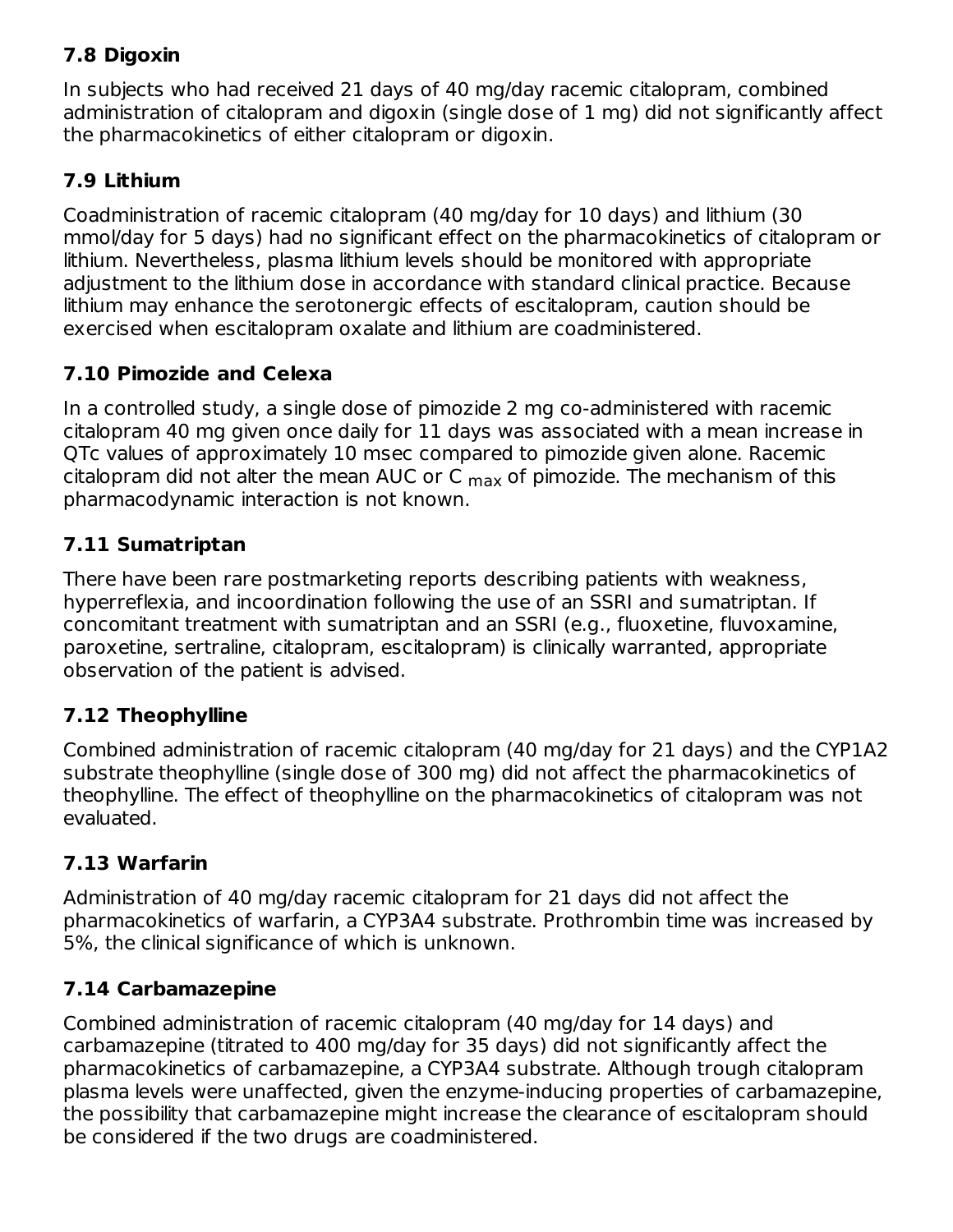### **7.15 Triazolam**

Combined administration of racemic citalopram (titrated to 40 mg/day for 28 days) and the CYP3A4 substrate triazolam (single dose of 0.25 mg) did not significantly affect the pharmacokinetics of either citalopram or triazolam.

### **7.16 Ketoconazole**

Combined administration of racemic citalopram (40 mg) and ketoconazole (200 mg), a potent CYP3A4 inhibitor, decreased the C <sub>max</sub> and AUC of ketoconazole by 21% and 10%, respectively, and did not significantly affect the pharmacokinetics of citalopram.

### **7.17 Ritonavir**

Combined administration of a single dose of ritonavir (600 mg), both a CYP3A4 substrate and a potent inhibitor of CYP3A4, and escitalopram (20 mg) did not affect the pharmacokinetics of either ritonavir or escitalopram.

### **7.18 CYP3A4 and -2C19 Inhibitors**

In vitro studies indicated that CYP3A4 and -2C19 are the primary enzymes involved in the metabolism of escitalopram. However, coadministration of escitalopram (20 mg) and ritonavir (600 mg), a potent inhibitor of CYP3A4, did not significantly affect the pharmacokinetics of escitalopram. Because escitalopram is metabolized by multiple enzyme systems, inhibition of a single enzyme may not appreciably decrease escitalopram clearance.

### **7.19 Drugs Metabolized by Cytochrome P4502D6**

In vitro studies did not reveal an inhibitory effect of escitalopram on CYP2D6. In addition, steady state levels of racemic citalopram were not significantly different in poor metabolizers and extensive CYP2D6 metabolizers after multiple-dose administration of citalopram, suggesting that coadministration, with escitalopram, of a drug that inhibits CYP2D6, is unlikely to have clinically significant effects on escitalopram metabolism. However, there are limited in vivo data suggesting a modest CYP2D6 inhibitory effect for escitalopram, i.e., coadministration of escitalopram (20 mg/day for 21 days) with the tricyclic antidepressant desipramine (single dose of 50 mg), a substrate for CYP2D6, resulted in a 40% increase in C  $_{\sf max}$  and a 100% increase in AUC of desipramine. The clinical significance of this finding is unknown. Nevertheless, caution is indicated in the coadministration of escitalopram and drugs metabolized by CYP2D6.

### **7.20 Metoprolol**

Administration of 20 mg/day escitalopram oxalate for 21 days in healthy volunteers resulted in a 50% increase in C <sub>max</sub> and 82% increase in AUC of the beta-adrenergic blocker metoprolol (given in a single dose of 100 mg). Increased metoprolol plasma levels have been associated with decreased cardioselectivity. Coadministration of escitalopram oxalate and metoprolol had no clinically significant effects on blood pressure or heart rate.

### **7.21 Electroconvulsive Therapy (ECT)**

There are no clinical studies of the combined use of ECT and escitalopram.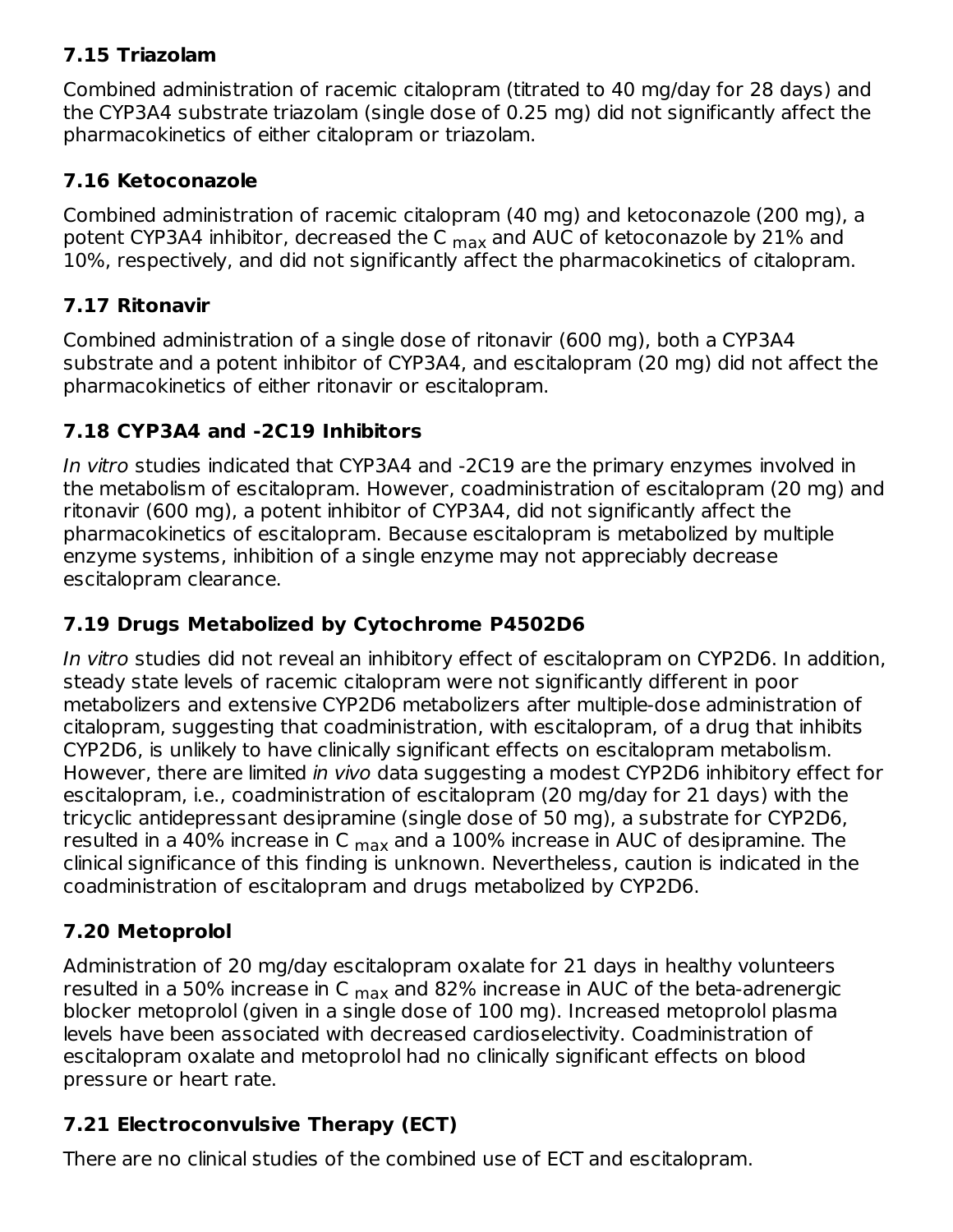### **8 USE IN SPECIFIC POPULATIONS**

#### **8.1 Pregnancy**

#### Pregnancy Exposure Registry

There is a pregnancy exposure registry that monitors pregnancy outcomes in women exposed to

antidepressants during pregnancy. Healthcare providers are encouraged to register patients by calling the

National Pregnancy Registry for Antidepressants at 1-844-405-6185 or visiting online at

https://womensmentalhealth.org/clnical-and-researchprograms/pregnancyregistry/antidepressants/

#### Risk Summary

Available data from published epidemiologic studies and postmarketing reports have not established an

increased risk of major birth defects or miscarriage. There are risks of persistent pulmonary hypertension of

the newborn (PPHN) (see Data) and poor neonatal adaptation (see Clinical Considerations) with exposure

to selective serotonin reuptake inhibitors (SSRIs), including escitalopram oxalate, during pregnancy. There

are risks associated with untreated depression in pregnancy (see Clinical Considerations).

In animal reproduction studies, both escitalopram and racemic citalopram have been shown to have

adverse effects on embryo/fetal and postnatal development, including fetal structural abnormalities, when

administered at doses greater than human therapeutic doses (see Data).

The estimated background risk of major birth defects and miscarriage for the indicated population is

unknown. All pregnancies have a background risk of birth defect, loss, or other adverse outcomes. In the

U.S. general population, the estimated background risk of major birth defects and miscarriage in the

clinically recognized pregnancies is 2 to 4% and 15 to 20%, respectively.

Clinical Considerations

Disease-associated maternal risk and/or embryo/fetal risk

Women who discontinue antidepressants are more likely to experience a relapse of major depression than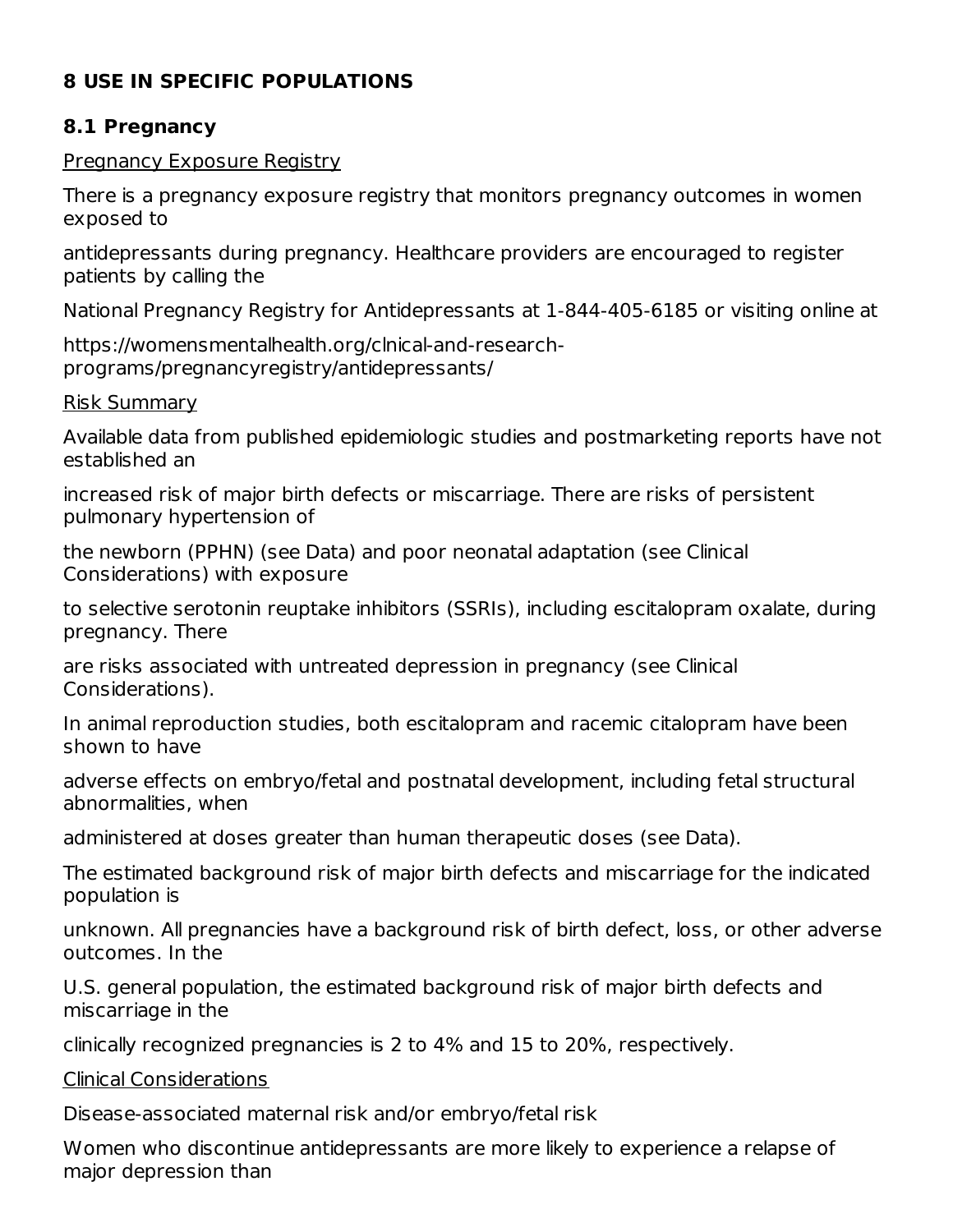women who continue antidepressants. This finding is from a prospective longitudinal study of 201

pregnant women with a history of major depression, who were euthymic and taking antidepressants at the

beginning of pregnancy. Consider the risk of untreated depression when discontinuing or changing

treatment with antidepressant medication during pregnancy and postpartum.

Fetal/Neonatal adverse reactions

Neonates exposed to SSRIs or SNRIs, including escitalopram oxalate, late in third trimester have

developed complications requiring prolonged hospitalization, respiratory support, and tube feeding. Such

complications can arise immediately upon delivery. Reported clinical findings have included respiratory

distress, cyanosis, apnea, seizures, temperature instability, feeding difficulty, vomiting, hypoglycemia,

hypotonia, hypertonia, hyperreflexia, tremor, jitteriness, irritability, and constant crying. These features are

consistent with either a direct toxic effect of SSRIs and SNRIs or, possibly, a drug discontinuation

syndrome. It should be noted that, in some cases, the clinical picture is consistent with serotonin

syndrome [see Warnings and Precautions (5.2)].

Data

Human Data

Exposure to SSRIs, particularly later in pregnancy, may increase the risk for PPHN. PPHN occurs in 1 to 2

per 1000 live births in the general populations and is associated with substantial neonatal morbidity and

mortality.

Animal Data

In a rat embryo/fetal development study, oral administration of escitalopram (56, 112, or 150 mg/kg/day)

to pregnant animals during the period of organogenesis resulted in decreased fetal body weight and

associated delays in ossification at the two higher doses [approximately  $\geq$  55 times the maximum

recommended human dose (MRHD) of 20 mg/day on a mg/m2 basis]. Maternal toxicity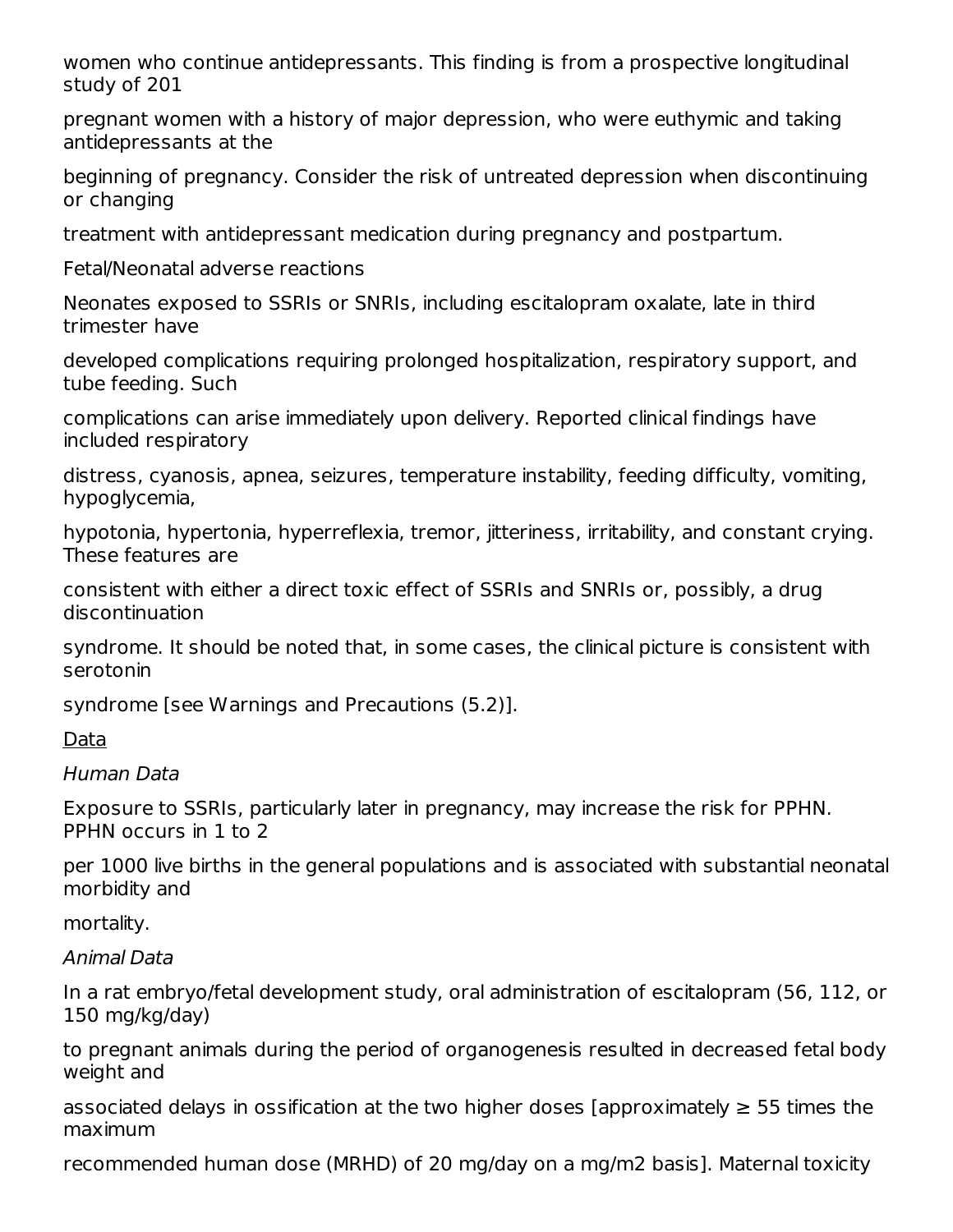(clinical signs and

decreased body weight gain and food consumption), mild at 56 mg/kg/day, was present at all dose levels.

The developmental no-effect dose of 56 mg/kg/day is approximately 27 times the MRHD of 20 mg on a

mg/m2 basis. No malformations were observed at any of the doses tested (as high as 73 times the MRHD

on a mg/m2 basis).

When female rats were treated with escitalopram (6, 12, 24, or 48 mg/kg/day) during pregnancy and

through weaning, slightly increased offspring mortality and growth retardation were noted at 48

mg/kg/day which is approximately 23 times the MRHD of 20 mg on a mg/m2 basis. Slight maternal toxicity

(clinical signs and decreased body weight gain and food consumption) was seen at this dose. Slightly

increased offspring mortality was also seen at 24 mg/kg/day. The no-effect dose was 12 mg/kg/day which

is approximately 6 times the MRHD of 20 mg on a mg/m2 basis.

In two rat embryo/fetal development studies, oral administration of racemic citalopram (32, 56, or 112

mg/kg/day) to pregnant animals during the period of organogenesis resulted in decreased embryo/fetal

growth and survival and an increased incidence of fetal abnormalities (including cardiovascular and

skeletal defects) at the high dose, which is approximately 18 times the MRHD of 60 mg/day on a mg/m2

basis. This dose was also associated with maternal toxicity (clinical signs, decreased body weight gain).

The developmental no-effect dose was 56 mg/kg/day is approximately 9 times the MRHD on a mg/m2

basis. In a rabbit study, no adverse effects on embryo/fetal development were observed at doses of

racemic citalopram of up to 16 mg/kg/day, or approximately 5 times the MRHD on a mg/m2 basis. Thus,

developmental effects of racemic citalopram were observed at a maternally toxic dose in the rat and were

not observed in the rabbit.

When female rats were treated with racemic citalopram (4.8, 12.8, or 32 mg/kg/day)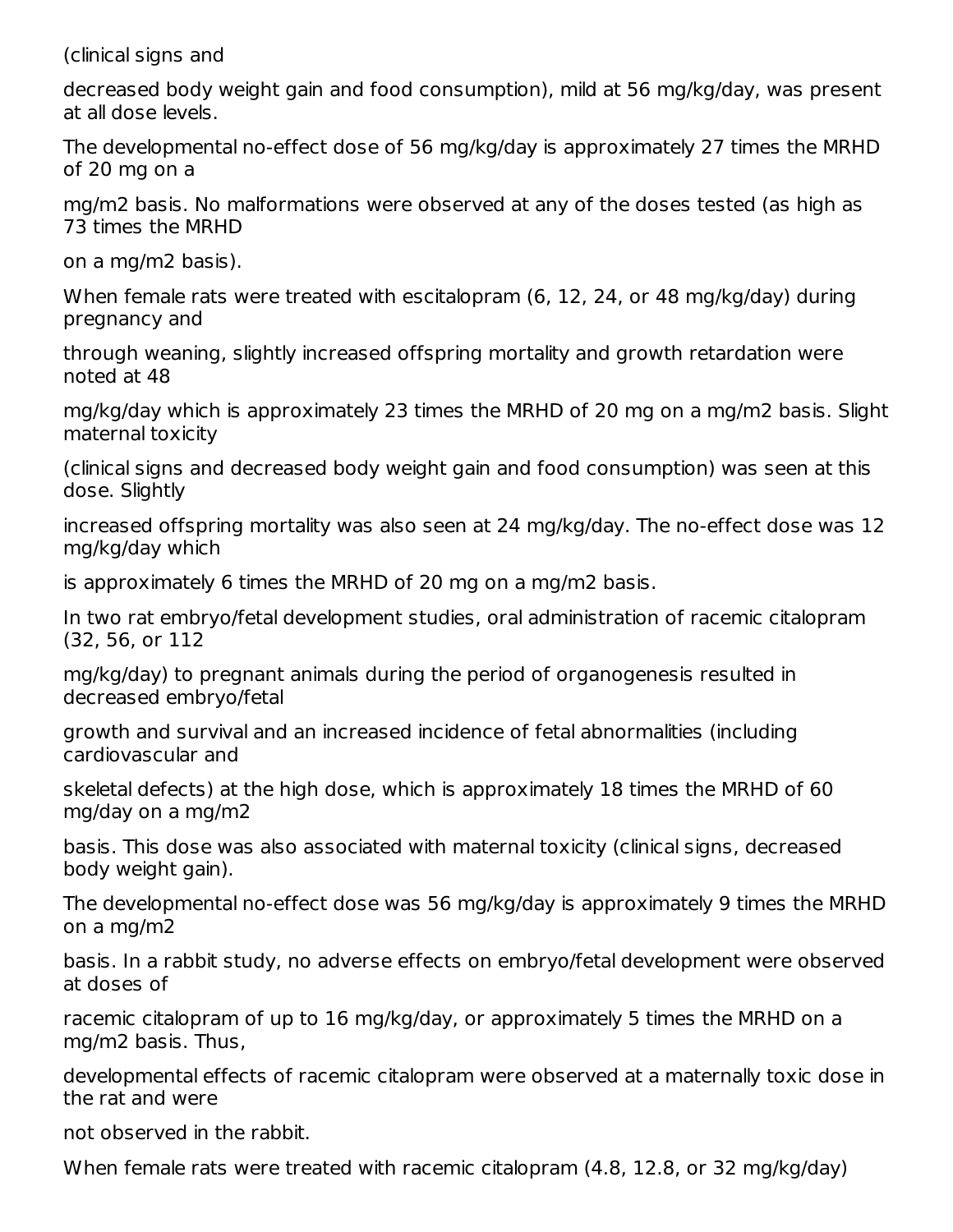from late gestation

through weaning, increased offspring mortality during the first 4 days after birth and persistent offspring

growth retardation were observed at the highest dose, which is approximately 5 times the MRHD of 60 mg

on a mg/m2 basis. The no-effect dose was 12.8 mg/kg/day is approximately 2 times the MRHD on a mg/m2

basis. Similar effects on offspring mortality and growth were seen when dams were treated throughout

gestation and early lactation at doses  $\geq 24$  mg/kg/day, approximately 4 times the MRHD on a mg/m2 basis.

A no-effect dose was not determined in that study.

#### **8.2 Lactation**

#### Risk Summary

Data from the published literature report the presence of escitalopram and desmethylescitalopram in

human milk (see Data). There are reports of excessive sedation, restlessness, agitation, poor feeding and

poor weight gain in infants exposed to escitalopram, through breast milk (see Clinical Considerations).

There are no data on the effects of escitalopram or its metabolites on milk production. The developmental

and health benefits of breastfeeding should be considered along with the mother's clinical need for

escitalopram oxalate and any potential adverse effects on the breastfed child from escitalopram oxalate or

from the underlying maternal condition.

#### Clinical Considerations

Infants exposed to escitalopram oxalate should be monitored for excess sedation, restlessness, agitation,

poor feeding and poor weight gain.

Data

A study of 8 nursing mothers on escitalopram with daily doses of 10 to 20 mg/day showed that exclusively

breast-fed infants receive approximately 3.9% of the maternal weight-adjusted dose of escitalopram and

1.7% of the maternal weight-adjusted dose of desmethylcitalopram.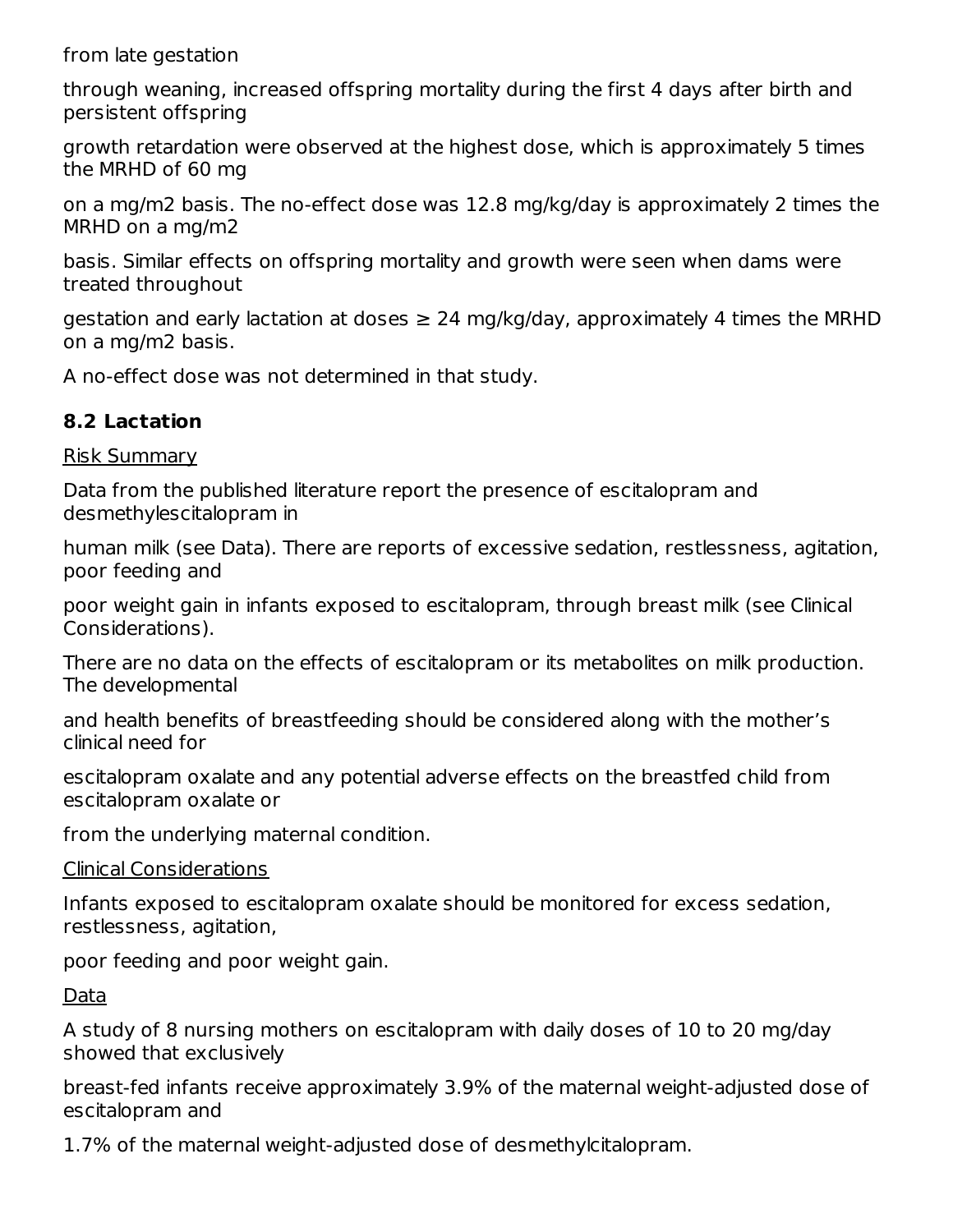#### **8.4 Pediatric Use**

The safety and effectiveness of escitalopram oxalate have been established in adolescents (12 to 17 years

of age) for the treatment of major depressive disorder [see Clinical Studies (14.1)]. Although maintenance

efficacy in adolescent patients with major depressive disorder has not been systematically evaluated,

maintenance efficacy can be extrapolated from adult data along with comparisons of escitalopram

pharmacokinetic parameters in adults and adolescent patients.

The safety and effectiveness of escitalopram oxalate have not been established in pediatric (younger than

12 years of age) patients with major depressive disorder. In a 24-week, open-label safety study in 118

children (aged 7 to 11 years) who had major depressive disorder, the safety findings were consistent with

the known safety and tolerability profile for escitalopram oxalate.

Safety and effectiveness of escitalopram oxalate has not been established in pediatric patients less than 18

years of age with Generalized Anxiety Disorder.

Decreased appetite and weight loss have been observed in association with the use of SSRIs.

Consequently, regular monitoring of weight and growth should be performed in children and adolescents

treated with an SSRI such as escitalopram oxalate.

#### **8.5 Geriatric Use**

Approximately 6% of the 1144 patients receiving escitalopram in controlled trials of escitalopram oxalate

in major depressive disorder and GAD were 60 years of age or older; elderly patients in these trials received

daily doses of escitalopram oxalate between 10 and 20 mg. The number of elderly patients in these trials

was insufficient to adequately assess for possible differential efficacy and safety measures on the basis of

age. Nevertheless, greater sensitivity of some elderly individuals to effects of escitalopram oxalate cannot

be ruled out.

SSRIs and SNRIs, including escitalopram oxalate, have been associated with cases of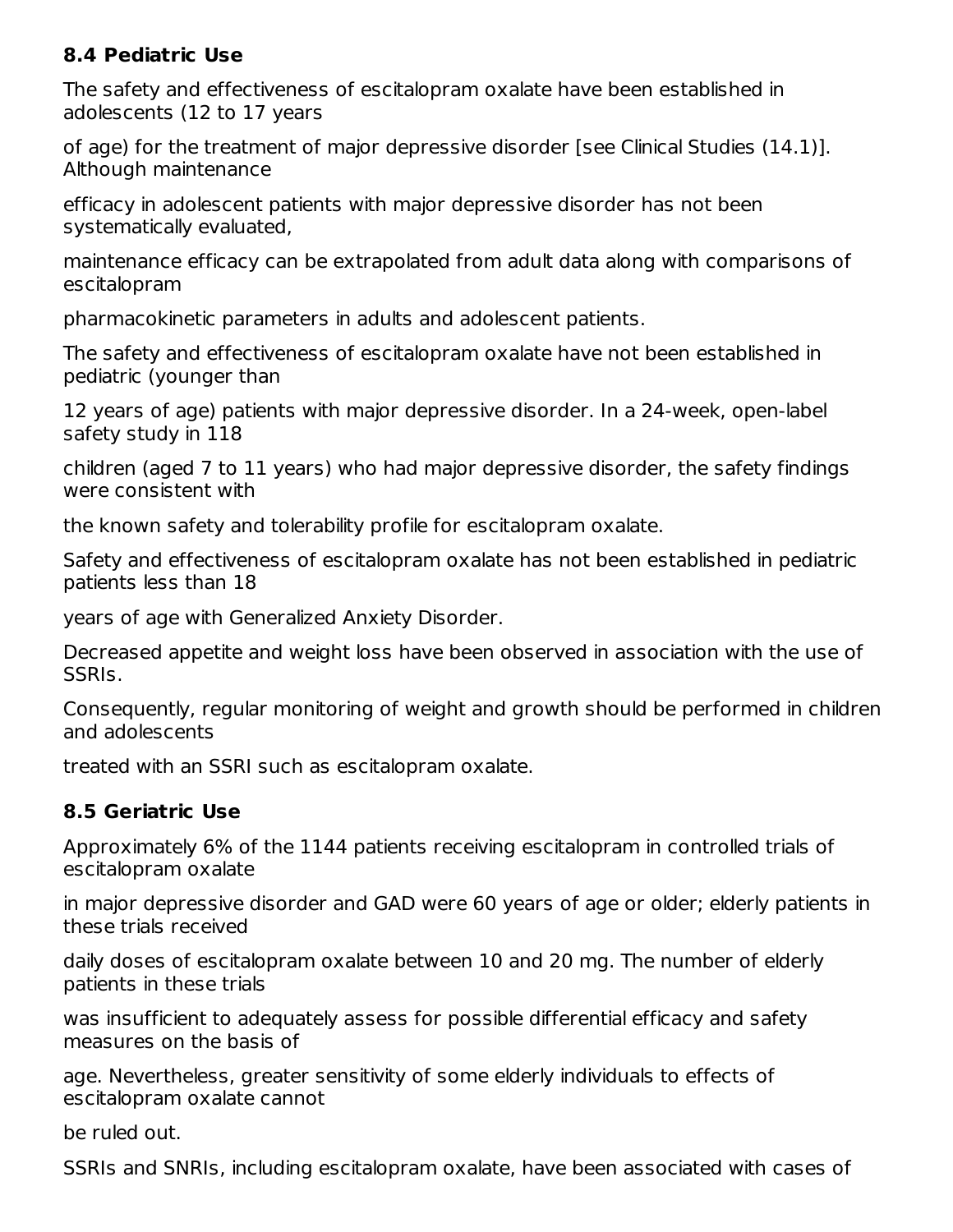clinically significant

hyponatremia in elderly patients, who may be at greater risk for this adverse event [see Hyponatremia (5.6)].

In two pharmacokinetic studies, escitalopram half-life was increased by approximately 50% in elderly

subjects as compared to young subjects and Cmax was unchanged [see Clinical Pharmacology (12.3)]. 10

mg/day is the recommended dose for elderly patients [see Dosage and Administration (2.3)].

Of 4422 patients in clinical studies of racemic citalopram, 1357 were 60 and over, 1034 were 65 and over,

and 457 were 75 and over. No overall differences in safety or effectiveness were observed between these

subjects and younger subjects, and other reported clinical experience has not identified differences in

responses between the elderly and younger patients, but again, greater sensitivity of some elderly

individuals cannot be ruled out.

### **9 DRUG ABUSE AND DEPENDENCE**

#### **9.2 Abuse and Dependence**

Physical and Psychological Dependence

Animal studies suggest that the abuse liability of racemic citalopram is low. Escitalopram oxalate has not been systematically studied in humans for its potential for abuse, tolerance, or physical dependence. The premarketing clinical experience with escitalopram oxalate did not reveal any drug-seeking behavior. However, these observations were not systematic and it is not possible to predict on the basis of this limited experience the extent to which a CNS-active drug will be misused, diverted, and/or abused once marketed. Consequently, physicians should carefully evaluate escitalopram oxalate patients for history of drug abuse and follow such patients closely, observing them for signs of misuse or abuse (e.g., development of tolerance, incrementations of dose, drug-seeking behavior).

### **10 OVERDOSAGE**

The following have been reported with escitalopram oxalate tablet overdosage:• Seizures, which may be delayed, and altered mental status including coma.• Cardiovascular toxicity, which may be delayed, including QRS and QTc interval prolongation, wide complex tachyarrhythmias, and torsade de pointes. Hypertension most commonly seen, but rarely can see hypotension alone or with co-ingestants including alcohol.• Serotonin syndrome (patients with a multiple drug overdosage with other proserotonergic drugs may have a higher risk).Prolonged cardiac monitoring is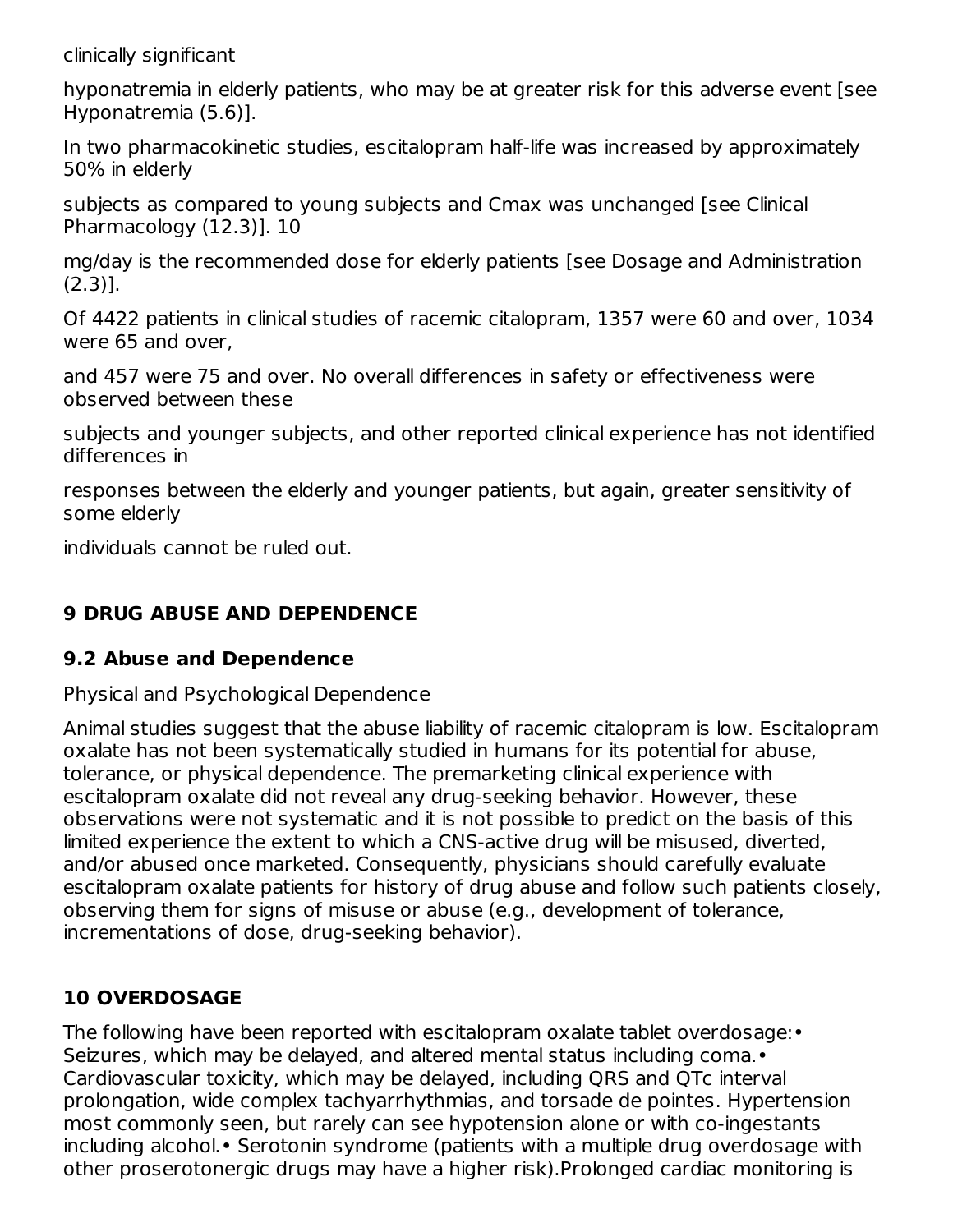recommended in escitalopram oxalate overdosage ingestions due to the arrhythmia risk.Gastrointestinal decontamination with activated charcoal should be considered in patients who present early after a escitalopram oxalate overdose.Consider contacting a poison center (1-800-221-2222) or a medical toxicologist for overdosage management recommendations.

### **11 DESCRIPTION**

Escitalopram oxalate, an orally administered selective serotonin reuptake inhibitor (SSRI). Escitalopram is the pure S-enantiomer (single isomer) of the racemic bicyclic phthalane derivative citalopram. Escitalopram oxalate is designated S-(+)-1-[3-(dimethylamino)propyl]-1-( p-fluorophenyl)-5-phthalancarbonitrile oxalate with the following structural formula:



The molecular formula is C  $_{20}$ H  $_{21}$ FN  $_{2}$ O  $\bullet$  C  $_{2}$ H  $_{2}$ O  $_{4}$  and the molecular weight is 414.40.

Escitalopram oxalate occurs as a fine, white to slightly-yellow powder and is freely soluble in methanol and dimethyl sulfoxide (DMSO), soluble in isotonic saline solution, sparingly soluble in water and ethanol, slightly soluble in ethyl acetate, and insoluble in heptane.

Escitalopram oxalate is available as tablets for oral administration.

Escitalopram tablets, USP are film-coated, round tablets containing 6.38 mg, 12.75 mg, 25.50 mg escitalopram oxalate in strengths equivalent to 5 mg, 10 mg, and 20 mg, respectively of escitalopram base. The 10 and 20 mg tablets are scored. The tablets also contain the following inactive ingredients: croscarmellose sodium, microcrystalline cellulose, hypromellose, colloidal anhydrous silica, magnesium stearate and talc. The film coating contains hypromellose, titanium dioxide, and polyethylene glycol.

### **12 CLINICAL PHARMACOLOGY**

### **12.1 Mechanism of Action**

The mechanism of antidepressant action of escitalopram, the S-enantiomer of racemic citalopram, is presumed to be linked to potentiation of serotonergic activity in the central nervous system (CNS) resulting from its inhibition of CNS neuronal reuptake of serotonin (5-HT).

### **12.2 Pharmacodynamics**

In vitro and in vivo studies in animals suggest that escitalopram is a highly selective serotonin reuptake inhibitor (SSRI) with minimal effects on norepinephrine and dopamine neuronal reuptake. Escitalopram is at least 100-fold more potent than the R-enantiomer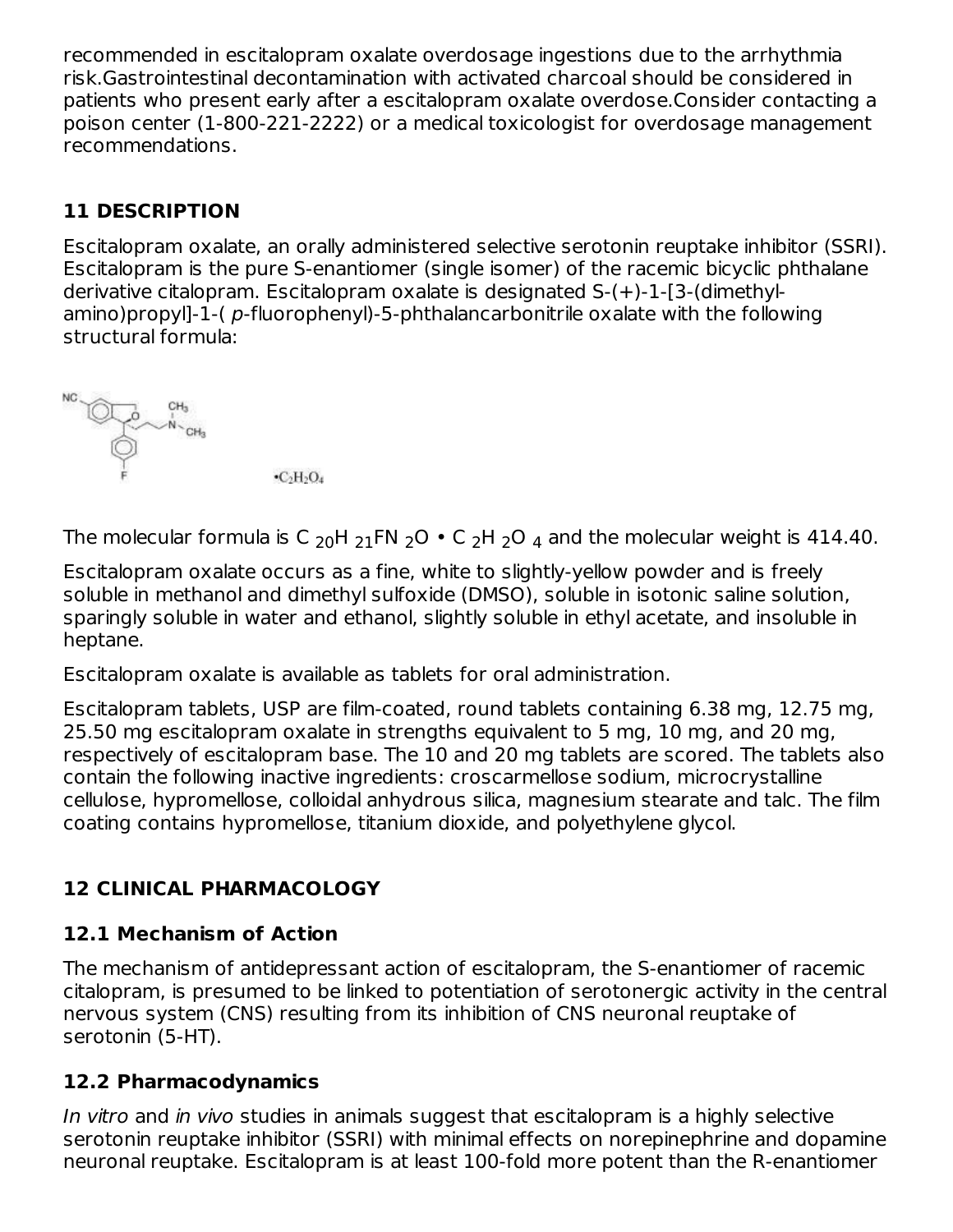with respect to inhibition of 5-HT reuptake and inhibition of 5-HT neuronal firing rate. Tolerance to a model of antidepressant effect in rats was not induced by long-term (up to 5 weeks) treatment with escitalopram. Escitalopram has no or very low affinity for serotonergic (5-HT  $_{\rm 1-7})$  or other receptors including alpha- and beta-adrenergic, dopamine (D  $_{\rm 1-5}$ ), histamine (H  $_{\rm 1-3}$ ), muscarinic (M  $_{\rm 1-5}$ ), and benzodiazepine receptors. Escitalopram also does not bind to, or has low affinity for, various ion channels including Na<sup>+</sup>, K<sup>+</sup>, Cl<sup>-</sup>, and Ca<sup>++</sup> channels. Antagonism of muscarinic, histaminergic, and adrenergic receptors has been hypothesized to be associated with various anticholinergic, sedative, and cardiovascular side effects of other psychotropic drugs.

### **12.3 Pharmacokinetics**

The single- and multiple-dose pharmacokinetics of escitalopram are linear and doseproportional in a dose range of 10 to 30 mg/day. Biotransformation of escitalopram is mainly hepatic, with a mean terminal half-life of about 27 to 32 hours. With once-daily dosing, steady state plasma concentrations are achieved within approximately one week. At steady state, the extent of accumulation of escitalopram in plasma in young healthy subjects was 2.2 to 2.5 times the plasma concentrations observed after a single dose. The tablet and the oral solution dosage forms of escitalopram oxalate are bioequivalent.

#### Absorption and Distribution

Following a single oral dose (20 mg tablet or solution) of escitalopram, peak blood levels occur at about 5 hours. Absorption of escitalopram is not affected by food.

The absolute bioavailability of citalopram is about 80% relative to an intravenous dose, and the volume of distribution of citalopram is about 12 L/kg. Data specific on escitalopram are unavailable.

The binding of escitalopram to human plasma proteins is approximately 56%.

Metabolism and Elimination

Following oral administrations of escitalopram, the fraction of drug recovered in the urine as escitalopram and S-demethylcitalopram (S-DCT) is about 8% and 10%, respectively. The oral clearance of escitalopram is 600 mL/min, with approximately 7% of that due to renal clearance.

Escitalopram is metabolized to S-DCT and S-didemethylcitalopram (S-DDCT). In humans, unchanged escitalopram is the predominant compound in plasma. At steady state, the concentration of the escitalopram metabolite S-DCT in plasma is approximately one-third that of escitalopram. The level of S-DDCT was not detectable in most subjects. In vitro studies show that escitalopram is at least 7 and 27 times more potent than S-DCT and S-DDCT, respectively, in the inhibition of serotonin reuptake, suggesting that the metabolites of escitalopram do not contribute significantly to the antidepressant actions of escitalopram. S-DCT and S-DDCT also have no or very low affinity for serotonergic (5- HT  $_{\rm 1-7}$ ) or other receptors including alpha- and beta-adrenergic, dopamine (D  $_{\rm 1-5}$ ), histamine (H  $_{\rm 1-3}$ ), muscarinic (M  $_{\rm 1-5}$ ), and benzodiazepine receptors. S-DCT and S-DDCT also do not bind to various ion channels including Na  $^+$ , K  $^+$ , Cl  $\cdot$ , and Ca  $^{++}$  channels.

In vitro studies using human liver microsomes indicated that CYP3A4 and CYP2C19 are the primary isozymes involved in the N-demethylation of escitalopram.

Population Subgroups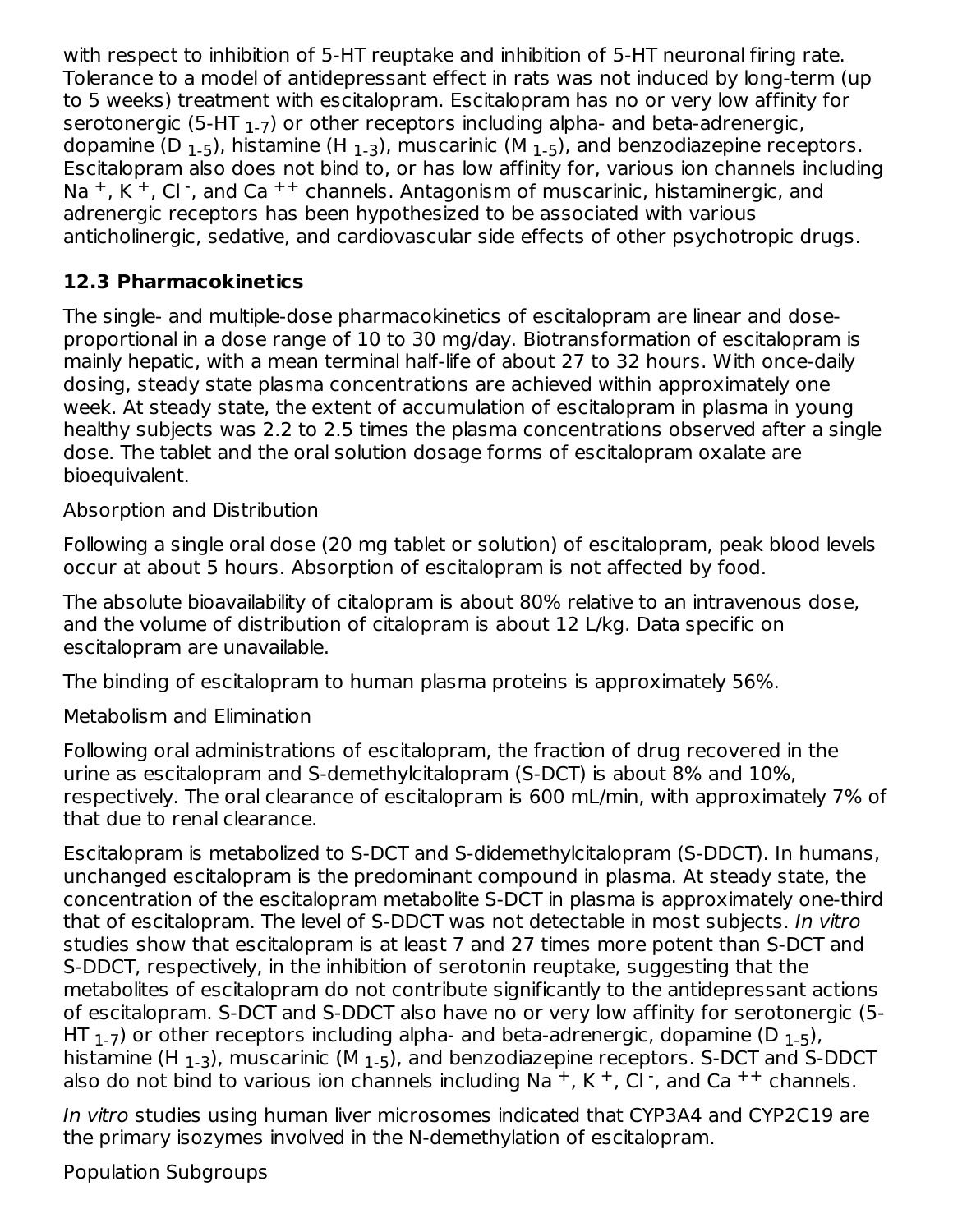### Age

Adolescents - In a single dose study of 10 mg escitalopram, AUC of escitalopram decreased by 19%, and C  $_{\sf max}$  increased by 26% in healthy adolescent subjects (12 to 17 years of age) compared to adults. Following multiple dosing of 40 mg/day citalopram, escitalopram elimination half-life, steady-state C <sub>max</sub> and AUC were similar in patients with MDD (12 to 17 years of age) compared to adult patients. No adjustment of dosage is needed in adolescent patients.

Elderly - Escitalopram pharmacokinetics in subjects  $\geq$  65 years of age were compared to younger subjects in a single-dose and a multiple-dose study. Escitalopram AUC and halflife were increased by approximately 50% in elderly subjects, and C  $_{\sf max}$  was unchanged. 10 mg is the recommended dose for elderly patients [ see Dosage and Administration  $(2.3)2.3)$ ].

Gender - Based on data from single- and multiple-dose studies measuring escitalopram in elderly, young adults, and adolescents, no dosage adjustment on the basis of gender is needed.

Reduced hepatic function - Citalopram oral clearance was reduced by 37% and half-life was doubled in patients with reduced hepatic function compared to normal subjects. 10 mg is the recommended dose of escitalopram for most hepatically impaired patients [ see Dosage and Administration ( 2.3) ].

Reduced renal function - In patients with mild to moderate renal function impairment, oral clearance of citalopram was reduced by 17% compared to normal subjects. No adjustment of dosage for such patients is recommended. No information is available about the pharmacokinetics of escitalopram in patients with severely reduced renal function (creatinine clearance < 20 mL/min).

#### Drug-Drug Interactions

In vitro enzyme inhibition data did not reveal an inhibitory effect of escitalopram on CYP3A4, -1A2, -2C9, -2C19, and -2E1. Based on in vitro data, escitalopram would be expected to have little inhibitory effect on in vivo metabolism mediated by these cytochromes. While in vivo data to address this question are limited, results from drug interaction studies suggest that escitalopram, at a dose of 20 mg, has no 3A4 inhibitory effect and a modest 2D6 inhibitory effect. See Drug Interactions ( 7.18) for more detailed information on available drug interaction data.

### **13 NONCLINICAL TOXICOLOGY**

### **13.1 Carcinogenesis, Mutagenesis, Impairment of Fertility**

#### **Carcinogenesis**

Racemic citalopram was administered in the diet to NMRI/BOM strain mice and COBS WI strain rats for 18 and 24 months, respectively. There was no evidence for carcinogenicity of racemic citalopram in mice receiving up to 240 mg/kg/day. There was an increased incidence of small intestine carcinoma in rats receiving 8 or 24 mg/kg/day racemic citalopram. A no-effect dose for this finding was not established. The relevance of these findings to humans is unknown.

#### **Mutagenesis**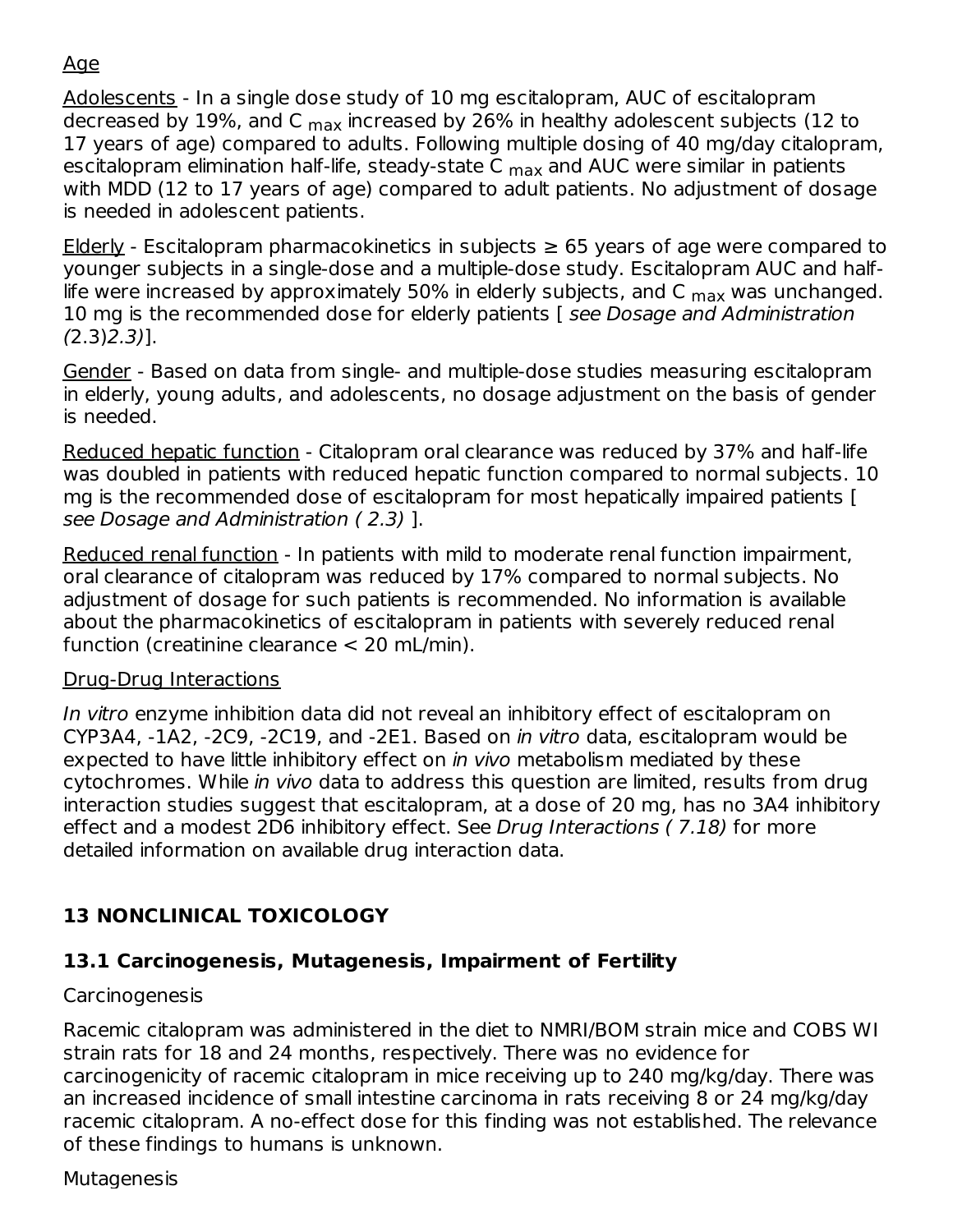Racemic citalopram was mutagenic in the in vitro bacterial reverse mutation assay (Ames test) in 2 of 5 bacterial strains (Salmonella TA98 and TA1537) in the absence of metabolic activation. It was clastogenic in the *in vitro* Chinese hamster lung cell assay for chromosomal aberrations in the presence and absence of metabolic activation. Racemic citalopram was not mutagenic in the in vitro mammalian forward gene mutation assay (HPRT) in mouse lymphoma cells or in a coupled in vitro/in vivo unscheduled DNA synthesis (UDS) assay in rat liver. It was not clastogenic in the *in vitro* chromosomal aberration assay in human lymphocytes or in two *in vivo* mouse micronucleus assays.

#### Impairment of Fertility

Mutagenesis

When racemic citalopram was administered orally to 16 male and 24 female rats prior to and throughout mating and gestation at doses of 32, 48, and 72 mg/kg/day, mating was decreased at all doses, and fertility was decreased at doses  $\geq$  32 mg/kg/day. Gestation duration was increased at 48 mg/kg/day.

#### **13.2 Animal Toxicology and/or Pharmacology**

#### Retinal Changes in Rats

Pathologic changes (degeneration/atrophy) were observed in the retinas of albino rats in the 2-year carcinogenicity study with racemic citalopram. There was an increase in both incidence and severity of retinal pathology in both male and female rats receiving 80 mg/kg/day. Similar findings were not present in rats receiving 24 mg/kg/day of racemic citalopram for two years, in mice receiving up to 240 mg/kg/day of racemic citalopram for 18 months, or in dogs receiving up to 20 mg/kg/day of racemic citalopram for one year.

Additional studies to investigate the mechanism for this pathology have not been performed, and the potential significance of this effect in humans has not been established.

#### Cardiovascular Changes in Dogs

In a one-year toxicology study, 5 of 10 beagle dogs receiving oral racemic citalopram doses of 8 mg/kg/day died suddenly between weeks 17 and 31 following initiation of treatment. Sudden deaths were not observed in rats at doses of racemic citalopram up to 120 mg/kg/day, which produced plasma levels of citalopram and its metabolites demethylcitalopram and didemethylcitalopram (DDCT) similar to those observed in dogs at 8 mg/kg/day. A subsequent intravenous dosing study demonstrated that in beagle dogs, racemic DDCT caused QT prolongation, a known risk factor for the observed outcome in dogs.

### **14 CLINICAL STUDIES**

#### **14.1 Major Depressive Disorder**

#### **Adolescents**

The efficacy of escitalopram oxalate as an acute treatment for major depressive disorder in adolescent patients was established in an 8-week, flexible-dose, placebocontrolled study that compared escitalopram oxalate 10 to 20 mg/day to placebo in outpatients 12 to 17 years of age inclusive who met DSM-IV criteria for major depressive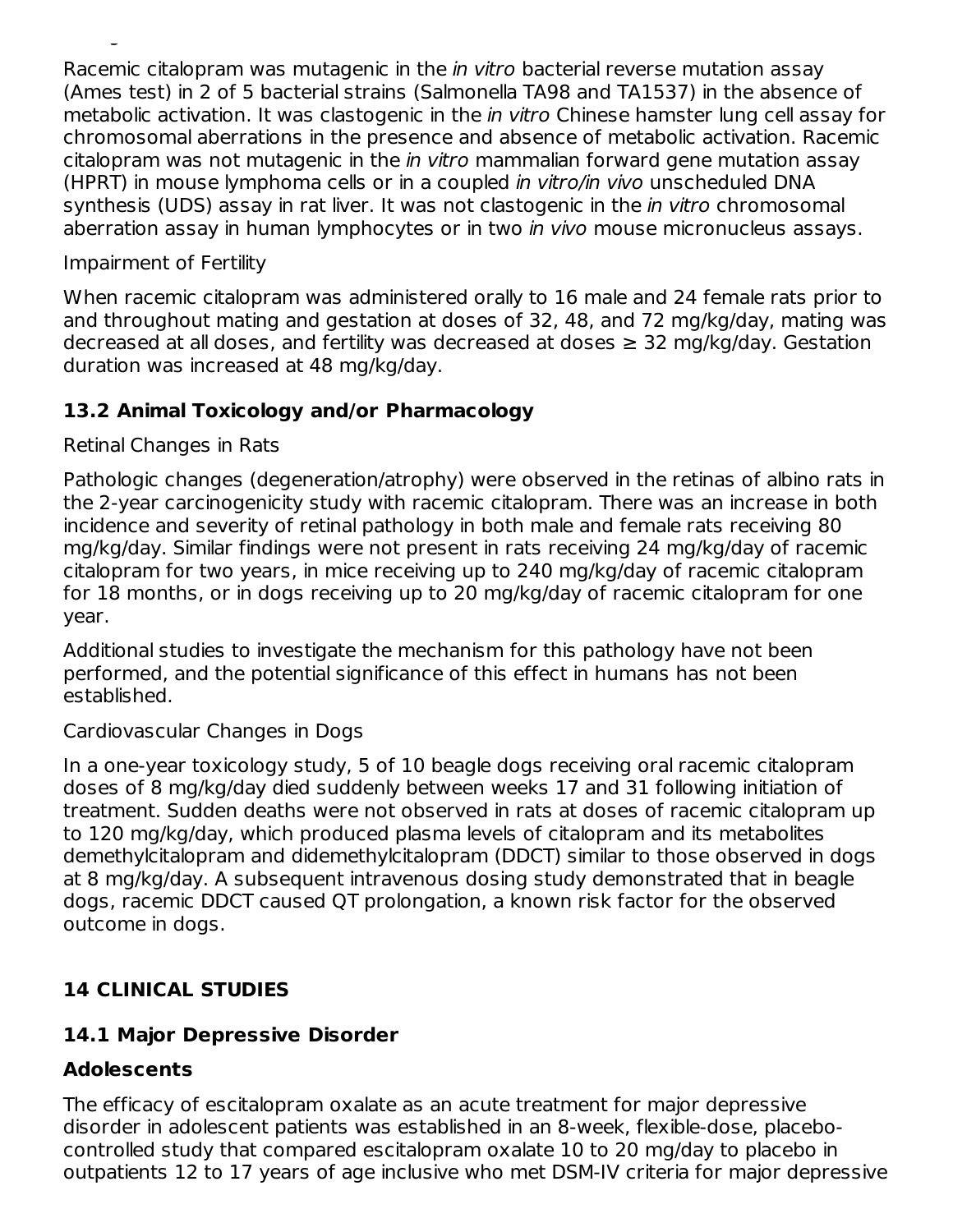disorder. The primary outcome was change from baseline to endpoint in the Children's Depression Rating Scale - Revised (CDRS-R). In this study, escitalopram oxalate showed statistically significant greater mean improvement compared to placebo on the CDRS-R.

The efficacy of escitalopram oxalate in the acute treatment of major depressive disorder in adolescents was established, in part, on the basis of extrapolation from the 8-week, flexible-dose, placebo-controlled study with racemic citalopram 20 to 40 mg/day. In this outpatient study in children and adolescents 7 to 17 years of age who met DSM-IV criteria for major depressive disorder, citalopram treatment showed statistically significant greater mean improvement from baseline, compared to placebo, on the CDRS-R; the positive results for this trial largely came from the adolescent subgroup.

Two additional flexible-dose, placebo-controlled MDD studies (one escitalopram oxalate study in patients ages 7 to 17 and one citalopram study in adolescents) did not demonstrate efficacy.

Although maintenance efficacy in adolescent patients has not been systematically evaluated, maintenance efficacy can be extrapolated from adult data along with comparisons of escitalopram pharmacokinetic parameters in adults and adolescent patients.

#### **Adults**

The efficacy of escitalopram oxalate as a treatment for major depressive disorder was established in three, 8-week, placebo-controlled studies conducted in outpatients between 18 and 65 years of age who met DSM-IV criteria for major depressive disorder. The primary outcome in all three studies was change from baseline to endpoint in the Montgomery Asberg Depression Rating Scale (MADRS).

A fixed-dose study compared 10 mg/day escitalopram oxalate and 20 mg/day escitalopram oxalate to placebo and 40 mg/day citalopram. The 10 mg/day and 20 mg/day escitalopram oxalate treatment groups showed statistically significant greater mean improvement compared to placebo on the MADRS. The 10 mg and 20 mg escitalopram oxalate groups were similar on this outcome measure.

In a second fixed-dose study of 10 mg/day escitalopram oxalate and placebo, the 10 mg/day escitalopram oxalate treatment group showed statistically significant greater mean improvement compared to placebo on the MADRS.

In a flexible-dose study, comparing escitalopram oxalate, titrated between 10 and 20 mg/day, to placebo and citalopram, titrated between 20 and 40 mg/day, the escitalopram oxalate treatment group showed statistically significant greater mean improvement compared to placebo on the MADRS.

Analyses of the relationship between treatment outcome and age, gender, and race did not suggest any differential responsiveness on the basis of these patient characteristics.

In a longer-term trial, 274 patients meeting (DSM-IV) criteria for major depressive disorder, who had responded during an initial 8-week, open-label treatment phase with escitalopram oxalate 10 or 20 mg/day, were randomized to continuation of escitalopram oxalate at their same dose, or to placebo, for up to 36 weeks of observation for relapse. Response during the open-label phase was defined by having a decrease of the MADRS total score to  $\leq 12$ . Relapse during the double-blind phase was defined as an increase of the MADRS total score to  $\geq 22$ , or discontinuation due to insufficient clinical response. Patients receiving continued escitalopram oxalate experienced a statistically significant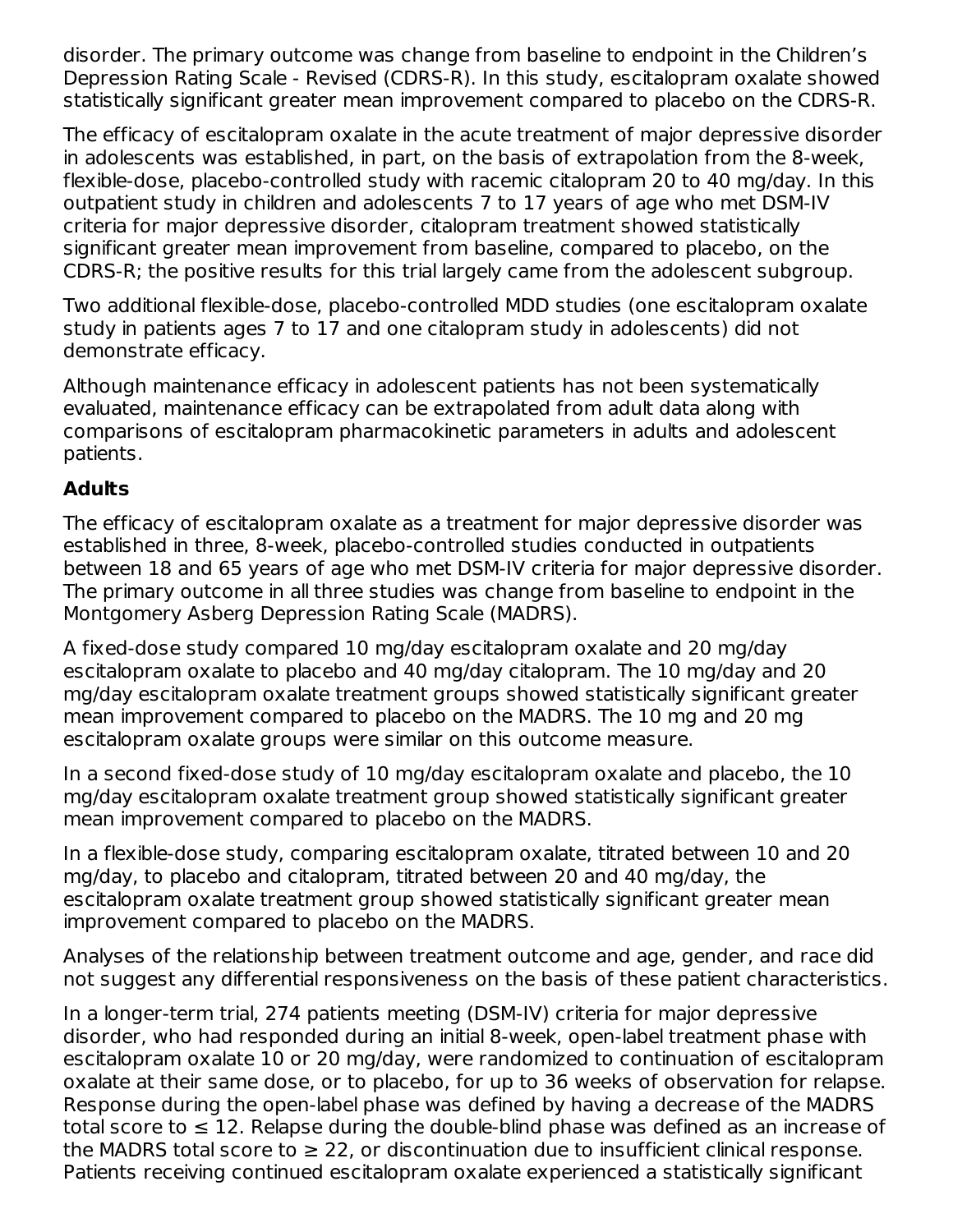longer time to relapse compared to those receiving placebo.

### **14.2 Generalized Anxiety Disorder**

The efficacy of escitalopram oxalate in the acute treatment of Generalized Anxiety Disorder (GAD) was demonstrated in three, 8-week, multicenter, flexible-dose, placebocontrolled studies that compared escitalopram oxalate 10 to 20 mg/day to placebo in adult outpatients between 18 and 80 years of age who met DSM-IV criteria for GAD. In all three studies, escitalopram oxalate showed statistically significant greater mean improvement compared to placebo on the Hamilton Anxiety Scale (HAM-A).

There were too few patients in differing ethnic and age groups to adequately assess whether or not escitalopram oxalate has differential effects in these groups. There was no difference in response to escitalopram oxalate between men and women.

#### **16 HOW SUPPLIED/STORAGE AND HANDLING**

| 5 mg Tablets:   |                  |
|-----------------|------------------|
| Bottle of 100   | NDC 68001-454-00 |
| Bottle of 1,000 | NDC 68001-454-08 |

White to off-white, round, biconvex, film coated tablets, debossed with "5" on one side and plain on other side

1. 10 mg Tablets:

| 2. Bottle of 100   | NDC 68001-455-00 |
|--------------------|------------------|
| 3. Bottle of 1.000 | NDC 68001-455-08 |

White to off-white, round, biconvex, film -coated tablets, debossed with "10" on one side and break line on other side.

- 1. 20 mg Tablets:
- 2. Bottle of 100 NDC 68001-456-00
- 3. Bottle of 1,000 NDC 68001-456-08
- 4. White to off-white, round, biconvex, film coated tablets, debossed with "20" on one side and break line on other side.

Storage and Handling

Store at 20°C to 25°C (68°F to 77°F); excursions permitted to 15°C to 30°C (59°F to 86°F). [see USP Controlled Room Temperature].

#### **17 PATIENT COUNSELING INFORMATION**

Advise the patient to read the FDA-approved patient labeling (Medication Guide).

#### **Suicidal Thoughts and Behaviors**

Advise patients, their families and caregivers to look for the emergence of suicidal ideation and behavior,

especially during treatment and when the dose is adjusted up or down, and instruct them to report such

symptoms to their healthcare provider [see Boxed Warning and Warnings and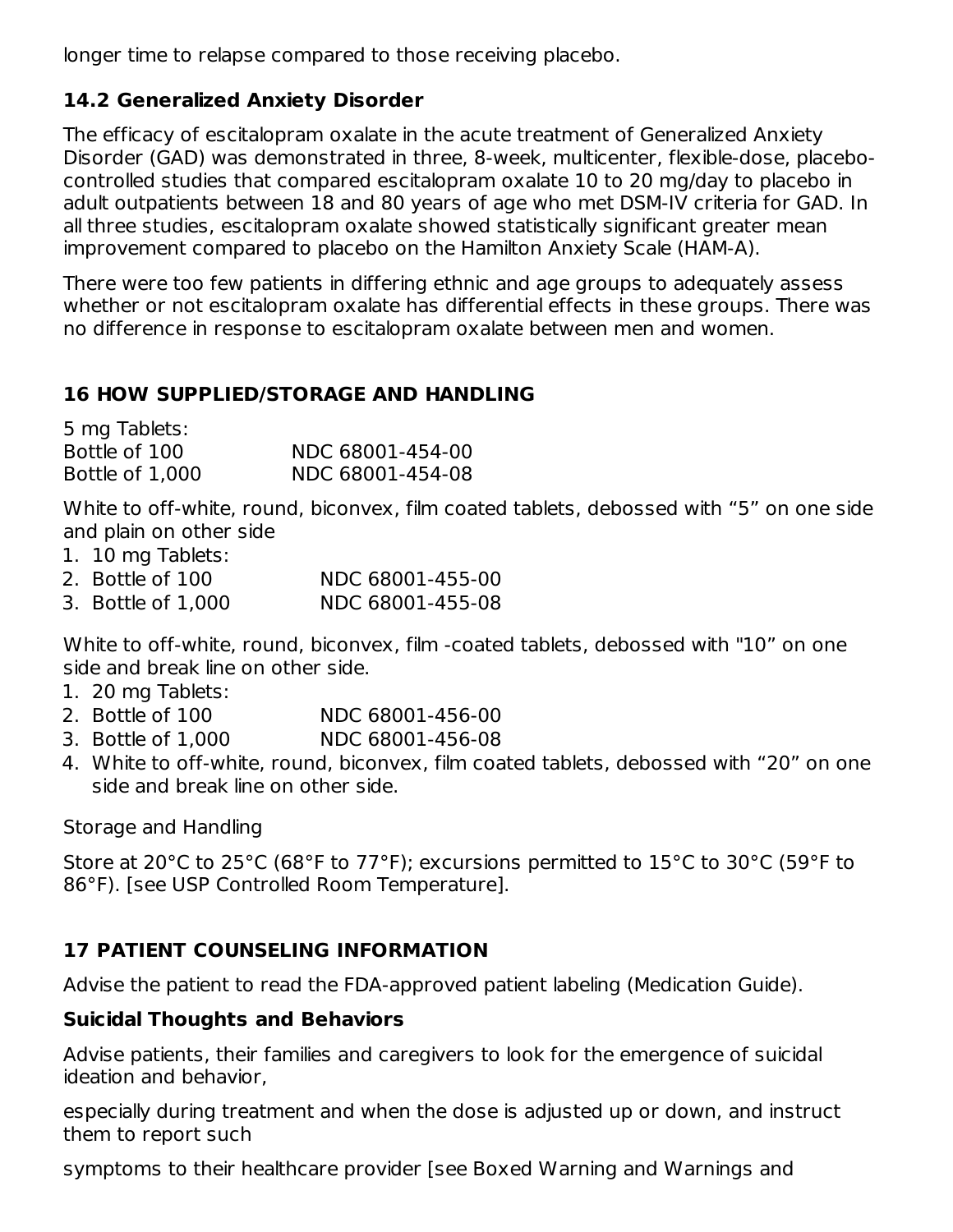Precautions ( 5.1)].

#### **Serotonin Syndrome**

Patients should be cautioned about the risk of serotonin syndrome with the concomitant use of

escitalopram oxalate with other serotonergic drugs including triptans, tricyclic antidepressants, fentanyl,

lithium, tramadol, tryptophan, buspirone, amphetamines and St. John's Wort, and with drugs that impair

metabolism of serotonin (in particular, MAOIs, both those intended to treat psychiatric disorders and also

others, such as linezolid) [see Warnings and Precautions ( 5.2)].

#### **Activation of Mania or Hypomania**

Advise patients and their caregivers to observe for signs of activation of mania/hypomania and instruct

them to report such symptoms to the healthcare provider [see Warnings and Precautions ( 5.5)].

### **Abnormal Bleeding**

Patients should be cautioned about the concomitant use of escitalopram oxalate and NSAIDs, aspirin, warfarin, or other drugs that affect coagulation since combined use of psychotropic drugs that interfere with serotonin reuptake and these agents has been associated with an increased risk of bleeding [see Warnings and Precautions ( 5.7)].

#### **Angle Closure Glaucoma**

Patients should be advised that taking escitalopram oxalate can cause mild pupillary dilation, which in susceptible individuals, can lead to an episode of angle closure glaucoma. Pre-existing glaucoma is almost always open-angle glaucoma because angle closure glaucoma, when diagnosed, can be treated definitively with iridectomy. Openangle glaucoma is not a risk factor for angle closure glaucoma. Patients may wish to be examined to determine whether they are susceptible to angle closure, and have a prophylactic procedure (e.g., iridectomy), if they are susceptible [see Warnings and Precautions ( 5.9)].

#### **Sexual Dysfunction**

Advise patients that use of escitalopram oxalate may cause symptoms of sexual dysfunction in both male and female patients. Inform patients that they should discuss any changes in sexual function and potential management strategies with their healthcare provider [see Warnings and Precautions ( 5.11)].

#### **Concomitant Medications**

Since escitalopram is the active isomer of racemic citalopram (Celexa), the two agents should not be coadministered. Patients should be advised to inform their physician if they are taking, or plan to take, any prescription or over-the-counter drugs, as there is a potential for interactions.

#### **Continuing the Therapy Prescribed**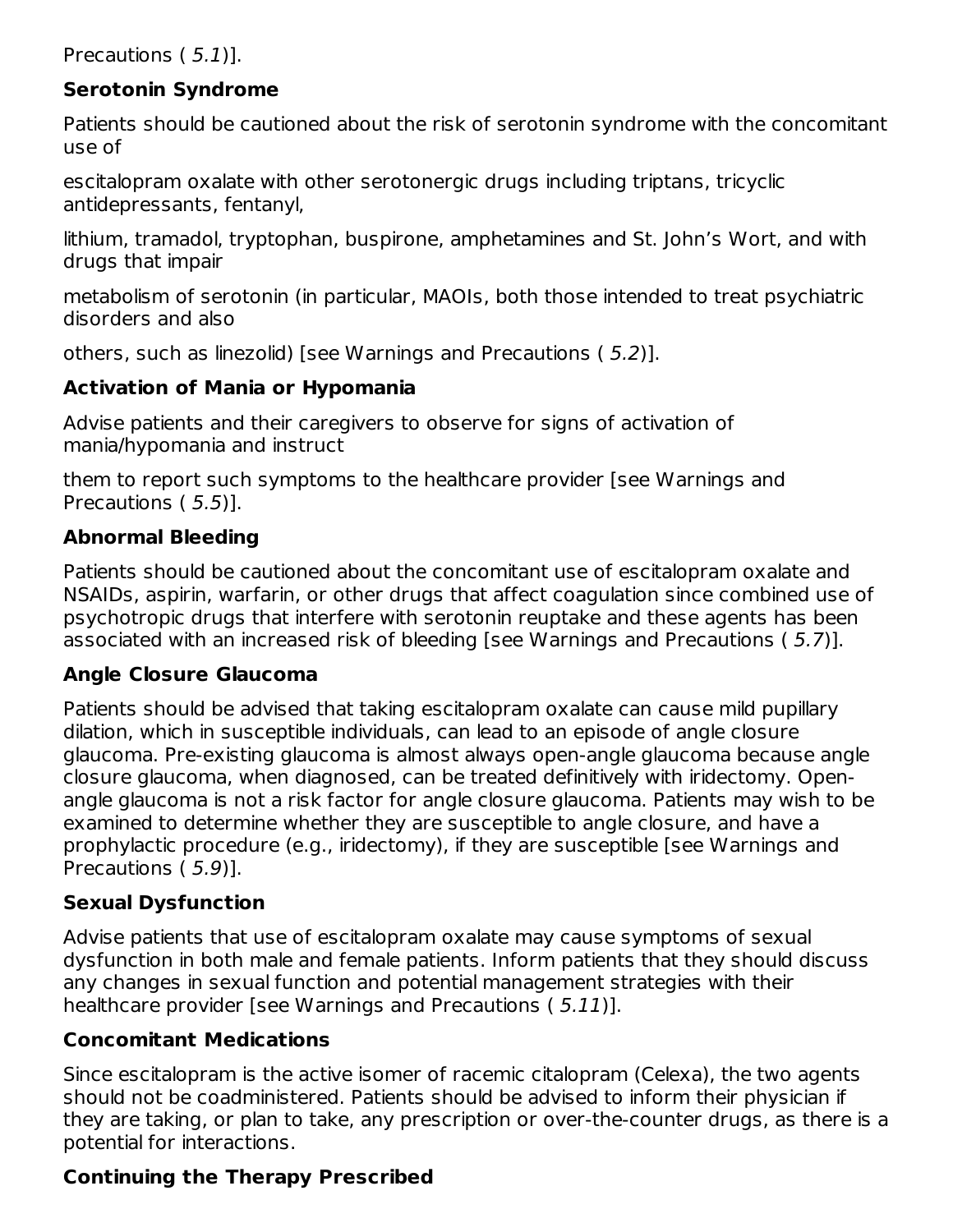While patients may notice improvement with escitalopram oxalate therapy in 1 to 4 weeks, they should be advised to continue therapy as directed.

#### **Interference with Psychomotor Performance**

Because psychoactive drugs may impair judgment, thinking, or motor skills, patients should be cautioned about operating hazardous machinery, including automobiles, until they are reasonably certain that escitalopram oxalate therapy does not affect their ability to engage in such activities.

### **Alcohol**

Patients should be told that, although escitalopram oxalate has not been shown in experiments with normal subjects to increase the mental and motor skill impairments caused by alcohol, the concomitant use of escitalopram oxalate and alcohol in depressed patients is not advised.

### **Pregnancy**

Advise pregnant women to notify their healthcare providers if they become pregnant or intend to become pregnant during treatment with escitalopram oxalate.

Advise patients that escitalopram oxalate use later in pregnancy may lead to increased risk for neonatal complications requiring prolonged hospitalization, respiratory support, tube feeding, and/or persistent pulmonary hypertension (PPHN) of the newborn [see Use in Specific Populations ( 8.1)].

Advise women that there is a pregnancy exposure registry that monitors pregnancy outcomes in women exposed to escitalopram oxalate during pregnancy [see Use in Specific Populations (8.1)].

### **Lactation**

Advise breastfeeding women using escitalopram oxalate to monitor infants for excess sedation, restlessness, agitation, poor feeding and poor weight gain and to seek medical care if they notice these signs [see Use in Specific Populations ( 8.2)].

### **Need for Comprehensive Treatment Program**

Escitalopram oxalate is indicated as an integral part of a total treatment program for MDD that may include other measures (psychological, educational, social) for patients with this syndrome. Drug treatment may not be indicated for all adolescents with this syndrome. Safety and effectiveness of escitalopram oxalate in MDD has not been established in pediatric patients less than 12 years of age. Antidepressants are not intended for use in the adolescent who exhibits symptoms secondary to environmental factors and/or other primary psychiatric disorders. Appropriate educational placement is essential and psychosocial intervention is often helpful. When remedial measures alone are insufficient, the decision to prescribe antidepressant medication will depend upon the physician's assessment of the chronicity and severity of the patient's symptoms.

1. This Medication Guide has been approved by the U.S. Food and Drug Administration.

### 2. **Manufactured By:**

- 3. Intas Pharmaceuticals Limited,
- 4. Plot No. 5 to 14, Pharmez,
- 5. Sarkhej-Bavla, National Highway No. 8-A,
- 6. Near Village Matoda, Tal Sanand,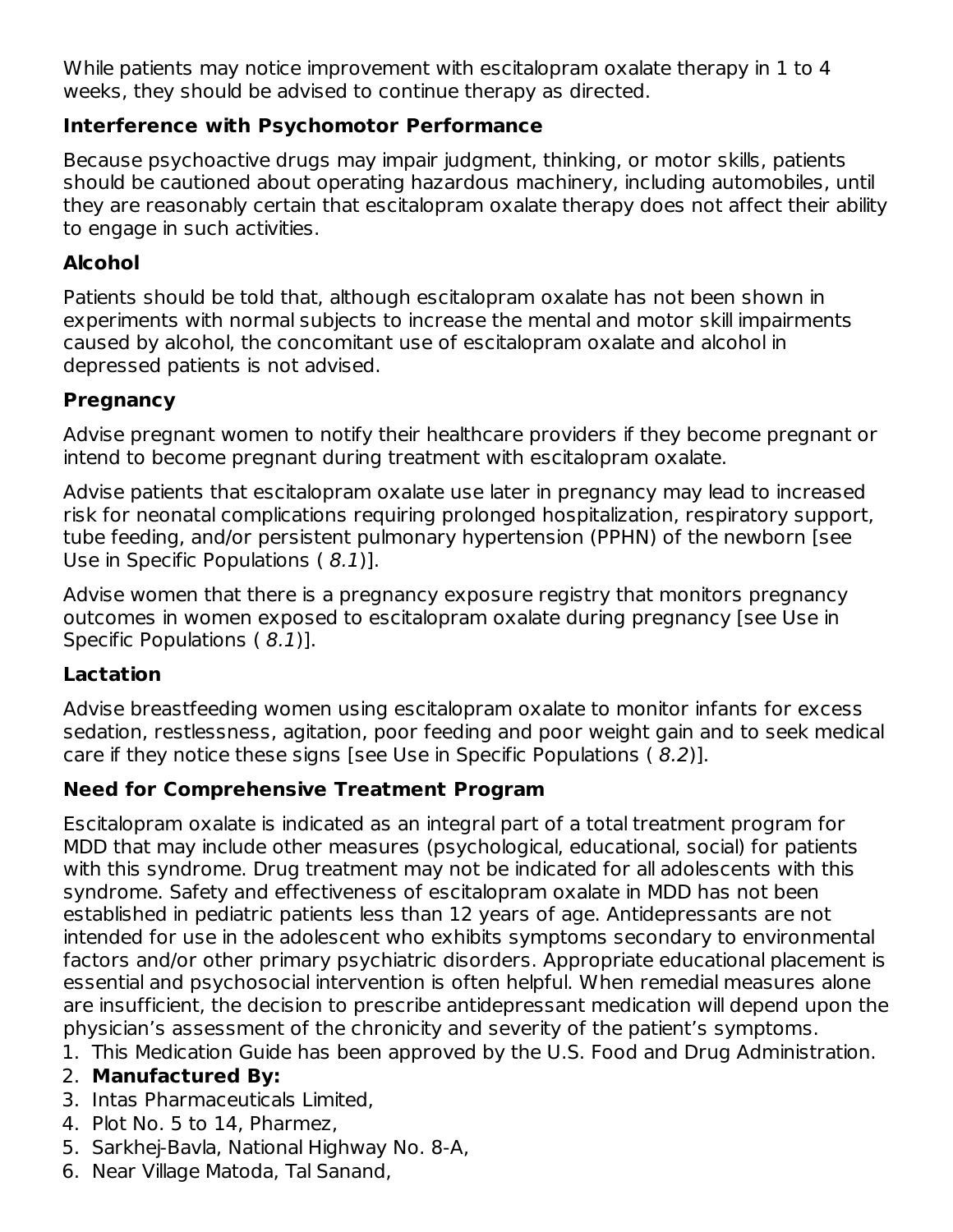- 7. Ahmedabad -382 213, Gujarat, India.
- 8. For BluePoint Laboratories

Revised November 2021

### **Guide**

### **Medication**

#### **Escitalopram**

**(ES-sye-TAL-**

### **Tablets**

### **oh-pram)**

Read the Medication Guide that comes with escitalopram tablets before you start taking it and each time you get a refill. There may be new information. This Medication Guide does not take the place of talking to your healthcare provider about your medical condition or treatment. Talk with your healthcare provider if there is something you do not understand or want to learn more about.

1. **What is the most important information I should know about escitalopram tablets?**

Escitalopram tablets and other antidepressant medicines may cause serious side effects, including:

- 2. **Suicidal thoughts or actions:**
- 3. **Escitalopram tablets and other antidepressant medicines may increase suicidal thoughts or actions** in some children, teenagers or young adults within the **first few months of treatment or when the dose is changed.**
- 4. Depression or other serious mental illnesses are the most important causes of suicidal thoughts or actions.
- 5. Watch for these changes and call your healthcare provider right away if you notice:
- 6. New or sudden changes in mood, behavior, actions, thoughts, or feelings, especially if severe.
- 7. Pay particular attention to such changes when escitalopram tablet is started or when the dose is changed.

Keep all follow-up visits with your healthcare provider and call between visits if you are worried about symptoms.

#### **Call your healthcare provider right away if you have any of the following symptoms, or call 911 if an emergency, especially if they are new, worse, or worry you:**

- attempts to commit suicide
- acting on dangerous impulses
- acting aggressive or violent
- thoughts about suicide or dying
- new or worse depression
- new or worse anxiety or panic attacks
- feeling agitated, restless, angry or irritable
- trouble sleeping
- an increase in activity or talking more than what is normal for you
- other unusual changes in behavior or mood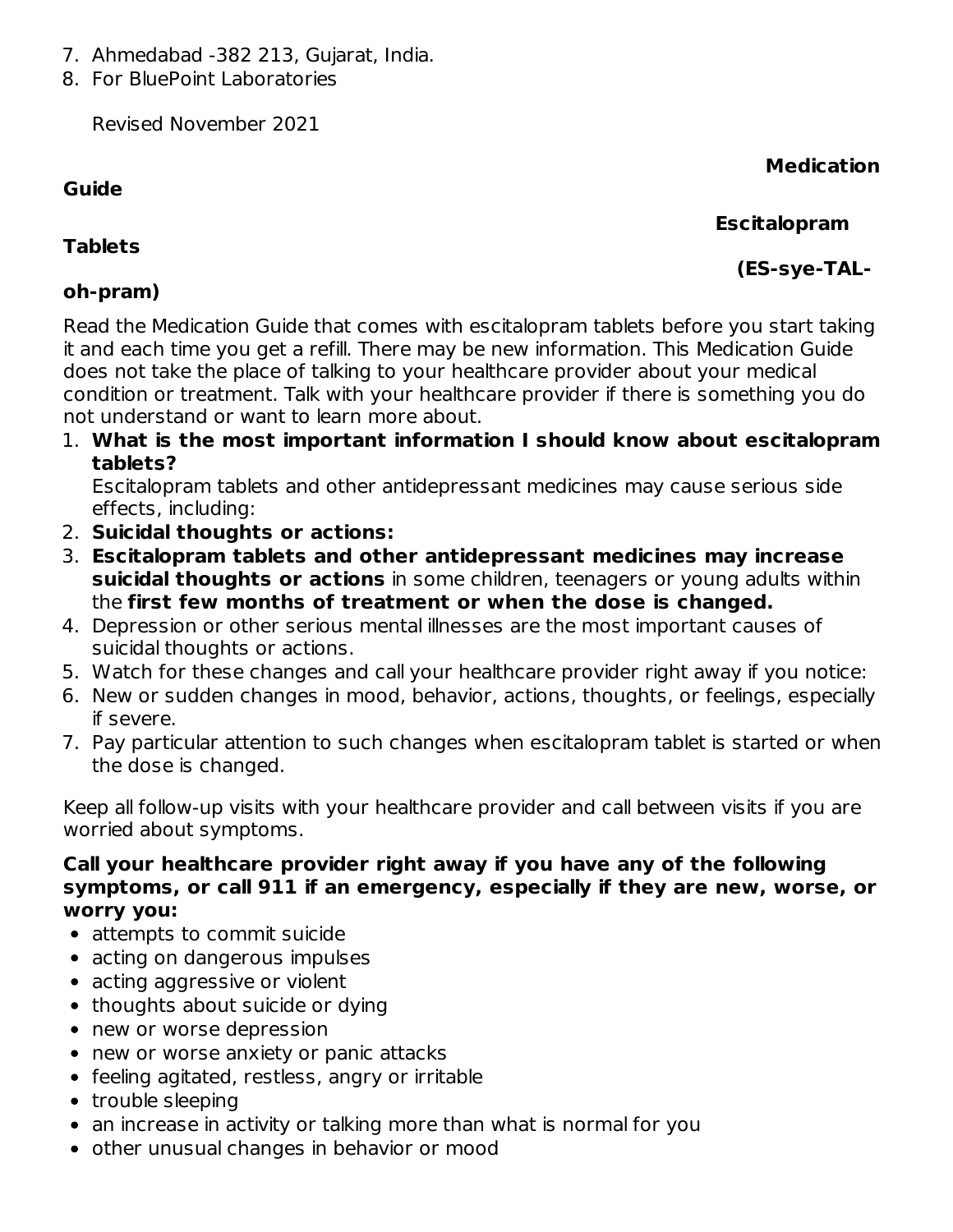**Call your healthcare provider right away if you have any of the following symptoms, or call 911 if an emergency. Escitalopram tablets may be associated with these serious side effects:**

- 1. **Serotonin Syndrome. This condition can be life-threatening and may include:**
- 2. agitation, hallucinations, coma or other changes in mental status
- 3. coordination problems or muscle twitching (overactive reflexes)
- 4. racing heartbeat, high or low blood pressure
- 5. sweating or fever
- 6. nausea, vomiting, or diarrhea
- 7. muscle rigidity

### 8. **Severe allergic reactions:**

- 9. trouble breathing
- 10. swelling of the face, tongue, eyes or mouth
- 11. rash, itchy welts (hives) or blisters, alone or with fever or joint pain
- 12. **Abnormal bleeding:** Escitalopram tablets and other antidepressant medicines may increase your risk of bleeding or bruising, especially if you take the blood thinner warfarin (Coumadin  $^\circledR$ , Jantoven  $^\circledR$ ), a non-steroidal antiinflammatory drug (NSAIDs, like ibuprofen or naproxen), or aspirin.

### 13. **Seizures or convulsions**

### 14. **Manic episodes:**

- 15. greatly increased energy
- 16. severe trouble sleeping
- 17. racing thoughts
- 18. reckless behavior
- 19. unusually grand ideas
- 20. excessive happiness or irritability
- 21. talking more or faster than usual
- 22. **Changes in appetite or weight.** Children and adolescents should have height and weight monitored during treatment.
- 23. **Low salt (sodium) levels in the blood.** Elderly people may be at greater risk for this. Symptoms may include:
- 24. headache
- 25. weakness or feeling unsteady
- 26. confusion, problems concentrating or thinking or memory problems

### 27. **Visual problems.**

- 28. eye pain
- 29. changes in vision
- 30. swelling or redness in or around the eye

Only some people are at risk for these problems. You may want to undergo an eye examination to see if you are at risk and receive preventative treatment if you are.

- 1. **Sexual Dysfunction.** Taking selective serotonin reuptake inhibitors (SSRIs), including escitalopram tablets, may cause sexual problems.
- 2. Symptoms in males may include:
- 3. Delayed in ejaculation or inability to have an ejaculation
- 4. Decreased sex drive
- 5. Problems getting or keeping an erection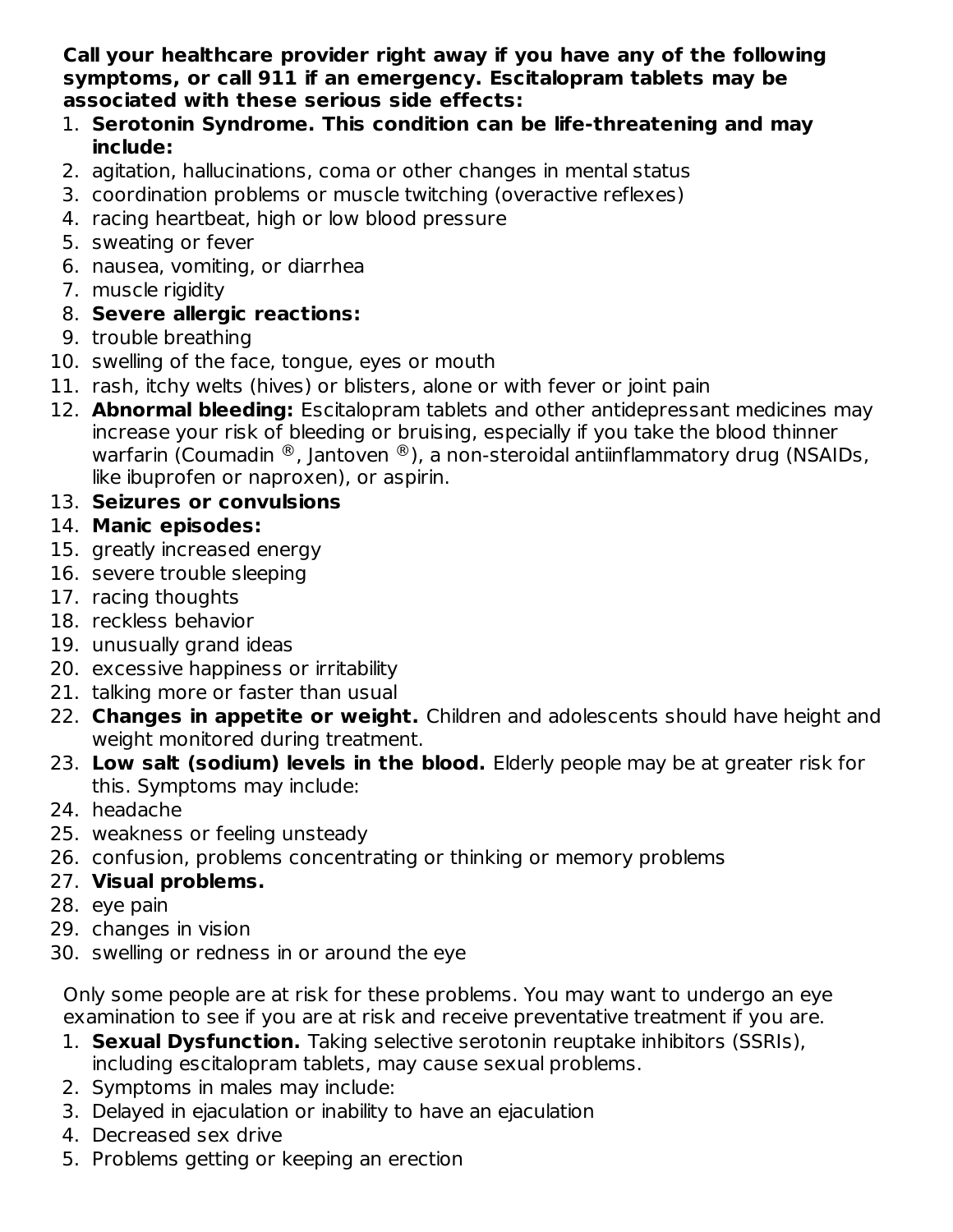- 6. Symptoms in females may include:
- 7. Decreased sex drive
- 8. Delayed orgasm or inability to have an orgasm
- 9. Talk to your healthcare provider if you develop any changes in your sexual function or if you have any questions or concerns about sexual problems during treatment with escitalopram tablets. There may be treatments your healthcare provider can suggest.

#### **Do not stop escitalopram tablets without first talking to your healthcare provider.**

Stopping escitalopram tablets too quickly may cause serious symptoms including:

- anxiety, irritability, high or low mood, feeling restless or changes in sleep habits
- headache, sweating, nausea, dizziness
- $\bullet$  electric shock-like sensations, shaking, confusion
- **What are escitalopram tablets?** Escitalopram tablet is a prescription medicine used to treat depression. It is important to talk with your healthcare provider about the risks of treating depression and also the risks of not treating it. You should discuss all treatment choices with your healthcare provider.

Escitalopram tablets are also used to treat:

- Major Depressive Disorder (MDD)
- Generalized Anxiety Disorder (GAD)
- Talk to your healthcare provider if you do not think that your condition is getting better with escitalopram tablets treatment.

#### **Who should not take escitalopram tablets?**

Do not take escitalopram tablets if you:

- are allergic to escitalopram or citalopram or any of the ingredients in escitalopram tablets. See the end of this Medication Guide for a complete list of ingredients in escitalopram tablets.
- Take a monoamine oxidase inhibitor (MAOI). Ask your healthcare provider or a pharmacist if you are not sure if you take an MAOI, including linezolid.
- Do not take an MAOI within 2 weeks of stopping escitalopram tablets unless directed to do so by your physician.
- Do not start escitalopram tablets if you stopped taking an MAOI in the last 2 weeks unless directed to do so by your physician.

#### **People who take escitalopram tablets close in time to an MAOI may have serious or even life-threatening side effects. Get medical help right away if you have any of these symptoms:**

- high fever
- uncontrolled muscle spasms
- stiff muscles
- rapid changes in heart rate or blood pressure
- confusion
- loss of consciousness (pass out)

Do not take escitalopram tablets with Orap  $^{\circledR}$  (pimozide) because taking these two drugs together can cause serious heart problems.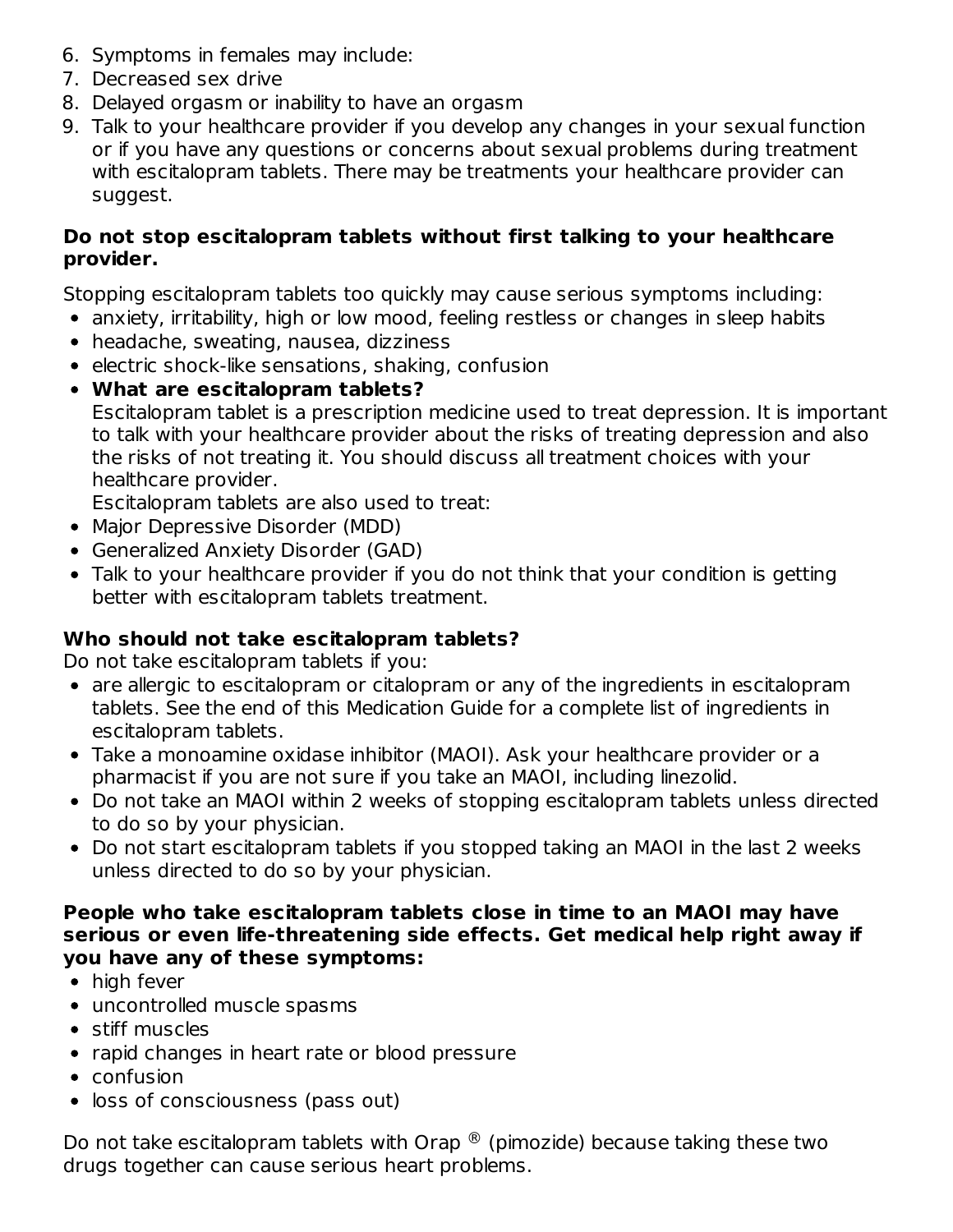1. **What should I tell my healthcare provider before taking escitalopram tablets? Ask if you are not sure.**

Before starting escitalopram tablets, tell your healthcare provider if you:

- 2. Are taking certain drugs such as:
- 3. Triptans used to treat migraine headache
- 4. Medicines used to treat mood, anxiety, psychotic or thought disorders, including tricyclics, lithium, SSRIs, SNRIs, amphetamines, or antipsychotics
- 5. Tramadol
- 6. Over-the-counter supplements such as tryptophan or St. John's Wort
- 7. have liver problems
- 8. have kidney problems
- 9. have heart problems
- 10. have or had seizures or convulsions
- 11. have bipolar disorder or mania
- 12. have low sodium levels in your blood
- 13. have a history of a stroke
- 14. have high blood pressure
- 15. have or had bleeding problems
- 16. are pregnant or plan to become pregnant. Taking escitalopram oxalate late in pregnancy may lead to an increased risk of certain problems in your newborn. Talk to your healthcare provider about the benefits and risks of treating depression during pregnancy.
- 17. If you become pregnant while taking escitalopram oxalate, talk to your healthcare provider about registering with the National Pregnancy Registry for Antidepressants. You can register by calling 1-844-405-6185 or go to https: //womensmentalhealth.org/clinical-and-researchprograms/pregnancyregistry/antidepressants/.
- 18. Are breast-feeding or plan to breast-feed. Escitalopram oxalate may pass into your breast milk. Talk to your healthcare provider about the best way to feed your baby if taking escitalopram tablets.

**Tell your healthcare provider about all the** medicines **that you take,** including prescription and non-prescription medicines, vitamins, and herbal supplements. Escitalopram tablets and some medicines may interact with each other, may not work as well, or may cause serious side effects.

Your healthcare provider or pharmacist can tell you if it is safe to take escitalopram tablets with your other medicines. Do not start or stop any medicine while taking escitalopram tablets without talking to your healthcare provider first.

1. If you take escitalopram tablets, you should not take any other medicines that contain escitalopram or citalopram including: Celexa.

#### **How should I take escitalopram tablets?**

- Take escitalopram tablets exactly as prescribed. Your healthcare provider may need to change the dose of escitalopram tablets until it is the right dose for you.
- Escitalopram tablets may be taken with or without food.
- If you miss a dose of escitalopram tablets, take the missed dose as soon as you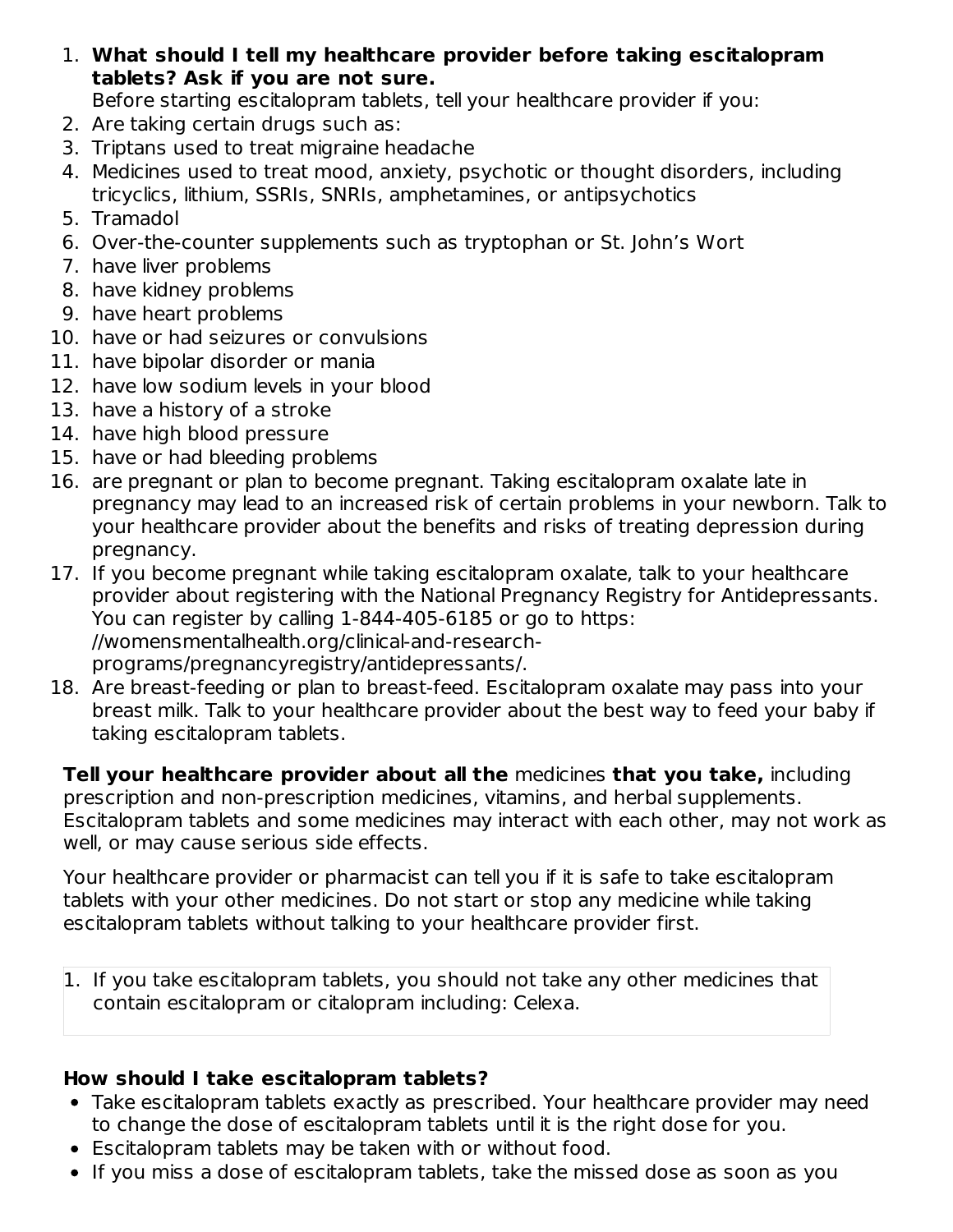remember. If it is almost time for the next dose, skip the missed dose and take your next dose at the regular time. Do not take two doses of escitalopram tablets at the same time.

- If you take too much escitalopram tablets, call your healthcare provider or poison control center right away, or get emergency treatment.
- **What should I avoid while taking escitalopram tablets?** Escitalopram tablets can cause sleepiness or may affect your ability to make decisions, think clearly, or react quickly. You should not drive, operate heavy machinery, or do other dangerous activities until you know how escitalopram tablets affects you. Do not drink alcohol while using escitalopram tablets.
- **What are the possible side effects of escitalopram tablets? Escitalopram tablets may cause serious side effects, including** all of those described in the section entitled "What is the most important information I should know about escitalopram tablets?"

Common possible side effects in people who take escitalopram tablets include:

- Nausea
- Sleepiness
- Weakness
- Dizziness
- Feeling anxious
- Trouble sleeping
- Sexual problems
- Sweating
- Shaking
- Not feeling hungry
- Dry mouth
- Constipation
- Infection
- Yawning
- Other side effects in children and adolescents include:
- increased thirst
- abnormal increase in muscle movement or agitation
- nose bleed
- difficult urination
- heavy menstrual periods
- possible slowed growth rate and weight change.

Your child's height and weight should be monitored during treatment with escitalopram tablets.

Tell your healthcare provider if you have any side effect that bothers you or that does not go away. These are not all the possible side effects of escitalopram tablets. For more information, ask your healthcare provider or pharmacist.

#### **CALL YOUR DOCTOR FOR MEDICAL ADVICE ABOUT SIDE EFFECTS. YOU MAY REPORT SIDE EFFECTS TO THE FDA AT 1-800-FDA-1088.**

### **How should I store escitalopram tablets?**

• Store escitalopram tablets at 68°F to 77°F (20°C to 25°C); excursions permitted to 59°F to 86°F (15°C to 30°C). [see USP Controlled Room Temperature].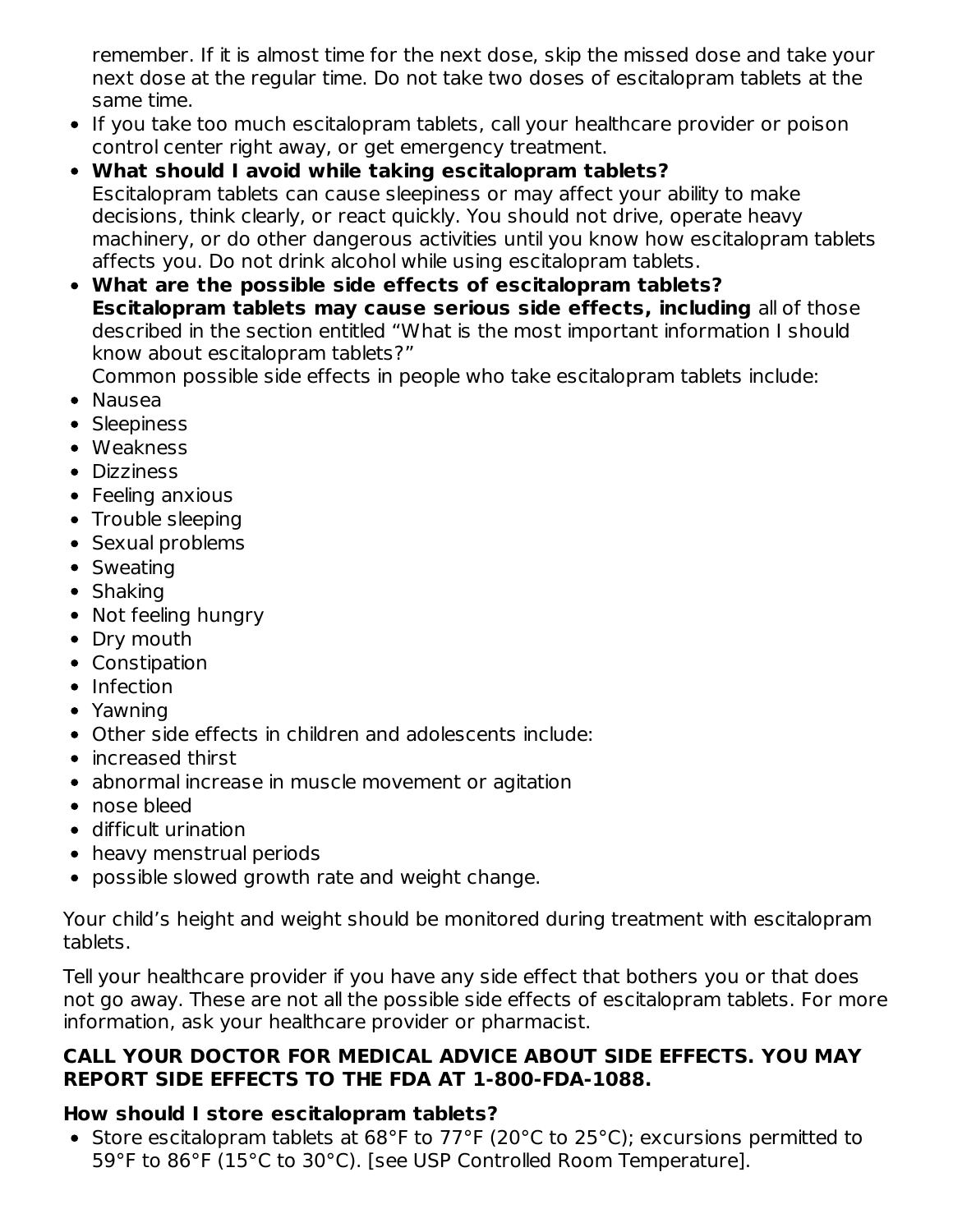• Keep escitalopram tablets bottle closed tightly.

#### **Keep escitalopram tablets and all medicines out of the reach of children.** 1. **General information about escitalopram tablets**

Medicines are sometimes prescribed for purposes other than those listed in a Medication Guide. Do not use escitalopram tablets for a condition for which it was not prescribed. Do not give escitalopram tablets to other people, even if they have the same condition. It may harm them.

This Medication Guide summarizes the most important information about escitalopram tablets. If you would like more information, talk with your healthcare provider. You may ask your healthcare provider or pharmacist for information about escitalopram tablets that is written for healthcare professionals.

2. For more information, go to www.accordhealthcare.us or call Accord Healthcare Inc. at 1-866-941-7875.

#### 3. **What are the ingredients in escitalopram tablets?**

Active ingredient: escitalopram oxalate Inactive ingredients:

4. **Tablets:** croscarmellose sodium, microcrystalline cellulose, hypromellose, colloidal anhydrous silica, magnesium stearate and talc. The film coating contains hypromellose, titanium dioxide, and polyethylene glycol.

This Medication Guide has been approved by the U.S. Food and Drug Administration.

Coumadin  $\mathcal{R}$  is registered trademark of Bristol-Myers Squibb Company. Jantoven  ${}^{\circledR}$  is registered trademark of Upsher-Smith Laboratories, Inc. Orap  $^{\circledR}$  is registered trademark of Teva Pharmaceuticals USA

#### 1. **Manufactured By**

- 2. Intas Pharmaceuticals Limited,
- 3. Plot No. 5 to 14, Pharmez,
- 4. Sarkhej-Bavla, National Highway No. 8-A,
- 5. Near Village Matoda, Tal Sanand,
- 6. Ahmedabad -382 213, Gujarat, India.
- 7. For BluePoint Laboratories

Revised November 2021

#### **PRINCIPAL DISPLAY PANEL**

#### **5 mg Tablets**

**100 Tablets**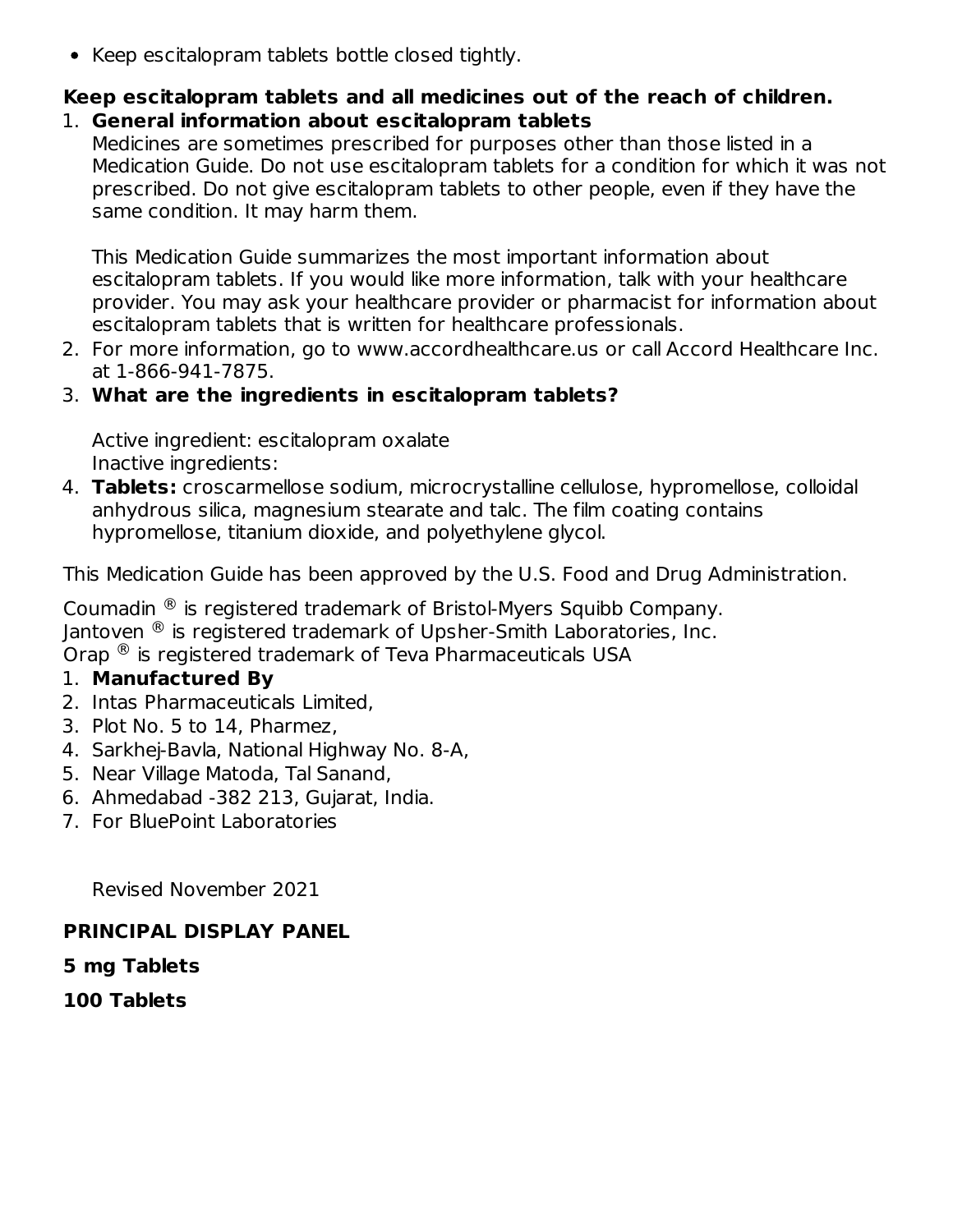

## **mg Tablets**

#### **Tablets**



# **mg Tablets**

**Tablets**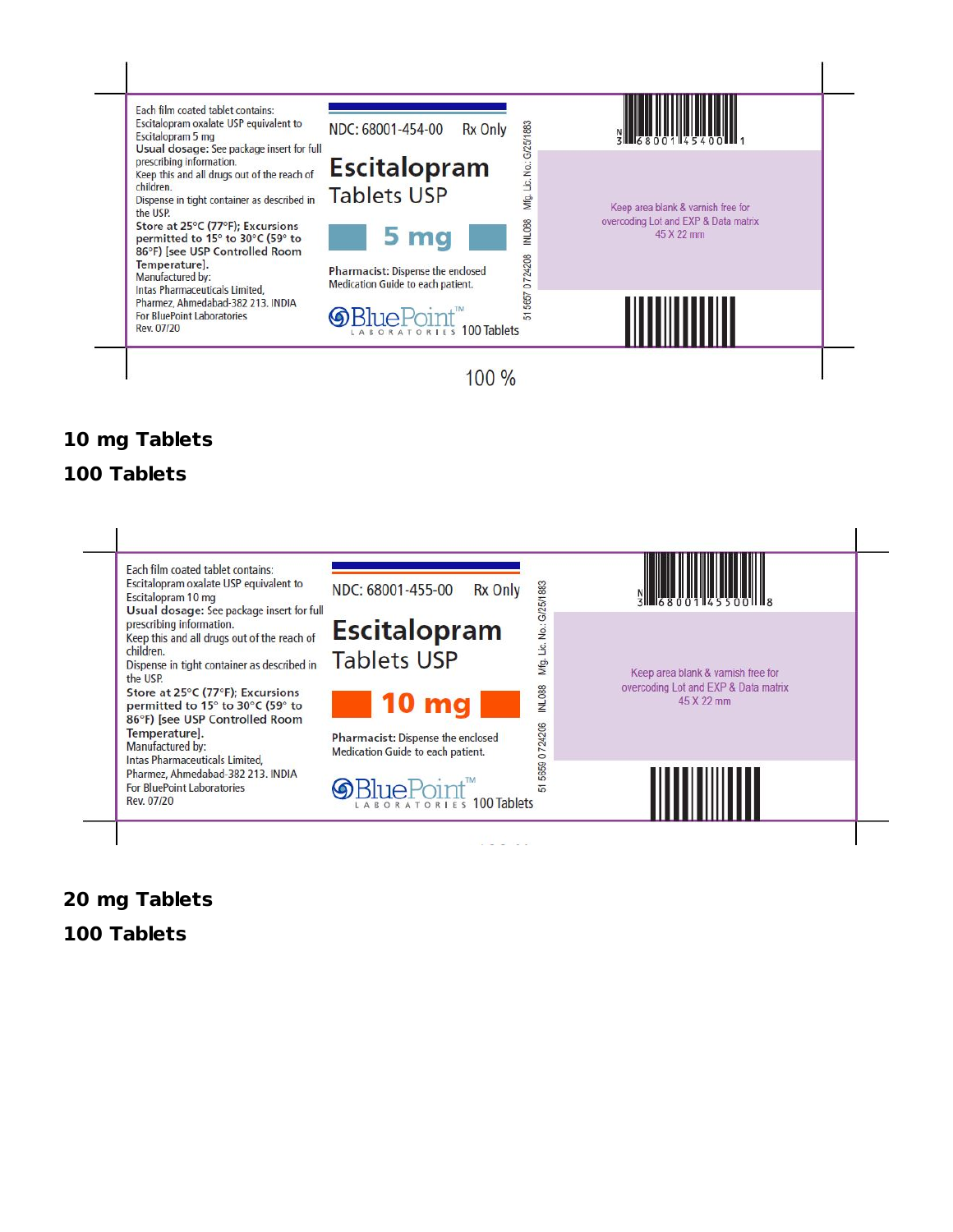

| <b>ESCITALOPRAM</b>                                                               |                                                        |                                                                |                           |                                    |  |                 |
|-----------------------------------------------------------------------------------|--------------------------------------------------------|----------------------------------------------------------------|---------------------------|------------------------------------|--|-----------------|
| escitalopram tablet, film coated                                                  |                                                        |                                                                |                           |                                    |  |                 |
|                                                                                   |                                                        |                                                                |                           |                                    |  |                 |
| <b>Product Information</b>                                                        |                                                        |                                                                |                           |                                    |  |                 |
| <b>Product Type</b>                                                               |                                                        | <b>HUMAN PRESCRIPTION DRUG</b>                                 | <b>Item Code (Source)</b> |                                    |  | NDC:68001-454   |
| <b>Route of Administration</b>                                                    |                                                        | ORAL                                                           |                           |                                    |  |                 |
|                                                                                   |                                                        |                                                                |                           |                                    |  |                 |
|                                                                                   |                                                        |                                                                |                           |                                    |  |                 |
| <b>Active Ingredient/Active Moiety</b>                                            |                                                        |                                                                |                           |                                    |  |                 |
|                                                                                   |                                                        | <b>Ingredient Name</b>                                         |                           | <b>Basis of</b><br><b>Strength</b> |  | <b>Strength</b> |
| UNII:404S742ANY)                                                                  |                                                        | <b>ESCITALOPRAM OXALATE (UNII: 5U85DBW7LO) (ESCITALOPRAM -</b> |                           | <b>ESCITALOPRAM</b>                |  | 5 <sub>mg</sub> |
|                                                                                   |                                                        |                                                                |                           |                                    |  |                 |
| <b>Inactive Ingredients</b>                                                       |                                                        |                                                                |                           |                                    |  |                 |
| <b>Ingredient Name</b>                                                            |                                                        |                                                                |                           |                                    |  | <b>Strength</b> |
| MICROCRYSTALLINE CELLULOSE (UNII: OP1R32D61U)                                     |                                                        |                                                                |                           |                                    |  |                 |
| <b>SILICON DIOXIDE (UNII: ETJ7Z6XBU4)</b>                                         |                                                        |                                                                |                           |                                    |  |                 |
| MAGNESIUM STEARATE (UNII: 70097M6I30)                                             |                                                        |                                                                |                           |                                    |  |                 |
|                                                                                   | HYPROMELLOSE 2910 (15000 MPA.S) (UNII: 288VBX44JC)     |                                                                |                           |                                    |  |                 |
| TITANIUM DIOXIDE (UNII: 15FIX9V2JP)<br>POLYETHYLENE GLYCOL 400 (UNII: B697894SGQ) |                                                        |                                                                |                           |                                    |  |                 |
|                                                                                   |                                                        |                                                                |                           |                                    |  |                 |
|                                                                                   |                                                        |                                                                |                           |                                    |  |                 |
| <b>Product Characteristics</b>                                                    |                                                        |                                                                |                           |                                    |  |                 |
| Color                                                                             | white (White to off White)<br><b>Score</b><br>no score |                                                                |                           |                                    |  |                 |
| <b>Shape</b>                                                                      | ROUND (biconvex)<br><b>Size</b><br>5 <sub>mm</sub>     |                                                                |                           |                                    |  |                 |
| 5<br>Flavor<br><b>Imprint Code</b>                                                |                                                        |                                                                |                           |                                    |  |                 |
| <b>Contains</b>                                                                   |                                                        |                                                                |                           |                                    |  |                 |
|                                                                                   |                                                        |                                                                |                           |                                    |  |                 |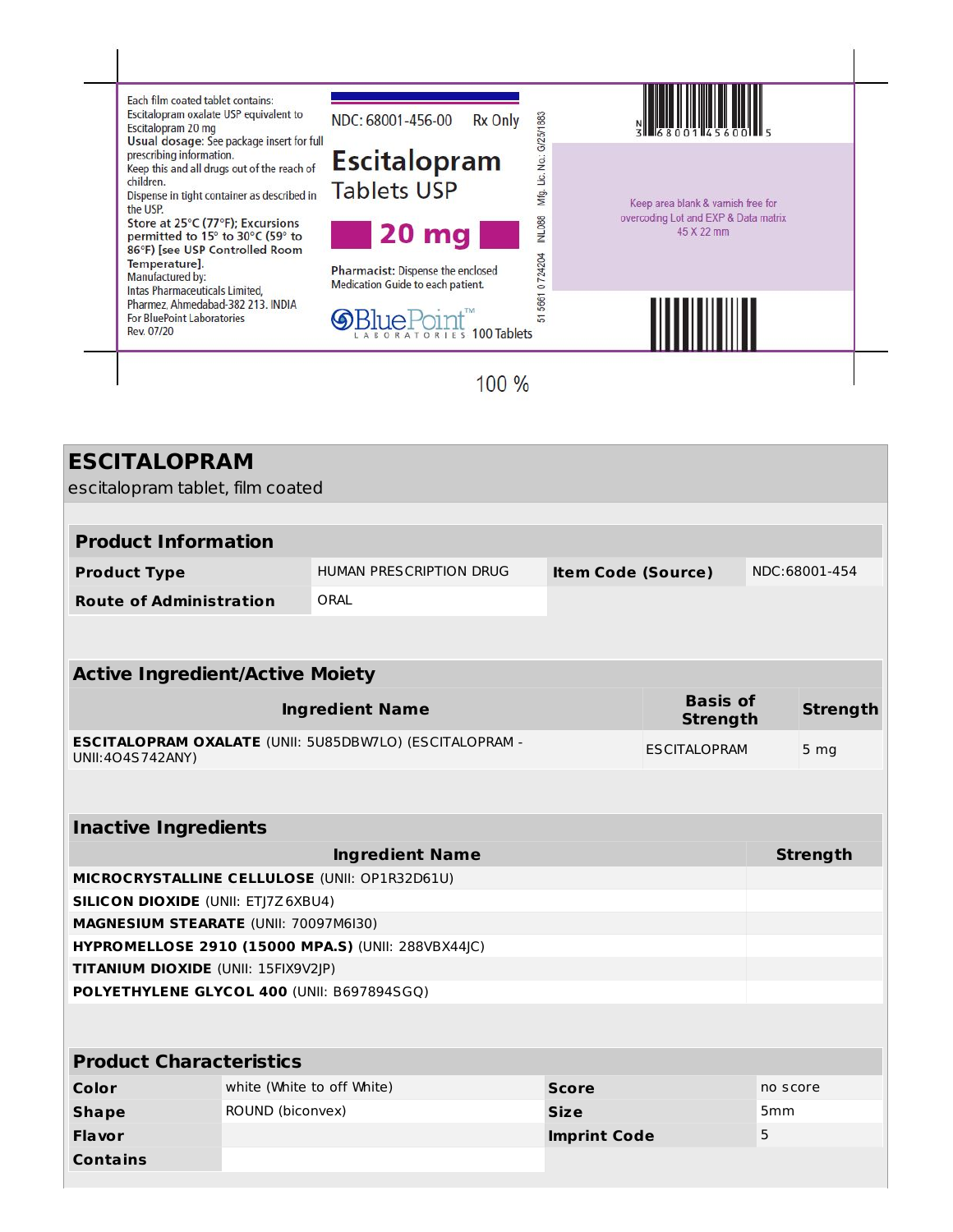|                | <b>Packaging</b>                                                                                                                                                   |                                                                      |                                       |                                     |  |  |
|----------------|--------------------------------------------------------------------------------------------------------------------------------------------------------------------|----------------------------------------------------------------------|---------------------------------------|-------------------------------------|--|--|
| #              | <b>Item Code</b>                                                                                                                                                   | <b>Package Description</b>                                           | <b>Marketing Start</b><br><b>Date</b> | <b>Marketing End</b><br><b>Date</b> |  |  |
| $\mathbf{1}$   | 00                                                                                                                                                                 | NDC:68001-454- 100 in 1 BOTTLE; Type 0: Not a Combination<br>Product | 10/01/2020                            |                                     |  |  |
| $\overline{2}$ | NDC:68001-454- 1000 in 1 BOTTLE; Type 0: Not a Combination<br>10/01/2020<br>Product<br>08                                                                          |                                                                      |                                       |                                     |  |  |
|                |                                                                                                                                                                    |                                                                      |                                       |                                     |  |  |
|                |                                                                                                                                                                    | <b>Marketing Information</b>                                         |                                       |                                     |  |  |
|                | <b>Marketing</b><br><b>Application Number or Monograph</b><br><b>Marketing Start</b><br><b>Marketing End</b><br><b>Citation</b><br>Category<br><b>Date</b><br>Date |                                                                      |                                       |                                     |  |  |
|                | <b>ANDA</b>                                                                                                                                                        | ANDA202389                                                           | 10/01/2020                            |                                     |  |  |
|                |                                                                                                                                                                    |                                                                      |                                       |                                     |  |  |
|                |                                                                                                                                                                    |                                                                      |                                       |                                     |  |  |
|                | <b>ESCITALOPRAM</b>                                                                                                                                                |                                                                      |                                       |                                     |  |  |

I

| <b>ESCITALOPRAM</b>                                |                            |                                                                |                           |                                    |                 |                  |
|----------------------------------------------------|----------------------------|----------------------------------------------------------------|---------------------------|------------------------------------|-----------------|------------------|
| escitalopram tablet, film coated                   |                            |                                                                |                           |                                    |                 |                  |
|                                                    |                            |                                                                |                           |                                    |                 |                  |
| <b>Product Information</b>                         |                            |                                                                |                           |                                    |                 |                  |
| <b>Product Type</b>                                |                            | HUMAN PRESCRIPTION DRUG                                        | <b>Item Code (Source)</b> |                                    |                 | NDC:68001-455    |
| <b>Route of Administration</b>                     |                            | ORAL                                                           |                           |                                    |                 |                  |
|                                                    |                            |                                                                |                           |                                    |                 |                  |
| <b>Active Ingredient/Active Moiety</b>             |                            |                                                                |                           |                                    |                 |                  |
|                                                    |                            |                                                                |                           |                                    |                 |                  |
|                                                    |                            | <b>Ingredient Name</b>                                         |                           | <b>Basis of</b><br><b>Strength</b> |                 | <b>Strength</b>  |
| UNII: 404S 742ANY)                                 |                            | <b>ESCITALOPRAM OXALATE (UNII: 5U85DBW7LO) (ESCITALOPRAM -</b> |                           | <b>ESCITALOPRAM</b>                |                 | 10 <sub>mg</sub> |
|                                                    |                            |                                                                |                           |                                    |                 |                  |
| <b>Inactive Ingredients</b>                        |                            |                                                                |                           |                                    |                 |                  |
| <b>Ingredient Name</b>                             |                            |                                                                |                           |                                    |                 | <b>Strength</b>  |
| MICROCRYSTALLINE CELLULOSE (UNII: OP1R32D61U)      |                            |                                                                |                           |                                    |                 |                  |
| <b>SILICON DIOXIDE (UNII: ETJ7Z6XBU4)</b>          |                            |                                                                |                           |                                    |                 |                  |
| <b>MAGNESIUM STEARATE (UNII: 70097M6I30)</b>       |                            |                                                                |                           |                                    |                 |                  |
| HYPROMELLOSE 2910 (15000 MPA.S) (UNII: 288VBX44JC) |                            |                                                                |                           |                                    |                 |                  |
| TITANIUM DIOXIDE (UNII: 15FIX9V2JP)                |                            |                                                                |                           |                                    |                 |                  |
| POLYETHYLENE GLYCOL 400 (UNII: B697894SGQ)         |                            |                                                                |                           |                                    |                 |                  |
|                                                    |                            |                                                                |                           |                                    |                 |                  |
| <b>Product Characteristics</b>                     |                            |                                                                |                           |                                    |                 |                  |
| Color                                              | white (White to off White) |                                                                | <b>Score</b>              |                                    | 2 pieces        |                  |
| <b>Shape</b>                                       | ROUND (biconvex)           |                                                                |                           |                                    | 8 <sub>mm</sub> |                  |

**Flavor Imprint Code** 10

**Contains**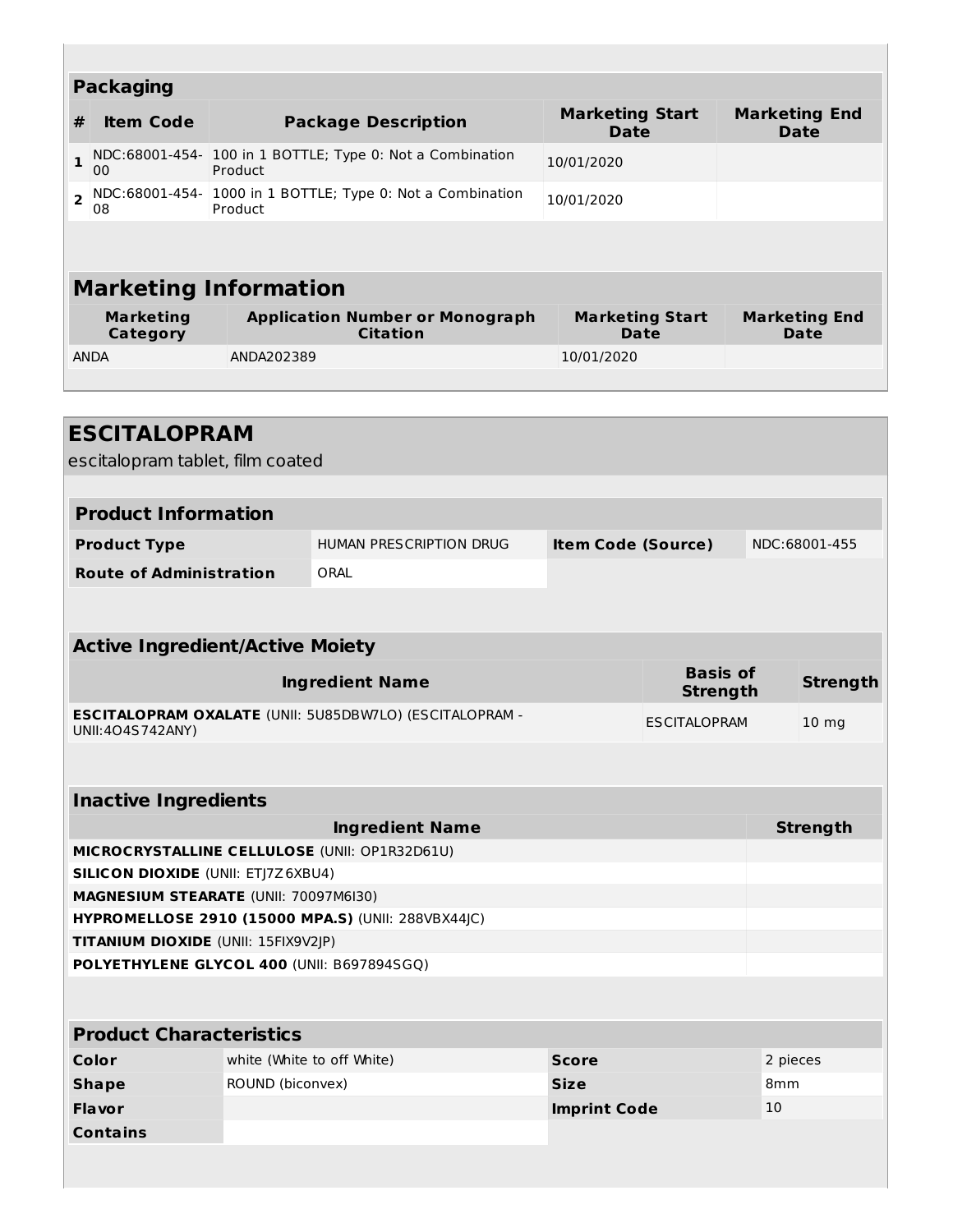|                                                                                                    | <b>Packaging</b>                                        |                            |                                                            |                                       |                                       |     |                                     |  |
|----------------------------------------------------------------------------------------------------|---------------------------------------------------------|----------------------------|------------------------------------------------------------|---------------------------------------|---------------------------------------|-----|-------------------------------------|--|
| #                                                                                                  | <b>Item Code</b>                                        |                            | <b>Package Description</b>                                 | <b>Marketing Start</b><br><b>Date</b> |                                       |     | <b>Marketing End</b><br><b>Date</b> |  |
| 1                                                                                                  | 00                                                      | Product                    | NDC:68001-455- 100 in 1 BOTTLE; Type 0: Not a Combination  | 10/01/2020                            |                                       |     |                                     |  |
| $\overline{\mathbf{c}}$                                                                            | 08                                                      | Product                    | NDC:68001-455- 1000 in 1 BOTTLE; Type 0: Not a Combination | 10/01/2020                            |                                       |     |                                     |  |
|                                                                                                    |                                                         |                            |                                                            |                                       |                                       |     |                                     |  |
|                                                                                                    | <b>Marketing Information</b>                            |                            |                                                            |                                       |                                       |     |                                     |  |
|                                                                                                    | <b>Marketing</b><br>Category                            |                            | <b>Application Number or Monograph</b><br><b>Citation</b>  |                                       | <b>Marketing Start</b><br><b>Date</b> |     | <b>Marketing End</b><br>Date        |  |
| <b>ANDA</b>                                                                                        |                                                         | ANDA202389                 |                                                            | 10/01/2020                            |                                       |     |                                     |  |
|                                                                                                    |                                                         |                            |                                                            |                                       |                                       |     |                                     |  |
|                                                                                                    | <b>ESCITALOPRAM</b><br>escitalopram tablet, film coated |                            |                                                            |                                       |                                       |     |                                     |  |
|                                                                                                    | <b>Product Information</b>                              |                            |                                                            |                                       |                                       |     |                                     |  |
| <b>Product Type</b>                                                                                |                                                         |                            | HUMAN PRESCRIPTION DRUG                                    | <b>Item Code (Source)</b>             |                                       |     | NDC:68001-456                       |  |
|                                                                                                    | <b>Route of Administration</b>                          |                            | ORAL                                                       |                                       |                                       |     |                                     |  |
|                                                                                                    |                                                         |                            |                                                            |                                       |                                       |     |                                     |  |
|                                                                                                    | <b>Active Ingredient/Active Moiety</b>                  |                            |                                                            |                                       |                                       |     |                                     |  |
|                                                                                                    |                                                         |                            | <b>Ingredient Name</b>                                     |                                       | <b>Basis of</b><br><b>Strength</b>    |     | <b>Strength</b>                     |  |
| <b>ESCITALOPRAM OXALATE (UNII: 5U85DBW7LO) (ESCITALOPRAM -</b><br>UNII: 404S742ANY)                |                                                         |                            |                                                            |                                       | <b>ESCITALOPRAM</b>                   |     | $20$ mg                             |  |
|                                                                                                    |                                                         |                            |                                                            |                                       |                                       |     |                                     |  |
|                                                                                                    | <b>Inactive Ingredients</b>                             |                            |                                                            |                                       |                                       |     |                                     |  |
|                                                                                                    |                                                         |                            | <b>Ingredient Name</b>                                     |                                       |                                       |     | <b>Strength</b>                     |  |
| MICROCRYSTALLINE CELLULOSE (UNII: OP1R32D61U)                                                      |                                                         |                            |                                                            |                                       |                                       |     |                                     |  |
| <b>SILICON DIOXIDE (UNII: ETJ7Z6XBU4)</b>                                                          |                                                         |                            |                                                            |                                       |                                       |     |                                     |  |
| <b>MAGNESIUM STEARATE (UNII: 70097M6I30)</b><br>HYPROMELLOSE 2910 (15000 MPA.S) (UNII: 288VBX44JC) |                                                         |                            |                                                            |                                       |                                       |     |                                     |  |
| TITANIUM DIOXIDE (UNII: 15FIX9V2JP)                                                                |                                                         |                            |                                                            |                                       |                                       |     |                                     |  |
| POLYETHYLENE GLYCOL 400 (UNII: B697894SGQ)                                                         |                                                         |                            |                                                            |                                       |                                       |     |                                     |  |
|                                                                                                    |                                                         |                            |                                                            |                                       |                                       |     |                                     |  |
|                                                                                                    | <b>Product Characteristics</b>                          |                            |                                                            |                                       |                                       |     |                                     |  |
|                                                                                                    | Color                                                   | white (White to off White) | <b>Score</b>                                               |                                       | 2 pieces                              |     |                                     |  |
|                                                                                                    | ROUND (Biconvex)<br><b>Shape</b>                        |                            |                                                            | <b>Size</b>                           |                                       | 9mm |                                     |  |

**Packaging**

**Contains**

**Flavor Imprint Code** 20